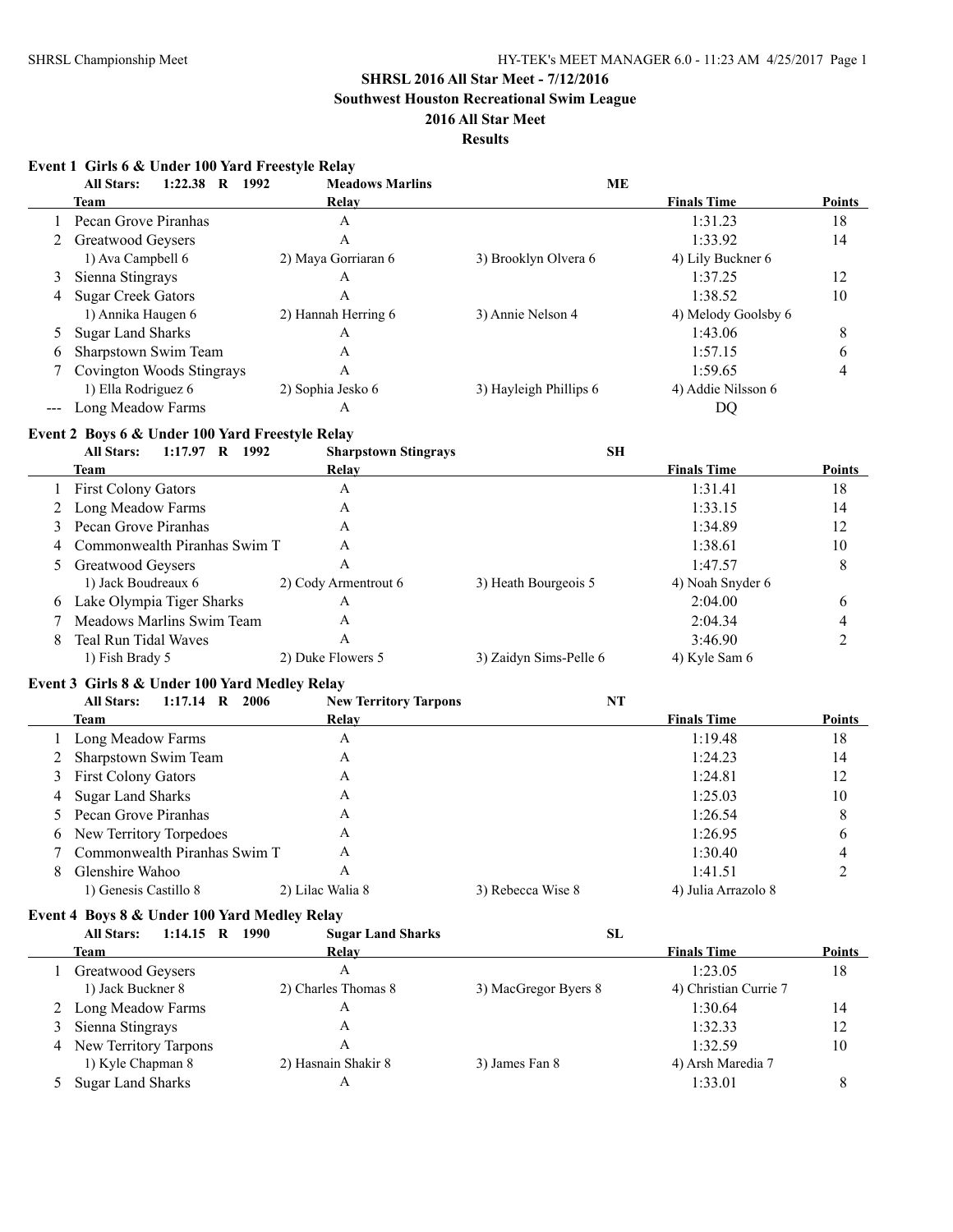**Southwest Houston Recreational Swim League**

### **2016 All Star Meet**

### **Results**

|   | (Event 4 Boys 8 & Under 100 Yard Medley Relay)<br>Team | Relay                        |                        | <b>Finals Time</b>        | <b>Points</b>  |
|---|--------------------------------------------------------|------------------------------|------------------------|---------------------------|----------------|
|   | 6 Maplewood Marlins                                    | $\mathbf{A}$                 |                        | 1:37.26                   | 6              |
|   | 1) Nathaniel Mequanint 8                               | 2) Liam Niznik 8             | 3) Nicholas Zografos 8 | 4) Charlie Klingensmith 8 |                |
|   | Commonwealth Piranhas Swim T                           | A                            |                        | 1:39.34                   | 4              |
|   | Meadows Marlins Swim Team                              | A                            |                        | 1:45.93                   | $\overline{c}$ |
|   | Event 5 Girls 9-10 100 Yard Medley Relay               |                              |                        |                           |                |
|   | 1:05.18 R 2012<br><b>All Stars:</b>                    | <b>Greatwood Geysers</b>     | GG                     |                           |                |
|   | <b>Team</b>                                            | Relay                        |                        | <b>Finals Time</b>        | <b>Points</b>  |
| 1 | Long Meadow Farms                                      | A                            |                        | 1:06.35                   | 18             |
| 2 | <b>Sugar Land Sharks</b>                               | A                            |                        | 1:11.21                   | 14             |
| 3 | Sharpstown Swim Team                                   | A                            |                        | 1:11.57                   | 12             |
| 4 | New Territory Tarpons                                  | $\mathbf{A}$                 |                        | 1:11.64                   | 10             |
|   | 1) Emily Mathis 9                                      | 2) Chloe Le 10               | 3) Adriana Consoli 9   | 4) Hayley Moffett 10      |                |
| 5 | Sienna Stingrays                                       | A                            |                        | 1:11.90                   | 8              |
| 6 | Greatwood Geysers                                      | $\mathbf{A}$                 |                        | 1:12.90                   | 6              |
|   | 1) Julia Byers 10                                      | 2) Avery Cahill 10           | 3) Ashni Bhagat 10     | 4) Harley Bourgeois 10    |                |
|   | Commonwealth Piranhas Swim T                           | A                            |                        | 1:17.82                   |                |
|   |                                                        | A                            |                        |                           | 4              |
| 8 | Glenshire Wahoo                                        |                              |                        | 1:31.10                   | $\overline{2}$ |
|   | 1) Laila Sampson 10                                    | 2) Ritzi Rivera 9            | 3) Simcha White 10     | 4) Irene Zheng 9          |                |
|   | Event 6 Boys 9-10 100 Yard Medley Relay                |                              |                        |                           |                |
|   | 1:06.13 R 1988<br><b>All Stars:</b>                    | <b>Quail Valley Dolphins</b> | QV                     |                           |                |
|   | Team                                                   | Relay                        |                        | <b>Finals Time</b>        | <b>Points</b>  |
|   | 1 New Territory Tarpons                                | A                            |                        | 1:07.29                   | 18             |
|   | 1) George Fan 10                                       | 2) Andy Fu 10                | 3) Kyle Kulow 10       | 4) Andrew Ta 9            |                |
| 2 | <b>Sugar Land Sharks</b>                               | A                            |                        | 1:07.39                   | 14             |
| 3 | Sienna Stingrays                                       | A                            |                        | 1:09.02                   | 12             |
| 4 | Greatwood Geysers                                      | A                            |                        | 1:12.56                   | 10             |
|   | 1) Matthew Cox 9                                       | 2) Cody Ford 10              | 3) Andy Lucas 10       | 4) Cooper Schwank 10      |                |
|   | 5 Ashton Village Swim Team                             | B                            |                        | 1:13.89                   | 8              |
|   | 1) Dylan Nakayama 10                                   | 2) Bry Auman 10              | 3) Erick Hernandez 10  | 4) Miguel Araujo 10       |                |
|   | 6 Long Meadow Farms                                    | A                            |                        | 1:14.31                   | 6              |
| 7 | First Colony Gold                                      | A                            |                        | 1:17.27                   | 4              |
|   | 1) Reid Remmert 9                                      | 2) Tim Dyukov 10             | 3) Gregory Chance 10   | 4) Jacob Bjorngjeld 10    |                |
|   | The Glens Swim Club                                    | A                            |                        | DQ                        |                |
|   | Event 7 Girls 11-12 100 Yard Medley Relay              |                              |                        |                           |                |
|   | 58.12 R 7/15/2014<br><b>All Stars:</b>                 | <b>Greatwood Geysers</b>     | GG                     |                           |                |
|   | Team                                                   | <b>Relay</b>                 |                        | <b>Finals Time</b>        | <b>Points</b>  |
| 1 | <b>Sugar Creek Gators</b>                              | $\mathbf{A}$                 |                        | 1:00.16                   | 18             |
|   | 1) Bella Allen 12                                      | 2) Pressly Witham 12         | 3) Darian McMillen 12  | 4) Courtney Goolsby 11    |                |
|   | 2 Greatwood Geysers                                    | B                            |                        | 1:01.62                   | 14             |
|   | 1) Maddie Fridge 12                                    | 2) Amanda Bowen 12           | 3) Megan Bowen 11      | 4) Kate Culpepper 12      |                |
| 3 | Pecan Grove Piranhas                                   | A                            |                        | 1:02.07                   | 12             |
| 4 | <b>Sweetwater Surfers</b>                              | A                            |                        | 1:02.87                   | 10             |
| 5 | <b>Sugar Land Sharks</b>                               | A                            |                        | 1:03.43                   | 8              |
|   | Covington Woods Stingrays                              | A                            |                        | 1:05.72                   |                |
| 6 |                                                        |                              |                        |                           | 6              |
| 7 | Sharpstown Swim Team                                   | A                            |                        | 1:10.62                   | 4              |
| 8 | The Glens Swim Club                                    | $\boldsymbol{A}$             |                        | 1:14.36                   | 2              |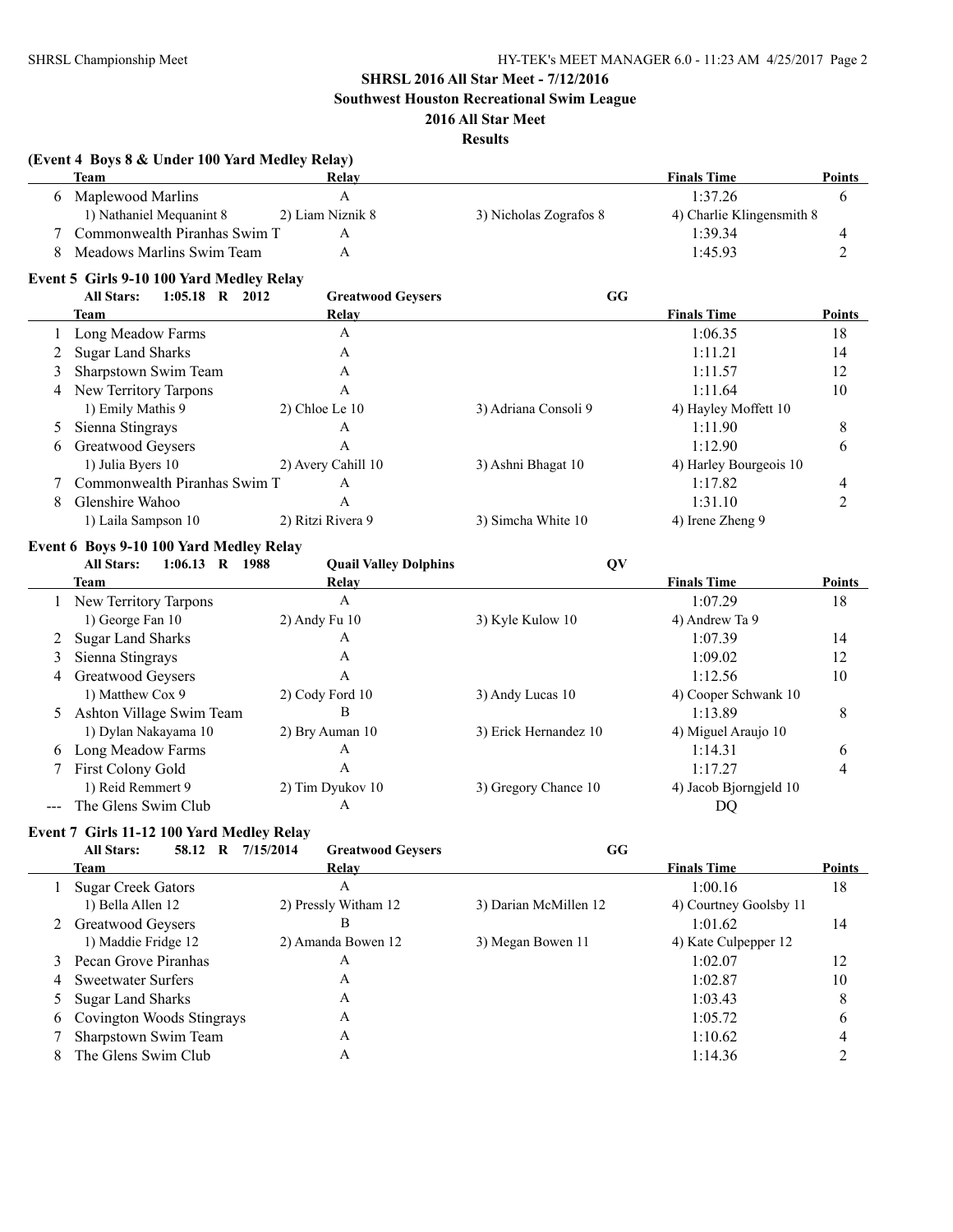**Southwest Houston Recreational Swim League**

### **2016 All Star Meet**

### **Results**

### **Event 8 Boys 11-12 100 Yard Medley Relay**

| <b>All Stars:</b><br>57.66 R | <b>Providence</b><br>1998 | <b>PR</b>                      |                       |               |
|------------------------------|---------------------------|--------------------------------|-----------------------|---------------|
| Team                         | Relay                     |                                | <b>Finals Time</b>    | <b>Points</b> |
| Sugar Land Sharks            | Α                         |                                | 59.34                 | 18            |
| 2 Greatwood Geysers          | Α                         |                                | 59.97                 | 14            |
| 1) Kirby Nguyen 12           | 2) Jonas Tuttle 12        | 3) Peter Thompson 12           | 4) Brendan Burkett 12 |               |
| 3 New Territory Tarpons      | A                         |                                | 1:02.25               | 12            |
| 1) Zane Councill 12          | 2) Timothy Ji 11          | 3) Sam Kinnick 12              | 4) Andrew DeWese 12   |               |
| 4 Maplewood Marlins          | А                         |                                | 1:03.41               | 10            |
| 1) Aidan Niznik 11           | 2) Connor Duffey 12       | 3) Juneyoung Lee 12            | 4) Chris Droubi 12    |               |
|                              | A                         |                                | 1:05.05               | 8             |
| <b>Quail Valley Dolphins</b> | А                         |                                | 1:05.43               | 6             |
| 1) William Mallory 11        | 2) Dylan Melvin 11        | 3) Ryan Mallory 11             | 4) Caleb Kelly 11     |               |
| <b>Stafford Stingrays</b>    | А                         |                                | 1:13.76               | 4             |
| Sharpstown Swim Team         | Α                         |                                | 1:15.50               |               |
|                              |                           | 5 Commonwealth Piranhas Swim T |                       |               |

### **Event 9 Girls 13-14 100 Yard Medley Relay**

|    | 54.56 R<br><b>All Stars:</b>  | 7/15/2014<br><b>Greatwood Geysers</b> | GG                       |                         |               |
|----|-------------------------------|---------------------------------------|--------------------------|-------------------------|---------------|
|    | Team                          | Relay                                 |                          | <b>Finals Time</b>      | <b>Points</b> |
|    | New Territory Tarpons         | A                                     |                          | 56.93                   | 18            |
|    | 1) Alyssa Consoli 13          | 2) Lia Rebollido 14                   | 3) Ashley Linhart 14     | 4) Taylor Linhart 14    |               |
|    | 2 Greatwood Geysers           | A                                     |                          | 57.32                   | 14            |
|    | 1) Emma Flory 13              | 2) Audrey Tuttle 14                   | 3) Alison Brown 13       | 4) Elyssa Giries 13     |               |
| 3  | Pecan Grove Piranhas          | A                                     |                          | 58.20                   | 12            |
| 4  | Maplewood Marlins             | A                                     |                          | 58.85                   | 10            |
|    | 1) Amber Hatfield 14          | 2) Reagan Duffey 14                   | 3) Grace Robleto 14      | 4) Anne Marie Jurica 14 |               |
| 5  | <b>Sugar Land Sharks</b>      | A                                     |                          | 1:00.69                 | 8             |
| 6. | Glenshire Wahoo               | A                                     |                          | 1:03.18                 | 6             |
|    | 1) LeAnn Dromgoole 13         | 2) Brittney Talley 14                 | 3) Raquel Gomez 14       | 4) Michelle He 13       |               |
|    | Ashton Village Swim Team      | A                                     |                          | 1:03.31                 | 4             |
|    | 1) Natalia Suaste 14          | 2) Lauren Anderson 14                 | 3) Natalie Bennington 14 | 4) Natalie Sasser 14    |               |
| 8  | Townewest Tidal Waves Swim Te | A                                     |                          | 1:09.42                 |               |
|    | 1) Aryanna Morales 13         | 2) Tori Rowe 14                       | 3) Dani Velazquez 13     | 4) Serina Sanchez 13    |               |
|    |                               |                                       |                          |                         |               |

### **Event 10 Boys 13-14 100 Yard Medley Relay**

|   | <b>All Stars:</b><br>49.69<br>$\mathbf{R}$ | 7/19/2011<br><b>Greatwood Gators</b> | <b>GW</b>            |                       |                |
|---|--------------------------------------------|--------------------------------------|----------------------|-----------------------|----------------|
|   | Team                                       | Relay                                |                      | <b>Finals Time</b>    | <b>Points</b>  |
|   | New Territory Torpedoes                    | А                                    |                      | 51.93                 | 18             |
|   | <b>Quail Valley Dolphins</b>               | A                                    |                      | 52.07                 | 14             |
|   | 1) Kobe Jordan 14                          | 2) Reese Kelly 14                    | 3) Braden Mallory 14 | 4) Nathan Benton 13   |                |
| 3 | Maplewood Marlins                          | A                                    |                      | 52.76                 | 12             |
|   | 1) Patrick Close 14                        | 2) Bryce Cox 14                      | 3) Carl Belton 14    | 4) Jackson Heijmen 14 |                |
| 4 | Lake Olympia Tiger Sharks                  | A                                    |                      | 53.11                 | 10             |
| 5 | <b>Sugar Land Sharks</b>                   | 53.18<br>A                           |                      |                       |                |
| 6 | New Territory Tarpons                      | A                                    |                      | 54.12                 | 6              |
|   | 1) Nishant Shah 14                         | 2) Andrew Kinnick 14                 | 3) Grant Remy 14     | 4) Max Hoefel 14      |                |
|   | Meadows Marlins Swim Team                  | А                                    |                      | 55.63                 | 4              |
| 8 | The Glens Swim Club                        | A                                    |                      | 1:05.90               | $\overline{c}$ |
|   | Event 11 Girls 15-18 100 Yard Medley Relay |                                      |                      |                       |                |
|   | <b>All Stars:</b><br>52.64 R 2008          | <b>Meadows Marlins</b>               | MЕ                   |                       |                |
|   | Team                                       | Relay                                |                      | <b>Finals Time</b>    | Points         |
|   | <b>Sweetwater Surfers</b>                  | A                                    |                      | 51.48R                | 18             |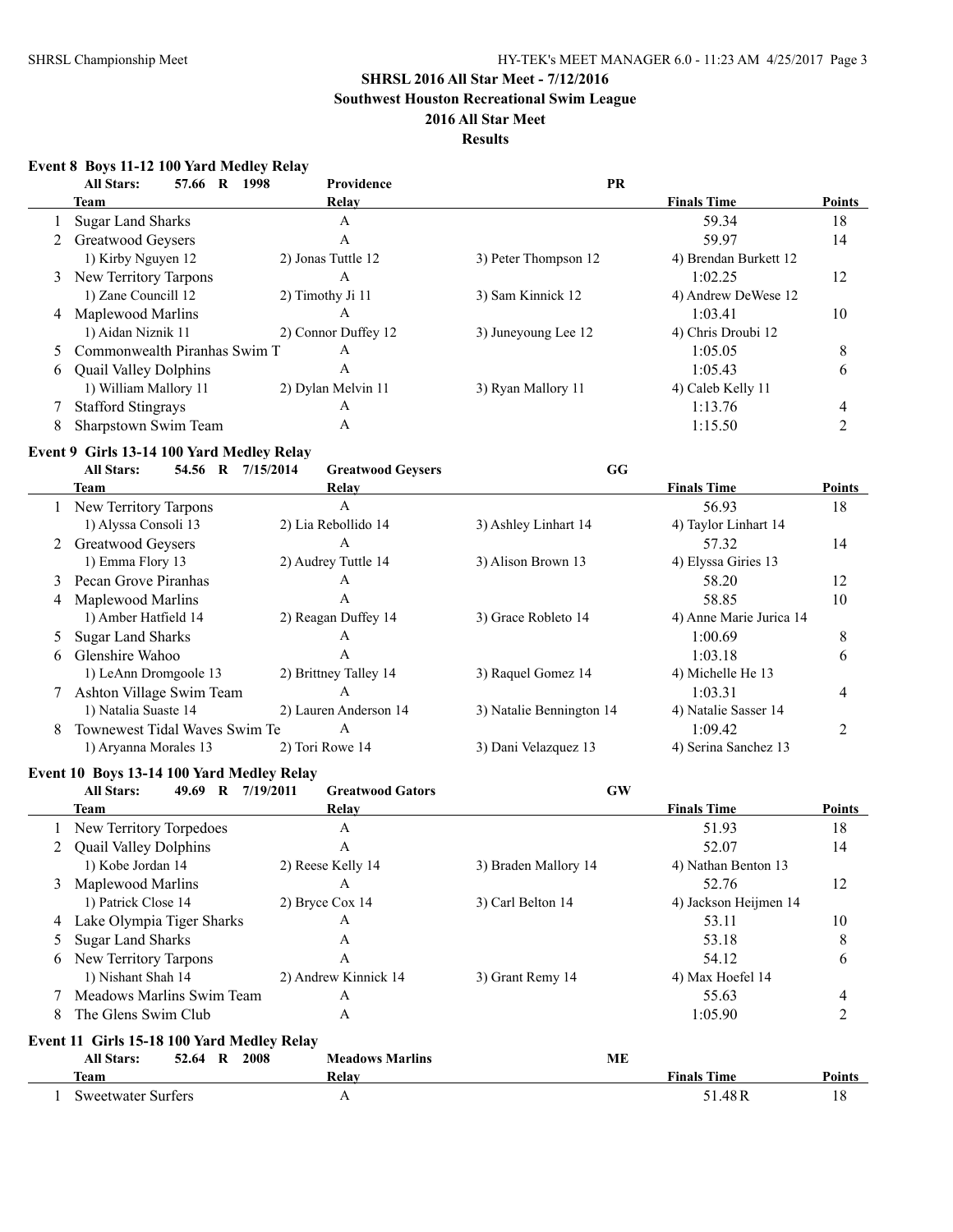**Southwest Houston Recreational Swim League**

### **2016 All Star Meet**

#### **Results**

|   | (Event 11 Girls 15-18 100 Yard Medley Relay) |                           |                             |                        |               |
|---|----------------------------------------------|---------------------------|-----------------------------|------------------------|---------------|
|   | <b>Team</b>                                  | <b>Relay</b>              |                             | <b>Finals Time</b>     | Points        |
|   | Lake Olympia Tiger Sharks                    | A                         |                             | 54.91                  | 14            |
| 3 | <b>Sugar Creek Gators</b>                    | A                         |                             | 55.25                  | 12            |
|   | 1) Emily Derouen 17                          | 2) Katie Groth 16         | 3) Camryn Callison 16       | 4) Addy Seeley 15      |               |
| 4 | Pecan Grove Piranhas                         | A                         |                             | 56.82                  | 10            |
| 5 | <b>First Colony Gold</b>                     | A                         |                             | 57.37                  | 8             |
|   | 1) Jordan Sekula 17                          | 2) Elizabeth Aguirre 17   | 3) Madison Gabino 17        | 4) Jasmine Patience 16 |               |
| 6 | Ashton Village Swim Team                     | A                         |                             | 58.07                  | 6             |
|   | 1) Ellysse Nguyen 15                         | 2) May Vu 18              | 3) Neesha Muttulingasamy 16 | 4) Alexis Pereira 15   |               |
|   | The Glens Swim Club                          | A                         |                             | 1:05.49                | 4             |
|   | <b>First Colony Gators</b>                   | A                         |                             | DQ                     |               |
|   | Event 12 Boys 15-18 100 Yard Medley Relay    |                           |                             |                        |               |
|   | <b>All Stars:</b><br>43.84 R 7/23/2013       | <b>Sweetwater Surfers</b> | <b>SW</b>                   |                        |               |
|   | <b>Team</b>                                  | Relay                     |                             | <b>Finals Time</b>     | <b>Points</b> |
|   | <b>First Colony Gators</b>                   | A                         |                             | 43.37R                 | 18            |
|   | <b>Sweetwater Surfers</b>                    | A                         |                             | 46.73                  | 14            |
| 3 | Maplewood Marlins                            | $\overline{A}$            |                             | 47.64                  | 12            |
|   | 1) Kyle Brechtel 17                          | 2) Luke Pelletier 17      | 3) Tyler Cooney 16          | 4) Matthew Naizer 18   |               |
| 4 | <b>First Colony Gators</b>                   | B                         |                             | 48.22                  | 10            |
| 5 | Sienna Stingrays                             | A                         |                             | 48.86                  | 8             |
| 6 | Covington Woods Stingrays                    | A                         |                             | 49.04                  | 6             |
|   | <b>First Colony Gold</b>                     | A                         |                             | 54.32                  | 4             |
|   | 1) Mitchell Finley 16                        | 2) Logan Elitzky 17       | 3) Alex Plunkett 16         | 4) Francis Patience 18 |               |
| 8 | The Glens Swim Club                          | A                         |                             | 1:00.45                | 2             |

## **Event 13 Girls 11-12 100 Yard IM**

|    | $1:06.37$ R<br><b>All Stars:</b><br>2001 |     | <b>Becca Gosda</b>        | <b>SW</b>          |        |
|----|------------------------------------------|-----|---------------------------|--------------------|--------|
|    | Name                                     |     | Age Team                  | <b>Finals Time</b> | Points |
|    | Allison Lee                              |     | 12 Sweetwater Surfers     | 1:12.11            | 20     |
|    | <b>Brooke Byers</b>                      | 12. | Greatwood Geysers         | 1:13.28            | 17     |
| 3  | Maddie Gerard                            |     | Greatwood Geysers         | 1:13.90            | 16     |
| 4  | Ynhu Nguyen                              |     | New Territory Tarpons     | 1:17.45            | 15     |
|    | Megan Nguyen                             | 12. | New Territory Torpedoes   | 1:17.61            | 14     |
| 6. | Dalia Kohn                               |     | Pecan Grove Piranhas      | 1:17.80            | 13     |
|    | Natalie Franks                           | 12  | Pecan Grove Piranhas      | 1:18.28            | 12     |
| 8  | Ivy Yeung                                | 12. | Ashton Village Swim Team  | 1:18.44            | 11     |
| 9. | Crazy Mad Pozzi                          | 12. | <b>Sugar Creek Gators</b> | 1:20.05            | 9      |
| 10 | Heather Yeung                            | 12. | Ashton Village Swim Team  | 1:20.87            | 7      |
| 11 | Courtney Goolsby                         |     | <b>Sugar Creek Gators</b> | 1:21.17            | 6      |
| 12 | Maggie Close                             | 12  | Maplewood Marlins         | 1:21.53            | 5      |
| 13 | Cassidee Levine                          |     | Long Meadow Farms         | 1:22.63            | 4      |
| 14 | Emma Marvin                              | 12  | Pecan Grove Piranhas      | 1:22.90            | 3      |
| 15 | Deanna G L 359 Foley                     | 12. | The Glens Swim Club       | 1:26.60            | 2      |
| 16 | Emily Clark                              | 12. | Sharpstown Swim Team      | 1:27.95            |        |

## **Event 14 Boys 11-12 100 Yard IM**

| <b>All Stars:</b> | $1:01.40$ R 2007 | <b>Harrison Bui</b>               | AV |                    |               |
|-------------------|------------------|-----------------------------------|----|--------------------|---------------|
| Name              |                  | Age Team                          |    | <b>Finals Time</b> | <b>Points</b> |
| Paul Schroer      |                  | 12 Commonwealth Piranhas Swim Tea |    | 1:13.20            | 20            |
| 2 JJ Grayson      |                  | 12 Ashton Village Swim Team       |    | 1:13.89            |               |
| 3 Kris Spells     |                  | 12 Lake Olympia Tiger Sharks      |    | 1:14.29            | 16            |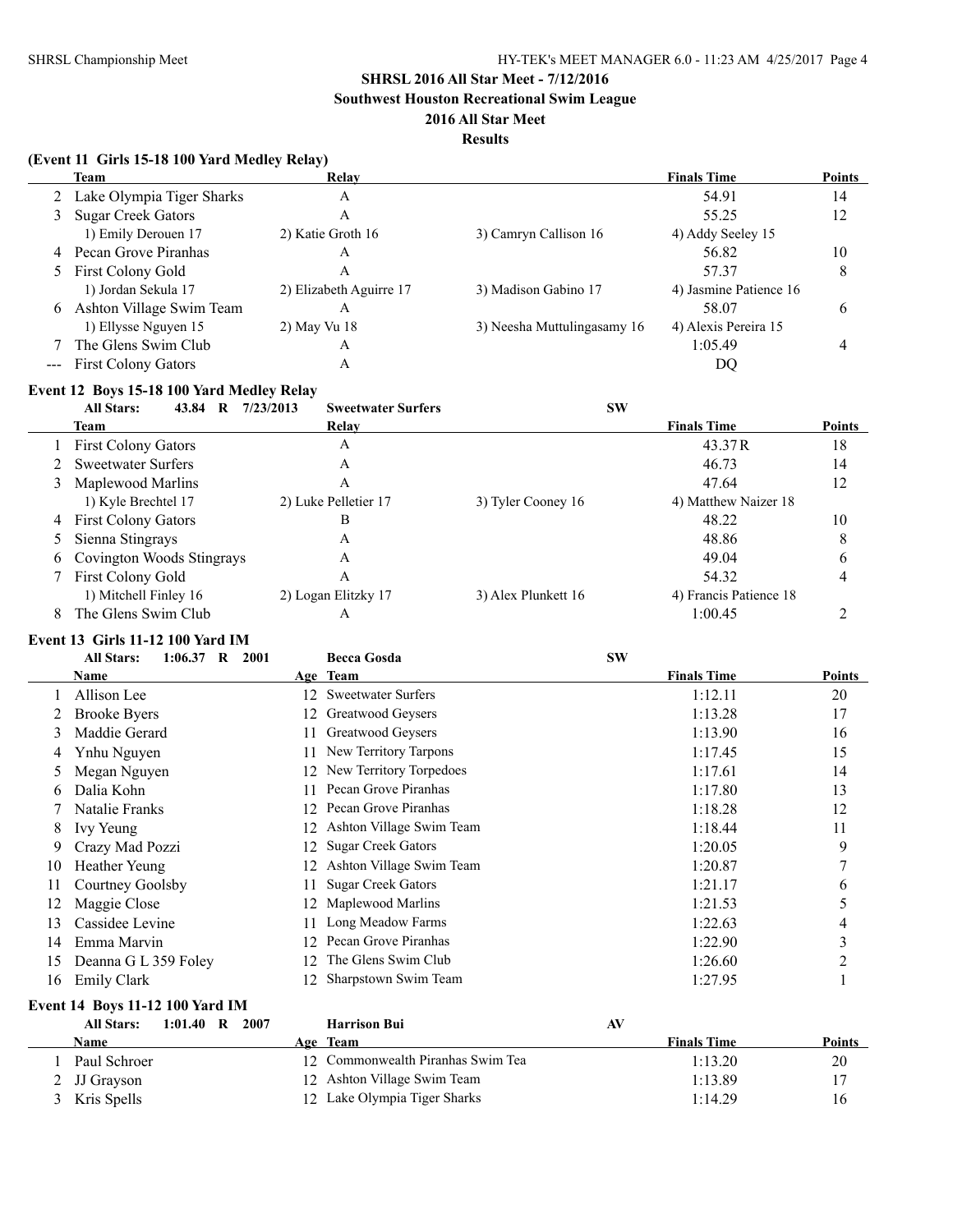**Southwest Houston Recreational Swim League**

### **2016 All Star Meet Results**

### **(Event 14 Boys 11-12 100 Yard IM)**

|    | <b>Name</b>        |     | Age Team                       | <b>Finals Time</b> | <b>Points</b> |
|----|--------------------|-----|--------------------------------|--------------------|---------------|
|    | 4 Zane Councill    |     | 12 New Territory Tarpons       | 1:15.43            | 15            |
|    | 5 Diego Lopez      | 11  | <b>Sugar Land Sharks</b>       | 1:15.85            | 14            |
| 6  | Dimas Kusum        |     | Commonwealth Piranhas Swim Tea | 1:16.09            | 13            |
|    | Lawrence Gomez     |     | 12 Sugar Land Sharks           | 1:17.54            | 12            |
| 8. | Adam Nelson-Archer |     | 12 New Territory Torpedoes     | 1:18.78            | 11            |
| 9  | Alex DeRouen       |     | 12 Greatwood Geysers           | 1:18.92            | 9             |
| 10 | Jonas Tuttle       |     | 12 Greatwood Geysers           | 1:19.11            |               |
| 11 | Cristian Johnson   |     | 12 Sweetwater Surfers          | 1:19.49            | $\mathfrak b$ |
| 12 | Peter Thompson     |     | 12 Greatwood Geysers           | 1:19.58            |               |
| 13 | Van Nguyen         |     | 12 First Colony Gators         | 1:21.50            | 4             |
| 14 | Caleb Kelly        | 11  | <b>Quail Valley Dolphins</b>   | 1:22.29            |               |
| 15 | Marlon Portillo    | 11. | Glenshire Wahoo                | 1:23.41            | ◠             |
| 16 | Mark Gabino        |     | 12 First Colony Gold           | 1:28.77            |               |

# **Event 15 Girls 13-14 100 Yard IM**<br>All Stars: 1:03.61 R 2004

|    | <b>All Stars:</b><br>1:03.61<br>R | 2004 | <b>Elizabeth Riska</b>      |                    |        |
|----|-----------------------------------|------|-----------------------------|--------------------|--------|
|    | Name                              |      | Age Team                    | <b>Finals Time</b> | Points |
|    | Sarita Gage                       |      | 13 Pecan Grove Piranhas     | 1:10.74            | 20     |
|    | Summer Hall                       | 13.  | Pecan Grove Piranhas        | 1:10.98            | 17     |
| 3  | Lia Rebollido                     |      | 14 New Territory Tarpons    | 1:11.50            | 16     |
| 4  | Ashley Linhart                    |      | 14 New Territory Tarpons    | 1:11.96            | 15     |
|    | Madison Beauchamp                 |      | 14 Sugar Creek Gators       | 1:12.25            | 14     |
| O  | <b>Audrey Tuttle</b>              |      | 14 Greatwood Geysers        | 1:12.44            | 13     |
|    | Selin Degirmenci                  | 13   | Lake Olympia Tiger Sharks   | 1:13.24            | 12     |
| 8  | Jori Aventurado                   | 13.  | Long Meadow Farms           | 1:13.39            | 11     |
| 9  | Taylor Linhart                    |      | 14 New Territory Tarpons    | 1:13.88            | 9      |
| 10 | Madi Ang                          |      | 14 Sugar Land Sharks        | 1:15.20            | 7      |
| 11 | Victoria Vann                     | 13   | <b>Sweetwater Surfers</b>   | 1:15.41            | 6      |
| 12 | Grace Robleto                     |      | 14 Maplewood Marlins        | 1:15.84            | 5      |
| 13 | Natalie Bennington                |      | 14 Ashton Village Swim Team | 1:16.13            | 4      |
| 14 | Amy Peng                          | 13   | <b>First Colony Gators</b>  | 1:16.31            | 3      |
| 15 | Michelle He                       | 13   | Glenshire Wahoo             | 1:18.19            | 2      |
| 16 | Isabel An                         |      | 14 Sharpstown Swim Team     | 1:20.98            |        |

### **Event 16 Boys 13-14 100 Yard IM**

|    | <b>All Stars:</b><br>57.76 R | 7/23/2013 | David Kvinta                 | <b>GW</b>          |               |
|----|------------------------------|-----------|------------------------------|--------------------|---------------|
|    | <b>Name</b>                  |           | Age Team                     | <b>Finals Time</b> | <b>Points</b> |
|    | Nathan Nelson-Archer         |           | 14 New Territory Torpedoes   | 1:02.85            | 20            |
|    | Reese Kelly                  |           | 14 Quail Valley Dolphins     | 1:03.51            | 17            |
| 3  | Kameron Villafana            |           | 14 Lake Olympia Tiger Sharks | 1:05.20            | 16            |
| 4  | Marlos Smith                 | 13.       | <b>Sugar Creek Gators</b>    | 1:05.44            | 15            |
|    | Samuel Gee                   |           | 14 Sugar Land Sharks         | 1:05.60            | 14            |
| 6  | Andrew Bobrovsky             |           | 14 New Territory Torpedoes   | 1:06.74            | 13            |
|    | Braden Mallory               |           | 14 Quail Valley Dolphins     | 1:06.91            | 12            |
| 8  | Garrett Goolsby              | 13.       | <b>Sugar Creek Gators</b>    | 1:07.03            | 11            |
| 9  | Max Hoefel                   |           | 14 New Territory Tarpons     | 1:07.59            | 9             |
| 10 | Josh Loux                    |           | 14 New Territory Torpedoes   | 1:07.89            |               |
| 11 | Tristan Salazar              |           | 13 Covington Woods Stingrays | 1:08.26            | 6             |
| 12 | Cesar de Carvalho            |           | 13 New Territory Torpedoes   | 1:08.61            |               |
| 13 | <b>Grant Remy</b>            |           | 14 New Territory Tarpons     | 1:08.80            | 4             |
|    |                              |           |                              |                    |               |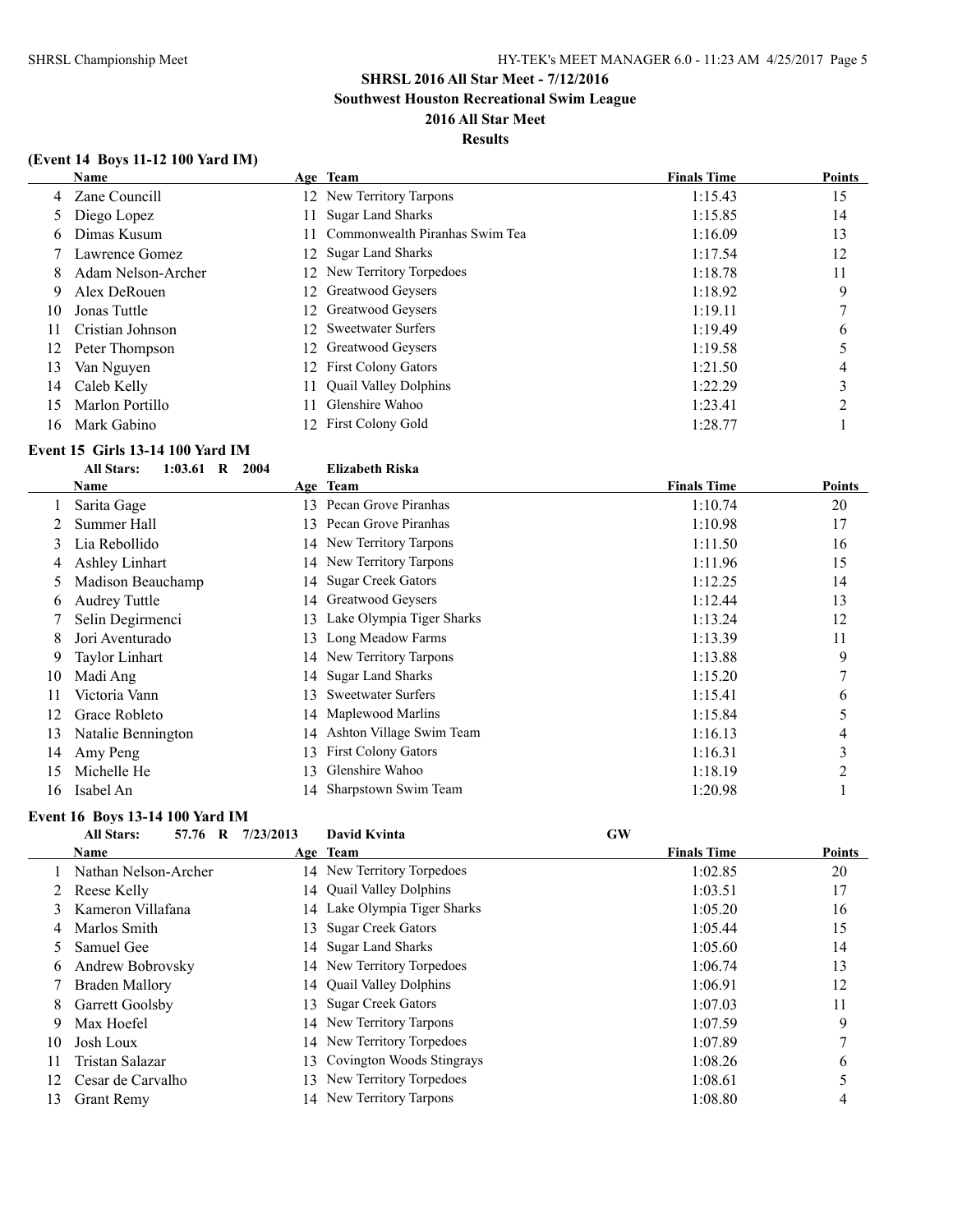### **SHRSL 2016 All Star Meet - 7/12/2016 Southwest Houston Recreational Swim League**

### **2016 All Star Meet Results**

|              | (Event 16 Boys 13-14 100 Yard IM)<br>Name  |    | Age Team                     | <b>Finals Time</b> | <b>Points</b>  |
|--------------|--------------------------------------------|----|------------------------------|--------------------|----------------|
| 14           | <b>Bryce Cox</b>                           |    | 14 Maplewood Marlins         | 1:08.96            | 3              |
| 15           | Michael Brough                             | 14 | Meadows Marlins Swim Team    | 1:09.32            | $\overline{c}$ |
| 16           | Andrew Li                                  |    | 14 Glenshire Wahoo           | 1:15.46            | 1              |
|              |                                            |    |                              |                    |                |
|              | Event 17 Girls 15-18 100 Yard IM           |    |                              |                    |                |
|              | <b>All Stars:</b><br>1:01.73 R $7/14/2015$ |    | Alex 607 Remy                | <b>NT</b>          |                |
|              | Name                                       |    | Age Team                     | <b>Finals Time</b> | <b>Points</b>  |
| 1            | Abby Remmers                               |    | 15 New Territory Tarpons     | 1:02.35            | 20             |
| 2            | Christy Lee                                |    | 17 Sweetwater Surfers        | 1:02.87            | 17             |
| 3            | Claire Donovan                             | 16 | Lake Olympia Tiger Sharks    | 1:04.90            | 16             |
| 4            | Saidya Kistow                              | 17 | Lake Olympia Tiger Sharks    | 1:05.24            | 15             |
| 5            | Katie Groth                                | 16 | <b>Sugar Creek Gators</b>    | 1:05.73            | 14             |
| 6            | Hannah Bohnsack                            | 17 | First Colony Gators          | 1:06.00            | 13             |
| 7            | Kennedy Teel                               | 17 | Glenshire Wahoo              | 1:06.93            | 12             |
| 8            | Maddie Jacks                               | 15 | Pecan Grove Piranhas         | 1:07.45            | 11             |
| 9            | Kristen Kiang                              | 17 | First Colony Gators          | 1:07.76            | 9              |
| 10           | Jo Kate Gosda                              | 16 | First Colony Gators          | 1:07.96            | $\overline{7}$ |
| 11           | Camryn Callison                            | 16 | <b>Sugar Creek Gators</b>    | 1:08.52            | 6              |
| 12           | Angelique G L 555 Longobardi               | 16 | The Glens Swim Club          | 1:08.78            | 5              |
| 13           | <b>Emily Derouen</b>                       | 17 | <b>Sugar Creek Gators</b>    | 1:09.59            | 4              |
| 14           | Elizabeth Aguirre                          | 17 | First Colony Gold            | 1:10.00            | 3              |
| 15           | Sophie Close                               | 17 | Maplewood Marlins            | 1:10.08            | $\overline{c}$ |
| 16           | Emily Awadin                               | 15 | <b>First Colony Gators</b>   | 1:10.94            | 1              |
|              | Event 18 Boys 15-18 100 Yard IM            |    |                              |                    |                |
|              | <b>All Stars:</b><br>52.27 R<br>7/23/2013  |    | <b>Harrison Bui</b>          | <b>SW</b>          |                |
|              | <b>Name</b>                                |    | Age Team                     | <b>Finals Time</b> | Points         |
| $\mathbf{1}$ | Michael Lin                                |    | 18 First Colony Gators       | 53.09              | 20             |
| 2            | <b>Brian Yuen</b>                          |    | 17 First Colony Gators       | 55.95              | 17             |
| 3            | Justin Chang                               | 15 | <b>First Colony Gators</b>   | 57.98              | 16             |
| 4            | John Remmers                               | 16 | New Territory Tarpons        | 58.15              | 15             |
| 5            | Aaron O'Reilly                             | 17 | Greatwood Geysers            | 58.93              | 14             |
| 6            | Luke Pelletier                             | 17 | Maplewood Marlins            | 59.40              | 13             |
| 7            | <b>Edward Gaffney</b>                      | 18 | <b>Sweetwater Surfers</b>    | 59.55              | 12             |
| 8            | Jason Rodriguez                            | 18 | New Territory Tarpons        | 59.71              | 11             |
| 9            | Nam Nguyen                                 | 18 | First Colony Gators          | 1:00.45            | 9              |
| 10           | Victor Xu                                  | 18 | Covington Woods Stingrays    | 1:00.62            | $\overline{7}$ |
| 11           | Cole Casper                                | 17 | Sienna Stingrays             | 1:00.63            | 6              |
| 12           | Jon Schulz                                 | 18 | Ashton Village Swim Team     | 1:00.81            | 5              |
| 13           | Reed Casper                                |    | 15 Sienna Stingrays          | 1:01.05            | $\overline{4}$ |
| 14           | Cole Calabrese                             |    | 17 Covington Woods Stingrays | 1:03.00            | 3              |

### **Event 19 Girls 6 & Under 25 Yard Freestyle**

| <b>All Stars:</b> | 17.29 | $\mathbf{R}$ | 1998 | <b>Jayme Gee</b>          | GW |                    |        |
|-------------------|-------|--------------|------|---------------------------|----|--------------------|--------|
| Name              |       |              |      | Age Team                  |    | <b>Finals Time</b> | Points |
| Peyton Barnes     |       |              |      | 6 Pecan Grove Piranhas    |    | 16.50 R            | 20     |
| Ecem Turan        |       |              |      | 6 Sugar Land Sharks       |    | 17.23R             |        |
| 3 Kaitlyn Dowd    |       |              |      | 6 New Territory Torpedoes |    | 19.38              | 16     |

 John Hetherington 17 Meadows Marlins Swim Team 1:03.12 2 16 Jared G L 566 Schuette 16 The Glens Swim Club 1:07.63 1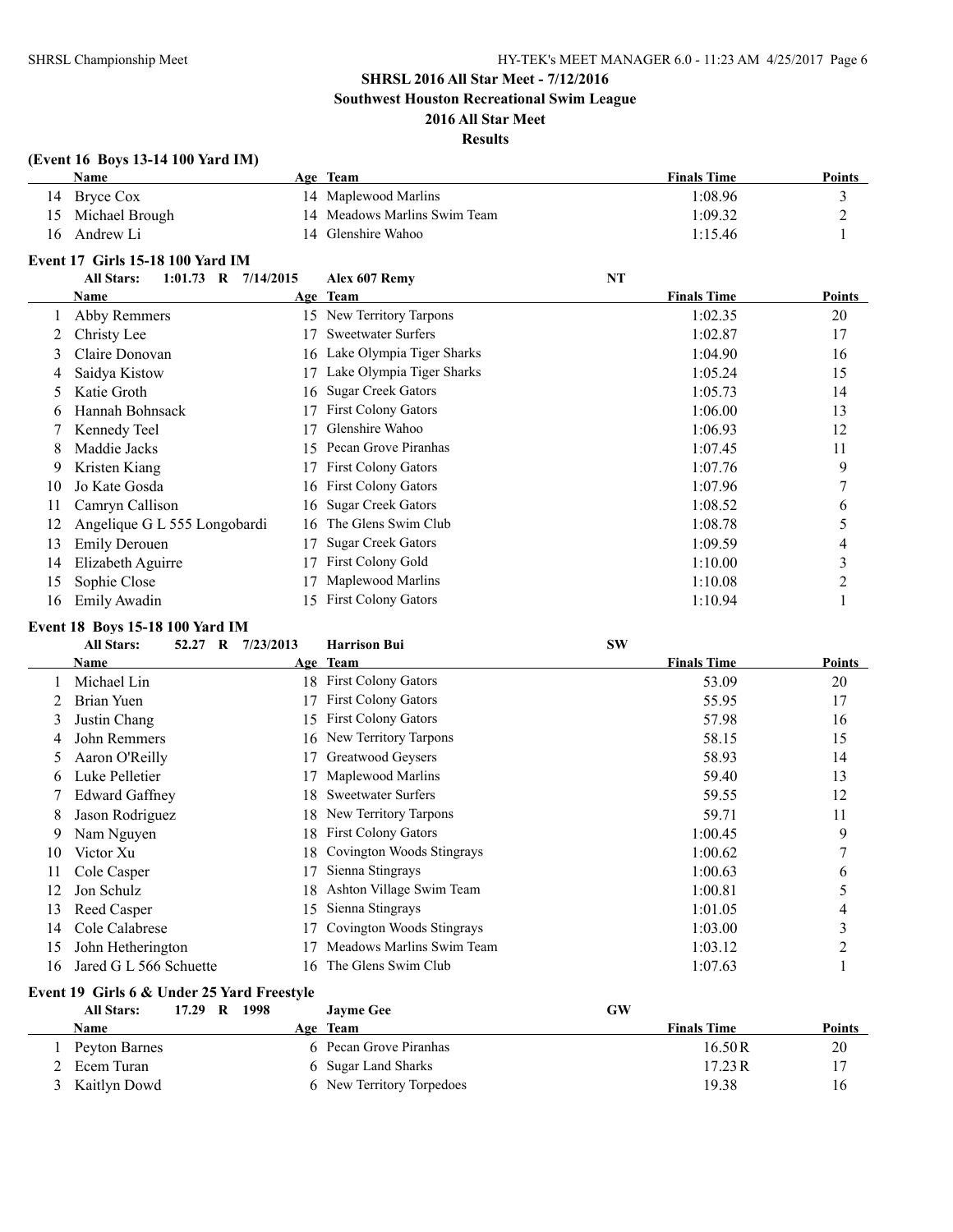**Southwest Houston Recreational Swim League**

### **2016 All Star Meet Results**

### **(Event 19 Girls 6 & Under 25 Yard Freestyle)**

|    | Name            | Age Team                         | <b>Finals Time</b> | <b>Points</b> |
|----|-----------------|----------------------------------|--------------------|---------------|
| 4  | Shawna Norris   | 5 Teal Run Tidal Waves           | 19.84              | 15            |
| 5. | Elli Williford  | 6 Long Meadow Farms              | 21.58              | 14            |
| 6  | Ella Rodriguez  | 6 Covington Woods Stingrays      | 21.91              | 13            |
|    | Ava Campbell    | 6 Greatwood Geysers              | 22.37              | 12            |
| 8  | Annika Haugen   | 6 Sugar Creek Gators             | 22.54              | 11            |
| -9 | Ginger Peterson | 6 Sienna Stingrays               | 22.73              | 9             |
| 10 | Grace Fox       | 5 Commonwealth Piranhas Swim Tea | 23.98              |               |
| 11 | Lily Buckner    | 6 Greatwood Geysers              | 24.37              | $\mathbf b$   |
| 12 | Brooklyn Olvera | 6 Greatwood Geysers              | 24.69              |               |
| 13 | Chloe Carandang | 5 Lake Olympia Tiger Sharks      | 25.19              | 4             |
| 14 | Lilis Aguirre   | 6 Ashton Village Swim Team       | 25.60              |               |
| 15 | Claire Beheler  | 6 Greatwood Geysers              | 26.47              | ↑             |
| 16 | Ellery Garcia   | 5 Sharpstown Swim Team           | 27.29              |               |

# **Event 20 Boys 6 & Under 25 Yard Freestyle**<br>All Stars: 17.04 B 1987

|    | <b>All Stars:</b><br>1987<br>17.04<br>$\mathbf{R}$ |    | <b>Dennis Behrens</b>            |                    |        |
|----|----------------------------------------------------|----|----------------------------------|--------------------|--------|
|    | Name                                               |    | Age Team                         | <b>Finals Time</b> | Points |
|    | Austin Adamson                                     |    | 6 Pecan Grove Piranhas           | 19.42              | 20     |
|    | Bo Cimino                                          |    | 6 First Colony Gators            | 19.77              | 17     |
| 3  | <b>Anthony Schroer</b>                             |    | 6 Commonwealth Piranhas Swim Tea | 19.81              | 16     |
| 4  | Andrew Linehan                                     |    | 6 First Colony Gators            | 20.10              | 15     |
| 5  | Luke Kennedy                                       |    | 6 Pecan Grove Piranhas           | 20.18              | 14     |
| 6  | <b>Brylon Phillips</b>                             |    | 6 Long Meadow Farms              | 20.31              | 13     |
|    | Henry Bellew                                       |    | 6 First Colony Gators            | 20.68              | 12     |
| 8  | Dylan Justice                                      |    | 6 Commonwealth Piranhas Swim Tea | 20.75              | 11     |
| 9  | Jaden Chen                                         |    | 6 Sugar Land Sharks              | 22.56              | 9      |
| 10 | Vincent Galvez                                     |    | 6 Ashton Village Swim Team       | 22.90              | 7      |
| 11 | Jackson Rutledge                                   |    | 6 Sweetwater Surfers             | 23.01              | 6      |
| 12 | Justin Janik                                       |    | 6 Lake Olympia Tiger Sharks      | 23.46              | 5      |
| 13 | Trey Petersen                                      |    | 6 Sugar Creek Gators             | 24.28              | 4      |
| 14 | Benjamin G L 050 Ayala                             | 6. | The Glens Swim Club              | 26.27              | 3      |
| 15 | Mj Hypolite                                        |    | 6 Meadows Marlins Swim Team      | 27.60              | 2      |

### **Event 21 Girls 7-8 25 Yard Freestyle**

### **All Stars: 14.73 R 1995 Nicole Nugent**

|    | Name                 |   | Age Team                         | <b>Finals Time</b> | <b>Points</b> |
|----|----------------------|---|----------------------------------|--------------------|---------------|
|    | Addie Williford      |   | 8 Long Meadow Farms              | 15.51              | 20            |
|    | Cyrah Robinson       |   | 8 Long Meadow Farms              | 15.95              | 17            |
| 3  | Sophie Sullivan      |   | 8 Long Meadow Farms              | 16.51              | 16            |
| 4  | Angela Cui           |   | 8 Sweetwater Surfers             | 16.53              | 15            |
|    | Isabela Sanchez      |   | 8 New Territory Tarpons          | 16.60              | 14            |
| 6  | McKinley Helms       |   | 8 Commonwealth Piranhas Swim Tea | 16.74              | 13            |
|    | <b>Emily York</b>    |   | 8 Sharpstown Swim Team           | 16.86              | 12            |
| 8  | Ashlee Hood          |   | 8 Covington Woods Stingrays      | 16.89              | 11            |
| 9  | Reign Traylor        |   | 8 Sugar Land Sharks              | 16.98              | 9             |
| 10 | Ryan Fox             |   | 8 First Colony Gators            | 17.13              |               |
|    | Bekah Gerard         |   | 8 Greatwood Geysers              | 17.17              | 6             |
| 12 | Eliska Pina          |   | Sharpstown Swim Team             | 17.39              | 5             |
| 13 | <b>Holly Finley</b>  | 8 | <b>Sugar Land Sharks</b>         | 17.53              | 4             |
| 14 | Meleah Chatman Ruggs |   | Teal Run Tidal Waves             | 17.76              | 3             |
|    |                      |   |                                  |                    |               |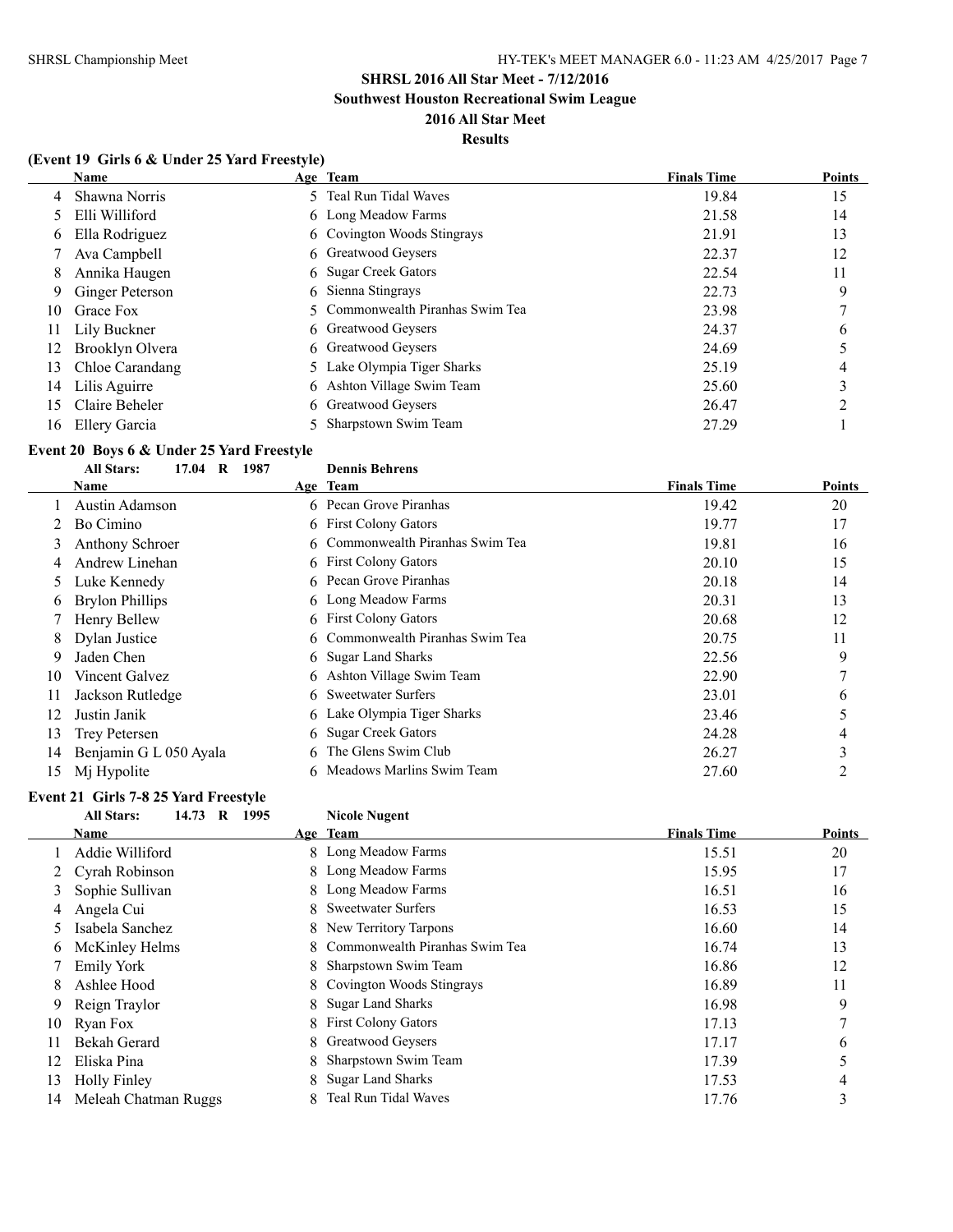**Southwest Houston Recreational Swim League**

### **2016 All Star Meet Results**

|    | (Event 21 Girls 7-8 25 Yard Freestyle) |           |                            |                    |               |
|----|----------------------------------------|-----------|----------------------------|--------------------|---------------|
|    | <b>Name</b>                            |           | Age Team                   | <b>Finals Time</b> | <b>Points</b> |
| 15 | Kaydyn Bright                          |           | 8 First Colony Gators      | 18.37              | 2             |
| 16 | Emma Dowd                              | 8         | New Territory Torpedoes    | 18.72              |               |
|    | Event 22 Boys 7-8 25 Yard Freestyle    |           |                            |                    |               |
|    | <b>All Stars:</b><br>14.66 R           | 7/15/2014 | <b>Samuel Ang</b>          | ME                 |               |
|    | Name                                   |           | Age Team                   | <b>Finals Time</b> | <b>Points</b> |
|    | MacGregor Byers                        | 8         | Greatwood Geysers          | 14.33R             | 20            |
|    | Charles Yu                             |           | Glenshire Wahoo            | 15.32              | 17            |
| 3  | Bernardo Nordang                       |           | Sharpstown Swim Team       | 15.48              | 16            |
| 4  | Jack Buckner                           | 8         | Greatwood Geysers          | 16.19              | 15            |
| 5  | Jake Pellegrino                        | 8         | <b>Sugar Creek Gators</b>  | 16.51              | 14            |
| 6  | Evan Keshavarzi                        |           | Long Meadow Farms          | 16.60              | 13            |
|    | Kyle Chapman                           |           | New Territory Tarpons      | 16.61              | 12            |
| 8  | Andrew Petershagen                     | 8         | <b>Sugar Land Sharks</b>   | 16.63              | 11            |
| 9  | Reece Yarrish                          |           | Long Meadow Farms          | 16.66              | 9             |
| 10 | <b>Charles Thomas</b>                  | 8         | Greatwood Geysers          | 16.83              |               |
| 11 | <b>River Sumner</b>                    |           | <b>First Colony Gators</b> | 16.97              | 6             |
| 12 | James Fan                              | 8         | New Territory Tarpons      | 17.24              | 5             |
| 13 | Caleb Ulrey                            |           | Meadows Marlins Swim Team  | 17.60              | 4             |
| 14 | Cade Nilsson                           |           | Covington Woods Stingrays  | 17.93              | 3             |
| 15 | <b>Trace Holster</b>                   |           | Long Meadow Farms          | 18.14              | 2             |
| 16 | Atticus Weber                          |           | Meadows Marlins Swim Team  | 18.72              |               |

### **Event 23 Girls 9-10 25 Yard Freestyle**

|    | <b>All Stars:</b><br>13.09<br>$\bf{R}$<br>2002 |     | <b>Jayme Gee</b>             | <b>GW</b>          |        |
|----|------------------------------------------------|-----|------------------------------|--------------------|--------|
|    | Name                                           |     | Age Team                     | <b>Finals Time</b> | Points |
|    | Olivia Yorkey                                  |     | 10 Long Meadow Farms         | 13.38              | 20     |
|    | <b>Haley Finley</b>                            |     | 9 Sugar Land Sharks          | 13.41              | 17     |
| 3  | Amelia Nelson                                  | 10- | Sharpstown Swim Team         | 13.84              | 16     |
| 4  | Niya Holster                                   | 10. | Long Meadow Farms            | 14.06              | 15     |
| 5. | <b>Audrey Walters</b>                          | 10. | Pecan Grove Piranhas         | 14.10              | 14     |
| 6  | Abby DeWese                                    | 9   | New Territory Torpedoes      | 14.14              | 13     |
|    | Chloe Le                                       |     | 10 New Territory Tarpons     | 14.16              | 12     |
| 8  | Elyse Chapa                                    | 10. | <b>Sugar Land Sharks</b>     | 14.39              | 11     |
| 9  | Rayann Wagner-Morovitz                         |     | 10 Covington Woods Stingrays | 14.68              | 9      |
| 10 | Sadie Bird                                     |     | 9 Sienna Stingrays           | 14.70              |        |
| 11 | Adriana Consoli                                | 9   | New Territory Tarpons        | 14.99              | 6      |
| 12 | Malea Tremaine                                 | 9   | Long Meadow Farms            | 15.10              | 5      |
| 13 | Melanie Maier                                  | 10. | Greatwood Geysers            | 15.19              | 4      |
| 14 | Caitlin Herring                                | 10. | <b>Sugar Creek Gators</b>    | 15.57              | ◠      |
| 15 | <b>Brooke Kocher</b>                           | 10. | Pecan Grove Piranhas         | 17.09              |        |
| 16 | Cameryn Pellikan                               | 10- | <b>Stafford Stingrays</b>    | 17.39              |        |

### **Event 24 Boys 9-10 25 Yard Freestyle**

### **All Stars: 12.86 R 1995 Steven Hogan**

| <b>Name</b>      | Age Team                 | <b>Finals Time</b> | <b>Points</b> |
|------------------|--------------------------|--------------------|---------------|
| Kyle Kulow       | 10 New Territory Tarpons | 13.04              | 20            |
| 2 Sam Ang        | 10 Sugar Land Sharks     | 13.52              |               |
| 3 Cooper Schwank | 10 Greatwood Geysers     | 13.85              | 16            |
| Max Cimino       | 9 First Colony Gators    | 14.07              |               |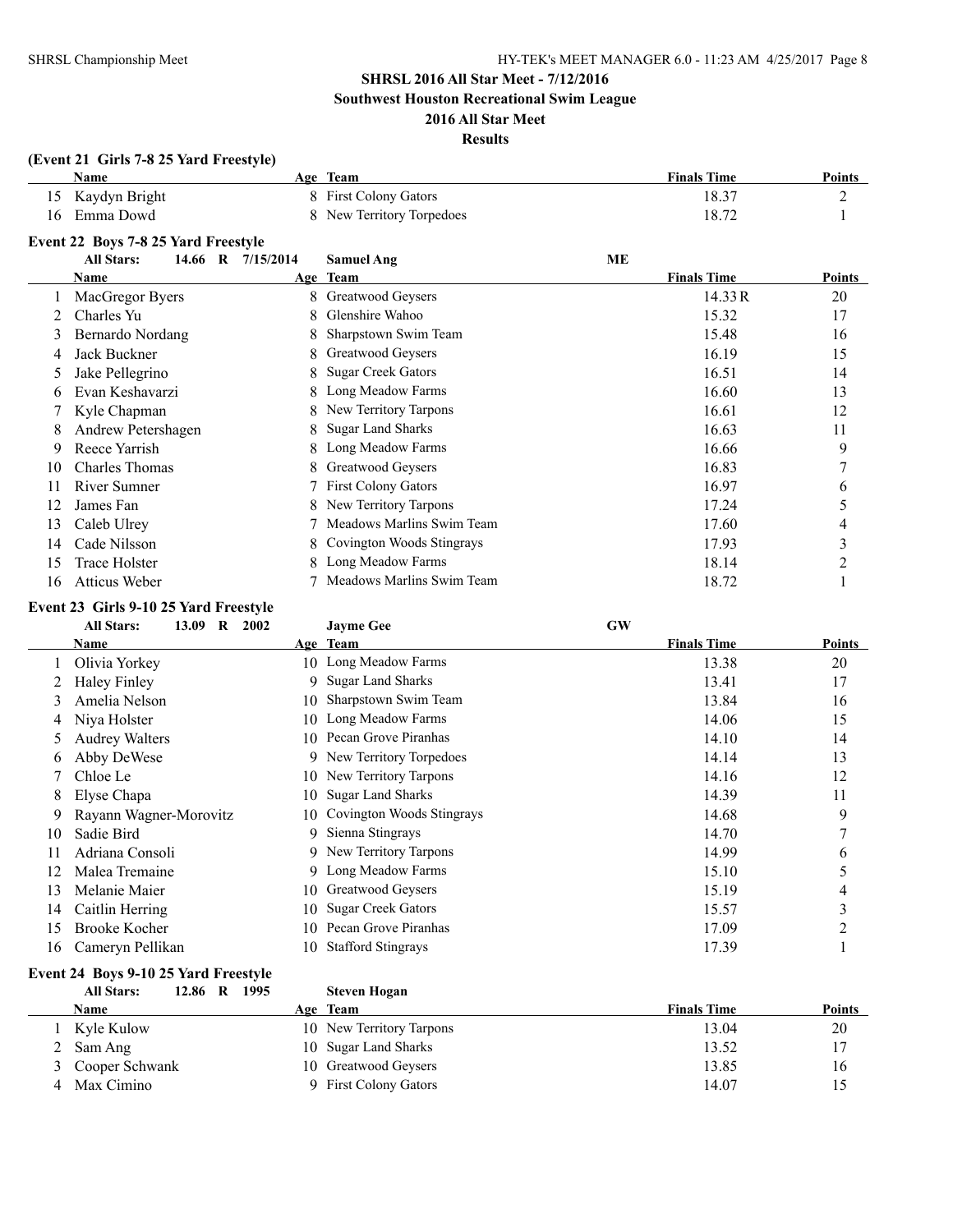**Southwest Houston Recreational Swim League**

### **2016 All Star Meet Results**

### **(Event 24 Boys 9-10 25 Yard Freestyle)**

|    | <b>Name</b>        |     | Age Team                    | <b>Finals Time</b> | <b>Points</b> |
|----|--------------------|-----|-----------------------------|--------------------|---------------|
|    | Andrew Ta          |     | 9 New Territory Tarpons     | 14.28              | 14            |
| 6  | Luke Stratton      |     | 10 Sienna Stingrays         | 14.36              | 13            |
|    | Alexander McSorley |     | 10 Sweetwater Surfers       | 14.67              | 12            |
| 8  | Justin Chacon      | 9   | Ashton Village Swim Team    | 14.81              | 11            |
| 9  | Jack Boysen        |     | 9 Covington Woods Stingrays | 14.95              | 9             |
| 10 | Andy Lucas         |     | 10 Greatwood Geysers        | 14.97              | ┑             |
| 11 | Jacob Bjorngjeld   |     | 10 First Colony Gold        | 15.14              | b             |
| 12 | Jake Stratton      |     | 10 Sienna Stingrays         | 15.20              |               |
| 13 | Vincent Ta         |     | 10 New Territory Tarpons    | 15.42              | 4             |
| 14 | Aidan Fraley       |     | 10 First Colony Gators      | 15.56              |               |
| 15 | Logan Bartee       | 9   | Sienna Stingrays            | 15.63              | ∍             |
| 16 | Bryce Williams     | 10. | <b>Stafford Stingrays</b>   | 17.62              |               |

### **Event 25 Girls 11-12 50 Yard Freestyle**

|    | 26.85<br><b>All Stars:</b><br>$\bf{R}$ | 2001            | <b>Becca Gosda</b>           | <b>SW</b>          |                |
|----|----------------------------------------|-----------------|------------------------------|--------------------|----------------|
|    | Name                                   |                 | Age Team                     | <b>Finals Time</b> | Points         |
|    | Allison Lee                            | 12.             | <b>Sweetwater Surfers</b>    | 28.31              | 20             |
|    | <b>Brooke Byers</b>                    | 12.             | Greatwood Geysers            | 28.62              | 17             |
| 3  | Skylar Bergen                          |                 | <b>Sugar Land Sharks</b>     | 29.55              | 16             |
| 4  | Emilee McCoy                           |                 | Covington Woods Stingrays    | 29.75              | 15             |
| 5. | Dalia Kohn                             |                 | Pecan Grove Piranhas         | 29.76              | 14             |
| 6  | Megan Nguyen                           |                 | 12 New Territory Torpedoes   | 29.79              | 13             |
|    | Maddie Gerard                          |                 | Greatwood Geysers            | 29.84              | 12             |
| 8. | <b>Brooke Spiwak</b>                   |                 | <b>Sugar Land Sharks</b>     | 30.00              | 11             |
| 9. | Ynhu Nguyen                            |                 | New Territory Tarpons        | 30.13              | 9              |
| 10 | Natalie Franks                         | 12 <sup>2</sup> | Pecan Grove Piranhas         | 30.40              | 7              |
| 11 | Ivy Yeung                              | 12              | Ashton Village Swim Team     | 30.52              | 6              |
| 12 | Emily Holler                           | 12              | <b>Quail Valley Dolphins</b> | 30.65              | 5              |
| 13 | Cassidee Levine                        |                 | Long Meadow Farms            | 30.66              | $\overline{4}$ |
| 14 | Gaby Smith                             |                 | <b>Sugar Creek Gators</b>    | 31.55              | 3              |
| 15 | Rebecca Rock                           |                 | Sharpstown Swim Team         | 32.04              | 2              |
| 16 | Jessica G L 377 Rosales                | 12.             | The Glens Swim Club          | 33.50              |                |

### **Event 26 Boys 11-12 50 Yard Freestyle**

|    | <b>All Stars:</b><br>$25.52 \quad R$ | 2007            | <b>Harrison Bui</b>            | AV                 |               |
|----|--------------------------------------|-----------------|--------------------------------|--------------------|---------------|
|    | <b>Name</b>                          |                 | Age Team                       | <b>Finals Time</b> | <b>Points</b> |
|    | JJ Grayson                           | 12              | Ashton Village Swim Team       | 27.71              | 20            |
|    | Kris Spells                          |                 | 12 Lake Olympia Tiger Sharks   | 27.80              | 17            |
|    | Paul Schroer                         | 12.             | Commonwealth Piranhas Swim Tea | 27.89              | 16            |
| 4  | Luke Geach                           |                 | 12 Sugar Land Sharks           | 27.97              | 15            |
|    | <b>Brendan Burkett</b>               | 12.             | Greatwood Geysers              | 28.25              | 14            |
| 6  | Diego Lopez                          |                 | <b>Sugar Land Sharks</b>       | 28.50              | 13            |
|    | Zane Councill                        |                 | 12 New Territory Tarpons       | 28.99              | 12            |
| 8  | Conner Setera                        | 12.             | <b>Sugar Land Sharks</b>       | 29.25              | 11            |
| 9  | Cristian Johnson                     | 12              | <b>Sweetwater Surfers</b>      | 30.16              | 9             |
| 10 | Lawrence Gomez                       | 12.             | <b>Sugar Land Sharks</b>       | 30.75              |               |
|    | Roberto Rodriguez                    | 12 <sup>1</sup> | Commonwealth Piranhas Swim Tea | 30.98              | 6             |
| 12 | Timothy Ji                           |                 | New Territory Tarpons          | 31.03              |               |
| 13 | Caleb Kelly                          |                 | <b>Quail Valley Dolphins</b>   | 31.44              | 4             |
| 14 | Van Nguyen                           |                 | 12 First Colony Gators         | 31.83              | 3             |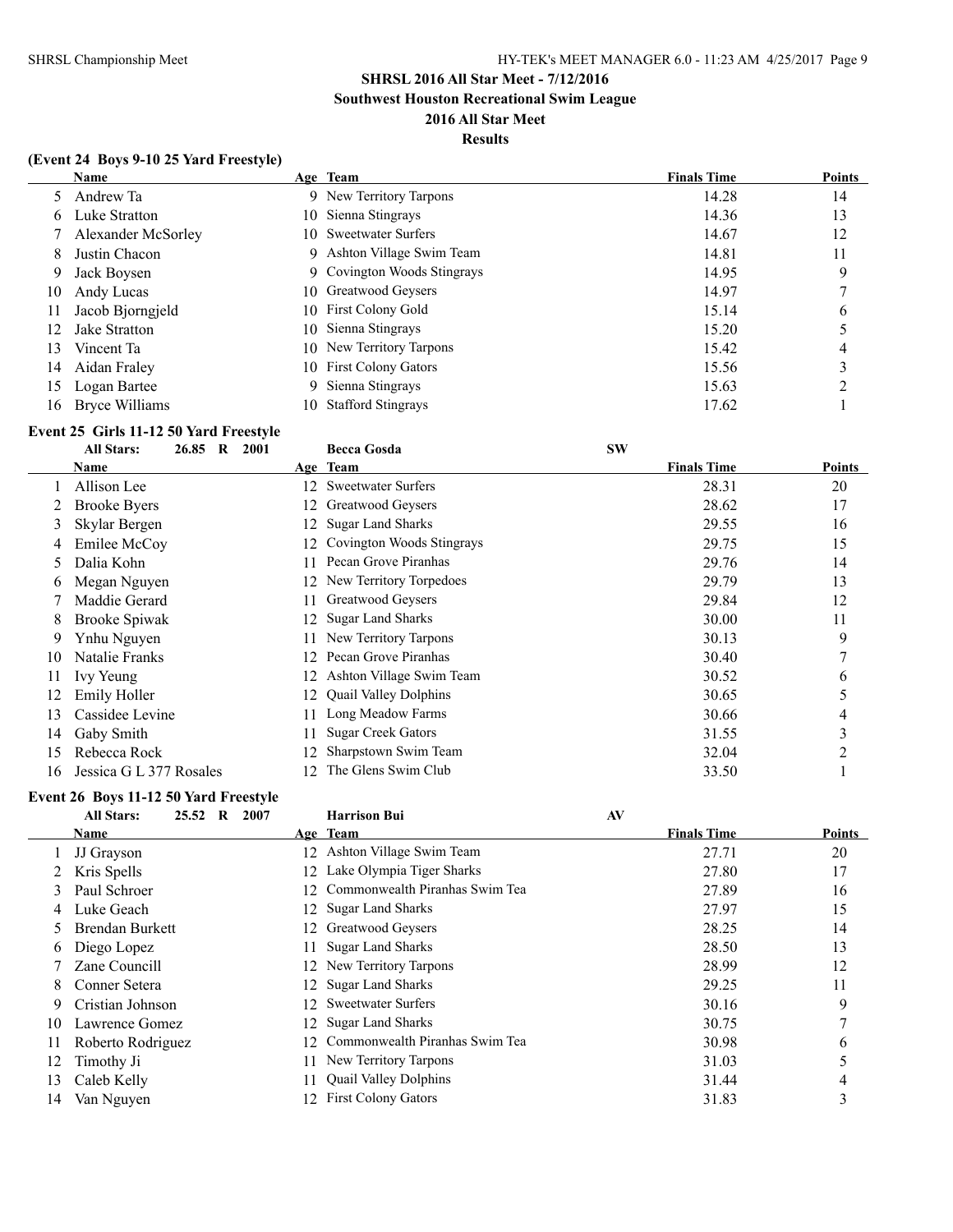L

### **SHRSL 2016 All Star Meet - 7/12/2016**

**Southwest Houston Recreational Swim League**

### **2016 All Star Meet Results**

### **(Event 26 Boys 11-12 50 Yard Freestyle) Name Age Team Finals Time Points** 15 Matthew Ramos 12 Stafford Stingrays 32.50 2 16 Matthew Soenjoto 12 Sharpstown Swim Team 33.29 1 **Event 27 Girls 13-14 50 Yard Freestyle All Stars: 25.71 R 2004 Elizabeth Riska**

|    | ти эшэ.<br>49.II<br>$\mathbf{r}$ | 400T | LIILADULII IXISNA         |                    |        |
|----|----------------------------------|------|---------------------------|--------------------|--------|
|    | Name                             |      | Age Team                  | <b>Finals Time</b> | Points |
|    | Sarita Gage                      | 13.  | Pecan Grove Piranhas      | 27.09              | 20     |
|    | Maya Bergen                      | 14   | <b>Sugar Land Sharks</b>  | 27.45              | 17     |
|    | Taylor Linhart                   |      | 14 New Territory Tarpons  | 27.74              | 16     |
|    | Summer Hall                      | 13.  | Pecan Grove Piranhas      | 27.79              | 15     |
|    | Ashley Linhart                   |      | 14 New Territory Tarpons  | 27.83              | 14     |
| 6  | Madi Ang                         | 14   | <b>Sugar Land Sharks</b>  | 28.08              | 13     |
|    | Lauren Gill                      | 14   | Teal Run Tidal Waves      | 28.36              | 12     |
| 8  | Madison Beauchamp                | 14   | <b>Sugar Creek Gators</b> | 28.40              | 11     |
| *9 | Natalie Bennington               | 14   | Ashton Village Swim Team  | 28.41              | 8      |
| *Q | Jori Aventurado                  | 13   | Long Meadow Farms         | 28.41              | 8      |
|    | Carissa Chapa                    | 14   | <b>Sugar Land Sharks</b>  | 28.52              | 6      |
| 12 | Lia Rebollido                    | 14   | New Territory Tarpons     | 28.60              | 5      |
| 13 | <b>Audrey Tuttle</b>             | 14   | Greatwood Geysers         | 28.64              | 4      |
| 14 | Alyssa Consoli                   | 13   | New Territory Tarpons     | 28.71              | 3      |
| 15 | Victoria Vann                    | 13   | <b>Sweetwater Surfers</b> | 29.82              | 2      |
| 16 | Isabel An                        |      | 14 Sharpstown Swim Team   | 30.78              |        |

#### **Event 28 Boys 13-14 50 Yard Freestyle**

#### **All Stars: 22.89 R 1999 Tommy Hickman**

|    | Name                 |     | Age Team                          | <b>Finals Time</b> | <b>Points</b>  |
|----|----------------------|-----|-----------------------------------|--------------------|----------------|
|    | Nathan Nelson-Archer |     | 14 New Territory Torpedoes        | 24.70              | 20             |
|    | Kameron Villafana    |     | 14 Lake Olympia Tiger Sharks      | 24.85              | 17             |
| 3  | Garrett Goolsby      | 13  | <b>Sugar Creek Gators</b>         | 25.09              | 16             |
| 4  | <b>Grant Remy</b>    |     | 14 New Territory Tarpons          | 25.25              | 15             |
|    | Foster Hendrickson   | 14  | <b>Sweetwater Surfers</b>         | 25.36              | 14             |
| 6  | Campbell Als         |     | 14 Townewest Tidal Waves Swim Tea | 25.46              | 13             |
|    | Braden Mallory       |     | 14 Ouail Valley Dolphins          | 25.51              | 12             |
| 8  | Rex Fick             |     | 14 Commonwealth Piranhas Swim Tea | 25.75              | 11             |
| 9  | Samuel Gee           |     | 14 Sugar Land Sharks              | 25.77              | 9              |
| 10 | Max Hoefel           |     | 14 New Territory Tarpons          | 25.80              | 7              |
| 11 | Marlos Smith         | 13. | <b>Sugar Creek Gators</b>         | 26.02              | 6              |
| 12 | Michael Brough       | 14  | Meadows Marlins Swim Team         | 26.20              |                |
| 13 | Reese Kelly          |     | 14 Quail Valley Dolphins          | 26.66              | 4              |
| 14 | Lucas Equitz         |     | 14 New Territory Tarpons          | 27.14              | 3              |
| 15 | Andrew Bobrovsky     | 14  | New Territory Torpedoes           | 27.99              | $\mathfrak{D}$ |
| 16 | Gary Mercado         | 14  | Glenshire Wahoo                   | 28.03              |                |

### **Event 29 Girls 15-18 50 Yard Freestyle**

| <b>All Stars:</b> | 24.46 R 2007 | <b>Danielle Yoho</b>         | FC                 |        |
|-------------------|--------------|------------------------------|--------------------|--------|
| Name              |              | Age Team                     | <b>Finals Time</b> | Points |
| Christy Lee       |              | 17 Sweetwater Surfers        | 24.74              | 20     |
| 2 Abby Remmers    |              | 15 New Territory Tarpons     | 25.68              |        |
| 3 Kasey Yu        |              | 18 First Colony Gators       | 25.80              | 16     |
| 4 Claire Donovan  |              | 16 Lake Olympia Tiger Sharks | 25.93              | 15     |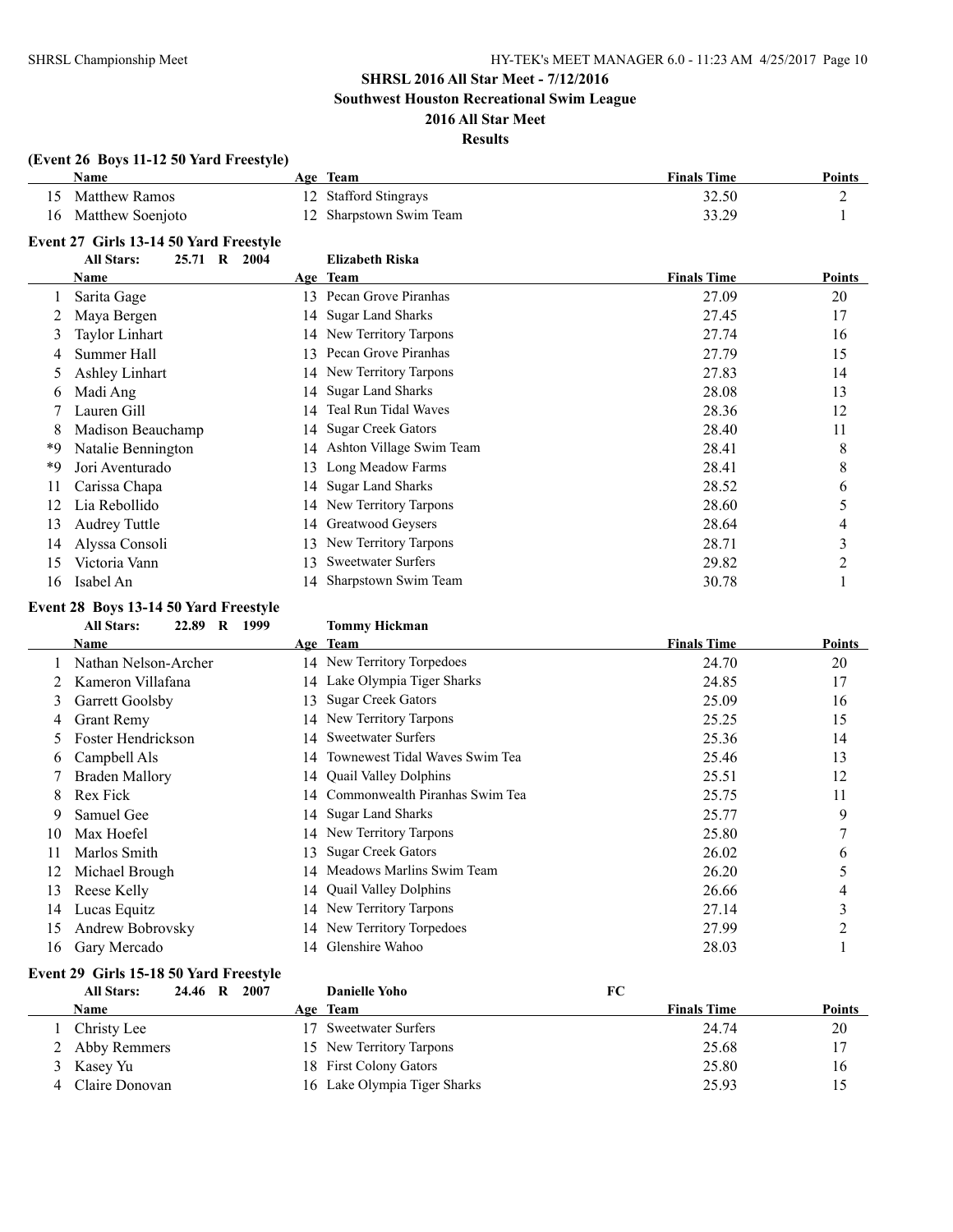**Southwest Houston Recreational Swim League**

### **2016 All Star Meet**

### **Results**

|  |  | (Event 29 Girls 15-18 50 Yard Freestyle) |
|--|--|------------------------------------------|
|--|--|------------------------------------------|

|    | Name                         |     | Age Team                   | <b>Finals Time</b> | <b>Points</b> |
|----|------------------------------|-----|----------------------------|--------------------|---------------|
|    | Zari O'Connor                |     | 16 Sweetwater Surfers      | 26.10              | 14            |
| 6  | Kennedy Teel                 | 17  | Glenshire Wahoo            | 26.17              | 13            |
|    | Saidya Kistow                | 17  | Lake Olympia Tiger Sharks  | 26.21              | 12            |
| 8. | Jo Kate Gosda                |     | 16 First Colony Gators     | 26.38              | 11            |
| 9  | Elizabeth Aguirre            |     | 17 First Colony Gold       | 26.57              | 9             |
| 10 | Maddie Jacks                 | 15. | Pecan Grove Piranhas       | 26.82              |               |
| 11 | Katie Groth                  |     | 16 Sugar Creek Gators      | 27.03              | 6             |
| 12 | Camryn Callison              |     | 16 Sugar Creek Gators      | 27.19              |               |
| 13 | Angelique G L 555 Longobardi |     | 16 The Glens Swim Club     | 27.27              | 4             |
| 14 | Hannah Bohnsack              | 17  | <b>First Colony Gators</b> | 27.38              |               |
| 15 | <b>Emily Derouen</b>         | 17  | <b>Sugar Creek Gators</b>  | 27.49              |               |
| 16 | Sophie Close                 |     | Maplewood Marlins          | 27.82              |               |

#### **Event 30 Boys 15-18 50 Yard Freestyle**

|    | <b>All Stars:</b><br>21.52<br>$\mathbf R$ | 7/17/2012 | Alex Ng                    | FC                 |               |
|----|-------------------------------------------|-----------|----------------------------|--------------------|---------------|
|    | Name                                      |           | Age Team                   | <b>Finals Time</b> | <b>Points</b> |
|    | <b>Charles Yuen</b>                       |           | 16 First Colony Gators     | 21.71              | 20            |
|    | Brian Yuen                                |           | <b>First Colony Gators</b> | 22.43              | 17            |
| 3  | Matthew Milad                             | 16.       | <b>First Colony Gators</b> | 22.50              | 16            |
| 4  | Justin Chang                              | 15        | <b>First Colony Gators</b> | 22.70              | 15            |
| 5  | Jack Hendrickson                          | 15        | <b>Sweetwater Surfers</b>  | 22.94              | 14            |
| 6  | Jake Gamble                               |           | 16 Greatwood Geysers       | 22.96              | 13            |
|    | Aaron O'Reilly                            | 17        | Greatwood Geysers          | 23.34              | 12            |
| 8  | Joseph Allee                              |           | <b>Sweetwater Surfers</b>  | 23.37              | 11            |
| 9  | Ryan Goolsby                              |           | <b>Sugar Creek Gators</b>  | 23.42              | 9             |
| 10 | Cole Casper                               |           | Sienna Stingrays           | 23.43              | 7             |
| 11 | Reed Casper                               | 15        | Sienna Stingrays           | 23.60              | 6             |
| 12 | Cole Calabrese                            |           | Covington Woods Stingrays  | 23.70              | 5             |
| 13 | Luke Pelletier                            |           | Maplewood Marlins          | 23.88              | 4             |
| 14 | <b>Conner Mullins</b>                     |           | Covington Woods Stingrays  | 24.17              | 3             |
| 15 | Alex Huffman                              |           | Meadows Marlins Swim Team  | 25.16              | 2             |
| 16 | Jared G L 566 Schuette                    | 16        | The Glens Swim Club        | 26.05              |               |

#### **Event 31 Girls 8 & Under 25 Yard Breaststroke**

|              | 19.36 R<br><b>All Stars:</b><br>2010 |   | <b>Audrey Tuttle</b>             | GG                 |               |
|--------------|--------------------------------------|---|----------------------------------|--------------------|---------------|
|              | <b>Name</b>                          |   | Age Team                         | <b>Finals Time</b> | <b>Points</b> |
|              | <b>Holly Finley</b>                  |   | 8 Sugar Land Sharks              | 20.75              | 20            |
|              | Cyrah Robinson                       |   | 8 Long Meadow Farms              | 21.46              | 17            |
| 3            | Kaydyn Bright                        |   | 8 First Colony Gators            | 21.91              | 16            |
| 4            | Emily York                           |   | 8 Sharpstown Swim Team           | 21.97              | 15            |
| 5            | Sophie Sullivan                      |   | 8 Long Meadow Farms              | 22.92              | 14            |
| <sub>0</sub> | Meleah Chatman Ruggs                 | 8 | Teal Run Tidal Waves             | 22.99              | 13            |
|              | Bekah Gerard                         |   | 8 Greatwood Geysers              | 23.08              | 12            |
| 8            | Addie Williford                      |   | 8 Long Meadow Farms              | 23.19              | 11            |
| 9            | Isabela Sanchez                      |   | 8 New Territory Tarpons          | 23.38              | 9             |
| 10           | Mollie Mathis                        |   | 8 Commonwealth Piranhas Swim Tea | 25.15              | 7             |
| 11           | McKinley Helms                       |   | 8 Commonwealth Piranhas Swim Tea | 26.85              | 6             |
| 12           | Victoria Lust                        |   | 8 New Territory Torpedoes        | 27.27              | 5             |
| 13           | Ellie Singleton                      |   | 7 New Territory Torpedoes        | 28.26              | 4             |
| 14           | Ecem Turan                           |   | 6 Sugar Land Sharks              | 29.58              | 3             |
|              |                                      |   |                                  |                    |               |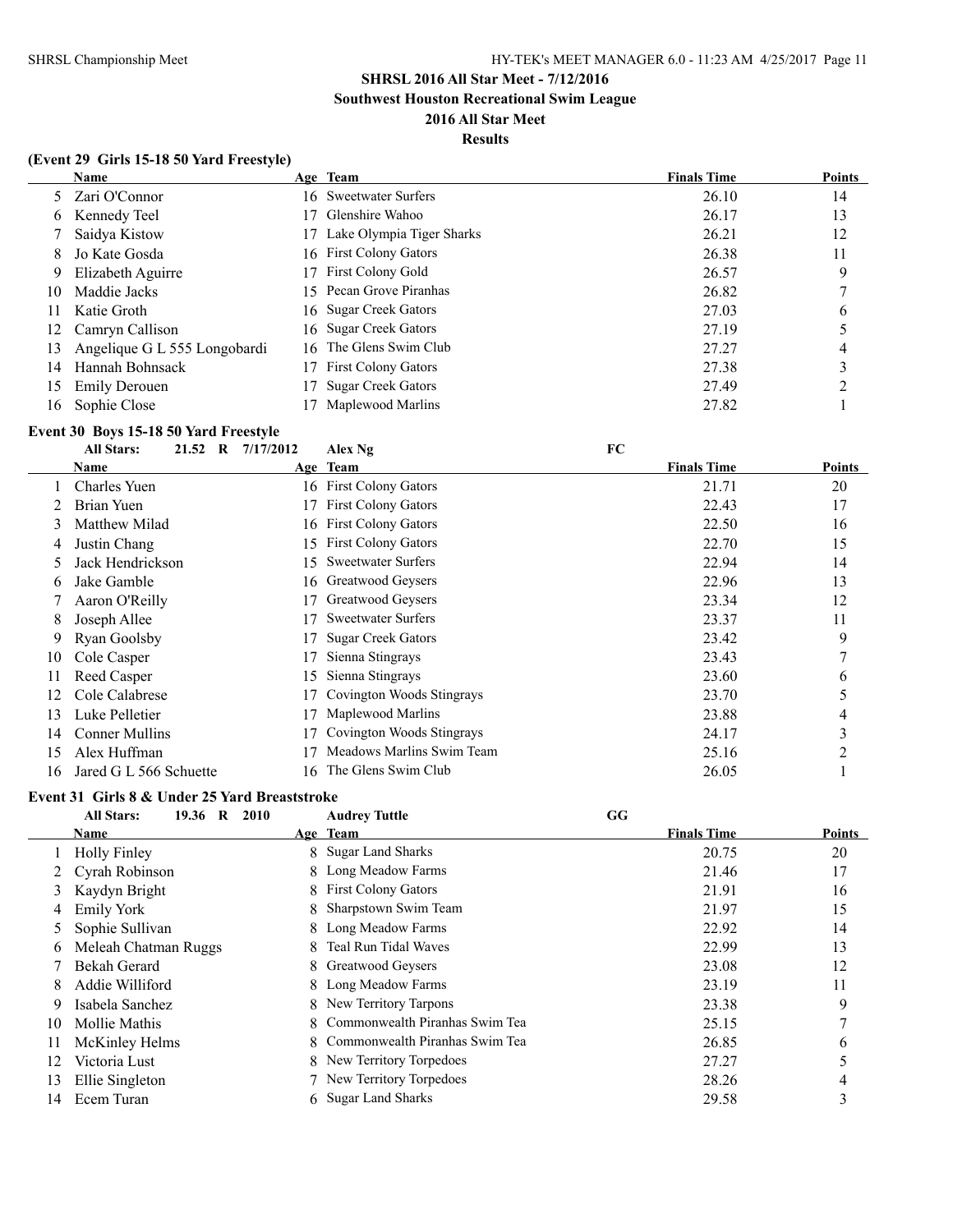**Southwest Houston Recreational Swim League**

### **2016 All Star Meet Results**

### **(Event 31 Girls 8 & Under 25 Yard Breaststroke) Name Age Team Finals Time Points** --- Reign Traylor 8 Sugar Land Sharks DQ --- Anika Rahurkar 8 New Territory Tarpons DQ **Event 32 Boys 8 & Under 25 Yard Breaststroke All Stars: 19.51 R 7/17/2012 Cole Murphy GW Age Team Age Team Finals Time Points** 1 MacGregor Byers 8 Greatwood Geysers 21.60 20 2 James Fan 8 New Territory Tarpons 22.33 17 3 Landon Huang 7 Sugar Creek Gators 23.38 16 4 Charles Yu 8 Glenshire Wahoo 23.42 15 5 Troy Pipes 7 Sugar Creek Gators 23.60 14 6 Charles Thomas 8 Greatwood Geysers 24.07 13 7 Thomas Yan 7 Glenshire Wahoo 25.13 12 \*8 Liam Niznik 8 Maplewood Marlins 25.35 10 \*8 Christian Currie 25.35 10 10 Bernardo Nordang 8 Sharpstown Swim Team 26.44 7 11 Reece Yarrish 8 Long Meadow Farms 26.77 6 12 Andrew Petershagen 8 Sugar Land Sharks 27.05 5 13 Trace Holster 8 Long Meadow Farms 27.32 4 14 Niguel Bartholomew 8 Lake Olympia Tiger Sharks 27.45 3 15 Rhett Koudelka 8 Long Meadow Farms 27.70 27.70 2 16 Jaden Dudley 8 Townewest Tidal Waves Swim Tea 28.06 28.06 1

#### **Event 33 Girls 9-10 25 Yard Breaststroke**

|    | <b>All Stars:</b>     | 16.81 R | 7/17/2012 | <b>Audrey Tuttle</b>       | GG                 |               |
|----|-----------------------|---------|-----------|----------------------------|--------------------|---------------|
|    | Name                  |         |           | Age Team                   | <b>Finals Time</b> | <b>Points</b> |
|    | Chloe Le              |         |           | 10 New Territory Tarpons   | 17.43              | 20            |
|    | <b>Haley Finley</b>   |         | 9.        | <b>Sugar Land Sharks</b>   | 18.31              | 17            |
| 3  | Niya Holster          |         |           | 10 Long Meadow Farms       | 18.35              | 16            |
| 4  | Lillie Sczech         |         | 9.        | Greatwood Geysers          | 18.43              | 15            |
| 5  | Avery Cahill          |         | 10-       | Greatwood Geysers          | 18.47              | 14            |
| 6  | Mimi Ton-Nu           |         | 9         | <b>First Colony Gold</b>   | 18.74              | 13            |
|    | <b>Audrey Walters</b> |         | 10.       | Pecan Grove Piranhas       | 19.25              | 12            |
| 8  | Caitlin Herring       |         | 10        | <b>Sugar Creek Gators</b>  | 19.33              | 11            |
| 9  | Amelia Nelson         |         | 10        | Sharpstown Swim Team       | 19.58              | 9             |
| 10 | Olivia Yorkey         |         | 10-       | Long Meadow Farms          | 19.88              |               |
| 11 | Malea Tremaine        |         | 9.        | Long Meadow Farms          | 19.97              | 6             |
| 12 | Faith Fong            |         | 10-       | <b>First Colony Gators</b> | 20.39              | 5             |
| 13 | Abby DeWese           |         | 9         | New Territory Torpedoes    | 20.67              | 4             |
| 14 | Hannah Rosanes        |         |           | Sharpstown Swim Team       | 21.93              | ∍<br>C.       |
| 15 | Megan Cung            |         |           | Covington Woods Stingrays  | 23.50              | 2             |
| 16 | Nevaeh Brown          |         | 10        | Teal Run Tidal Waves       | 27.19              |               |

### **Event 34 Boys 9-10 25 Yard Breaststroke**

| <b>All Stars:</b> | 17.48 R 7/15/2014 | Jeremy 352 Zhou          | NT |                    |               |
|-------------------|-------------------|--------------------------|----|--------------------|---------------|
| Name              |                   | Age Team                 |    | <b>Finals Time</b> | <b>Points</b> |
| Kyle Kulow        |                   | 10 New Territory Tarpons |    | 17.45 R            | 20            |
| 2 Sam Ang         |                   | 10 Sugar Land Sharks     |    | 18.26              | 17            |
| 3 Cody Ford       |                   | 10 Greatwood Geysers     |    | 18.30              | 16            |
| 4 Lloyd Gomez     |                   | Sugar Land Sharks        |    | 18.51              |               |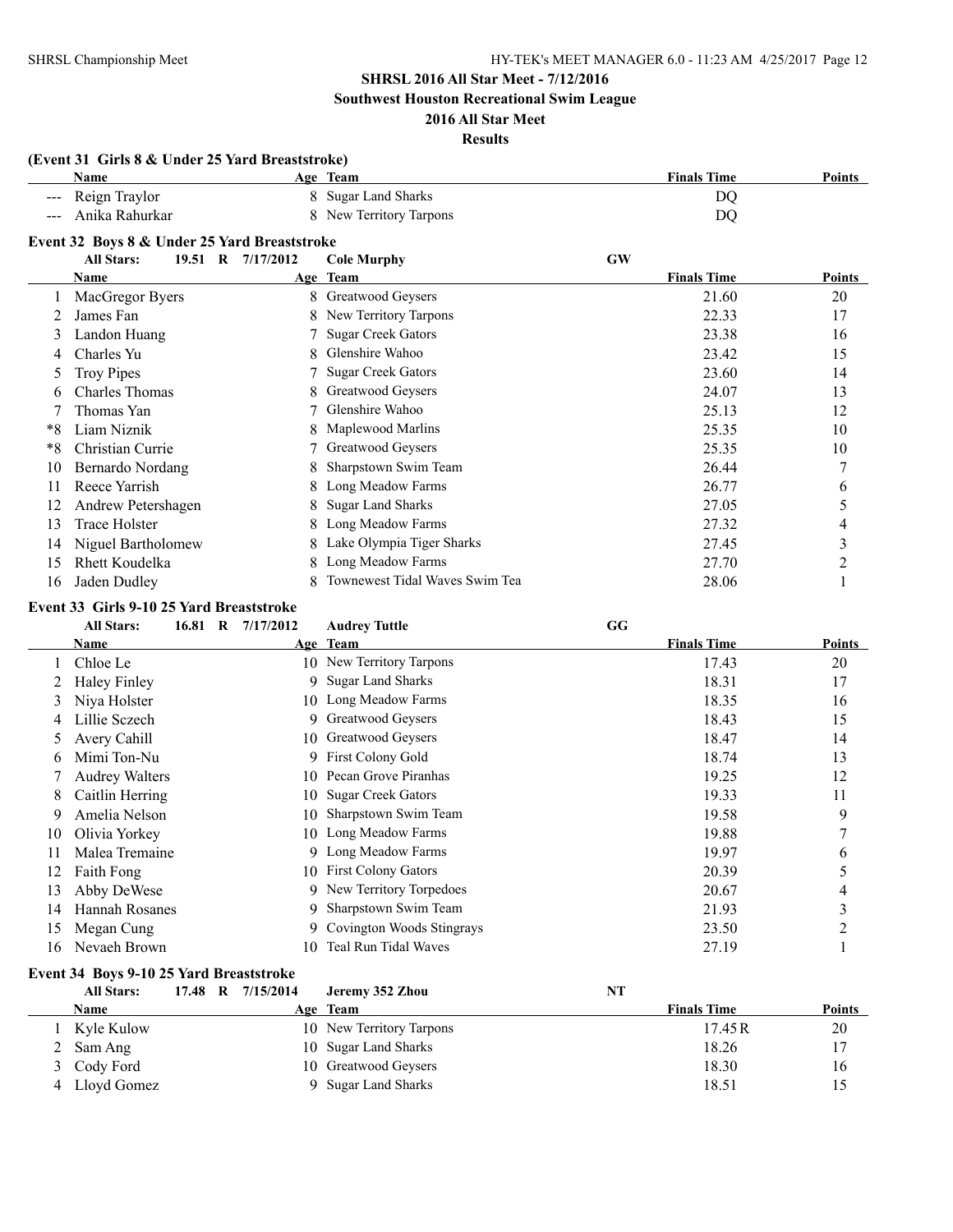**Southwest Houston Recreational Swim League**

### **2016 All Star Meet Results**

### **(Event 34 Boys 9-10 25 Yard Breaststroke)**

|     | <b>Name</b>           |     | Age Team                  | <b>Finals Time</b> | <b>Points</b> |
|-----|-----------------------|-----|---------------------------|--------------------|---------------|
|     | 5 Cooper Schwank      |     | 10 Greatwood Geysers      | 20.16              | 14            |
| 6   | Tivon Chen            |     | 9 Sugar Land Sharks       | 20.52              | 13            |
|     | Reid Remmert          | 9   | <b>First Colony Gold</b>  | 20.54              | 12            |
| 8   | Andy Fu               |     | 10 New Territory Tarpons  | 20.74              | 11            |
| 9   | Blake Pellegrino      | 10. | <b>Sugar Creek Gators</b> | 20.82              | 9             |
| 10  | Coltin Welker         |     | 10 Pecan Grove Piranhas   | 20.92              |               |
| 11  | Max Cimino            |     | 9 First Colony Gators     | 21.33              | 6             |
| 12  | Aidan Fraley          |     | 10 First Colony Gators    | 21.54              |               |
| 13  | Brayden Olvera        | 9.  | Greatwood Geysers         | 21.74              | 4             |
| 14  | Andy Lucas            | 10- | Greatwood Geysers         | 22.21              |               |
| 15  | Justin Chacon         | 9   | Ashton Village Swim Team  | 22.39              |               |
| 16. | Arthur G L 264 Newton |     | The Glens Swim Club       | 25.25              |               |

#### **Event 35 Girls 11-12 50 Yard Breaststroke**

|    | <b>All Stars:</b><br>35.20 R<br>1993 |    | <b>Katie Sutton</b>       |                    |        |
|----|--------------------------------------|----|---------------------------|--------------------|--------|
|    | Name                                 |    | Age Team                  | <b>Finals Time</b> | Points |
|    | Pressly Witham                       | 12 | <b>Sugar Creek Gators</b> | 38.35              | 20     |
|    | Morgyn Rae Sheridan                  | 12 | Greatwood Geysers         | 38.62              | 17     |
| 3  | Dalia Kohn                           |    | Pecan Grove Piranhas      | 39.15              | 16     |
|    | Allison Lee                          | 12 | <b>Sweetwater Surfers</b> | 39.25              | 15     |
| C. | Maddie Gerard                        |    | Greatwood Geysers         | 39.47              | 14     |
| 6  | Ashlyn Meeks                         |    | <b>Sugar Land Sharks</b>  | 39.66              | 13     |
|    | Emma Marvin                          | 12 | Pecan Grove Piranhas      | 40.08              | 12     |
| 8  | Heather Yeung                        | 12 | Ashton Village Swim Team  | 40.10              | 11     |
| 9  | Meagan Walters                       | 12 | Pecan Grove Piranhas      | 40.97              | 9      |
| 10 | Megan Nguyen                         |    | New Territory Torpedoes   | 41.17              | 7      |
|    | Ynhu Nguyen                          |    | New Territory Tarpons     | 41.18              | 6      |
| 12 | Amanda Bowen                         | 12 | Greatwood Geysers         | 41.61              | 5      |
| 13 | Natalie Franks                       |    | Pecan Grove Piranhas      | 42.24              | 4      |
| 14 | <b>Bridgette Owings</b>              |    | <b>First Colony Gold</b>  | 43.11              | 3      |
| 15 | Mae-Lynn Law                         |    | <b>Sugar Land Sharks</b>  | 43.55              | 2      |
| 16 | Deanna G L 359 Foley                 |    | The Glens Swim Club       | 46.40              |        |

### **Event 36 Boys 11-12 50 Yard Breaststroke**

|    | $\mathbf R$<br><b>All Stars:</b><br>30.39<br>2007 | <b>Harrison Bui</b>                   | AV                 |               |
|----|---------------------------------------------------|---------------------------------------|--------------------|---------------|
|    | Name                                              | Age Team                              | <b>Finals Time</b> | <b>Points</b> |
|    | Jonas Tuttle                                      | Greatwood Geysers<br>12.              | 34.70              | 20            |
|    | Dimas Kusum                                       | Commonwealth Piranhas Swim Tea<br>11. | 36.55              | 17            |
| 3  | JJ Grayson                                        | Ashton Village Swim Team<br>12.       | 36.83              | 16            |
| 4  | Van Nguyen                                        | 12 First Colony Gators                | 37.29              | 15            |
| 5  | Adam Nelson-Archer                                | 12 New Territory Torpedoes            | 37.78              | 14            |
| 6  | Lawrence Gomez                                    | 12 Sugar Land Sharks                  | 37.96              | 13            |
|    | Connor Duffey                                     | 12 Maplewood Marlins                  | 38.14              | 12            |
| 8  | Kris Spells                                       | Lake Olympia Tiger Sharks<br>12.      | 38.40              | 11            |
| 9  | Hunter Miller                                     | Commonwealth Piranhas Swim Tea<br>11  | 39.84              | 9             |
| 10 | Paul Schroer                                      | Commonwealth Piranhas Swim Tea<br>12. | 39.97              | 7             |
| 11 | Timothy Ji                                        | New Territory Tarpons                 | 40.16              | 6             |
| 12 | Dylan Melvin                                      | <b>Quail Valley Dolphins</b><br>11.   | 40.56              | 5             |
| 13 | Jonothan G L 358 Portillo                         | The Glens Swim Club<br>12             | 41.03              | 4             |
| 14 | Shane Pellegrino                                  | <b>Sugar Creek Gators</b><br>12.      | 42.13              | 3             |
|    |                                                   |                                       |                    |               |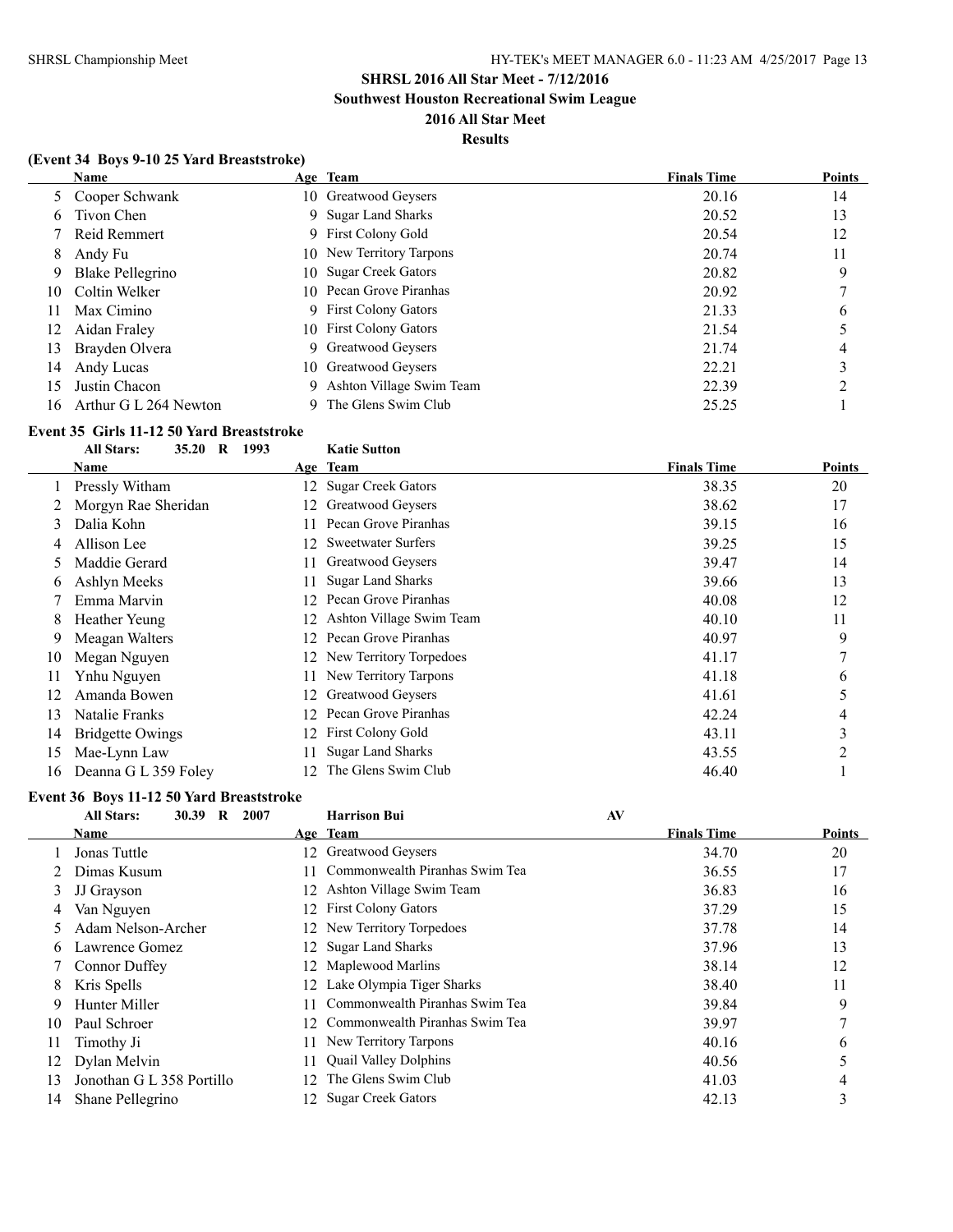**Southwest Houston Recreational Swim League**

### **2016 All Star Meet Results**

### **(Event 36 Boys 11-12 50 Yard Breaststroke) Name Age Team Finals Time Points**  Sebastian Gomez 12 Glenshire Wahoo 42.60 2 16 Nicolas Morales 11 First Colony Gold 45.35 1

### **Event 37 Girls 13-14 50 Yard Breaststroke**

|    | 32.90<br><b>All Stars:</b> | $\bf{R}$<br>1994 | <b>Katie Sutton</b>          |                    |        |
|----|----------------------------|------------------|------------------------------|--------------------|--------|
|    | Name                       |                  | Age Team                     | <b>Finals Time</b> | Points |
|    | <b>Audrey Tuttle</b>       |                  | 14 Greatwood Geysers         | 34.52              | 20     |
|    | Summer Hall                | 13.              | Pecan Grove Piranhas         | 35.68              | 17     |
| 3  | Selin Degirmenci           |                  | 13 Lake Olympia Tiger Sharks | 36.44              | 16     |
| 4  | Olivia Chang               |                  | 14 Covington Woods Stingrays | 36.80              | 15     |
| 5. | Sydney Janik               | 13.              | Lake Olympia Tiger Sharks    | 36.82              | 14     |
| 6  | Lia Rebollido              |                  | 14 New Territory Tarpons     | 37.14              | 13     |
|    | Lauren Gill                |                  | 14 Teal Run Tidal Waves      | 37.66              | 12     |
| 8  | <b>Brazil Bartholomew</b>  |                  | 14 Lake Olympia Tiger Sharks | 37.74              | 11     |
| 9  | Shelbi Weaver              |                  | 14 Pecan Grove Piranhas      | 37.85              | 9      |
| 10 | Isabel An                  |                  | 14 Sharpstown Swim Team      | 37.99              | ┑      |
| 11 | Rachel Pringle             |                  | 14 New Territory Tarpons     | 38.51              | 6      |
| 12 | Victoria Vann              | 13               | <b>Sweetwater Surfers</b>    | 38.65              | 5      |
| 13 | Sydney Lendermon           |                  | 14 Quail Valley Dolphins     | 39.01              | 4      |
| 14 | Anne Marie Jurica          |                  | 14 Maplewood Marlins         | 39.59              | 3      |
| 15 | Reagan Duffey              |                  | 14 Maplewood Marlins         | 40.19              | 2      |
| 16 | Amy Peng                   |                  | 13 First Colony Gators       | 40.53              |        |

#### **Event 38 Boys 13-14 50 Yard Breaststroke**

|    | <b>All Stars:</b><br>29.69<br>$\mathbf{R}$ | 7/23/2013 | <b>David Kvinta</b>          | <b>GW</b>          |               |
|----|--------------------------------------------|-----------|------------------------------|--------------------|---------------|
|    | Name                                       |           | Age Team                     | <b>Finals Time</b> | <b>Points</b> |
|    | Reese Kelly                                |           | 14 Quail Valley Dolphins     | 31.03              | 20            |
|    | Andrew Bobrovsky                           |           | 14 New Territory Torpedoes   | 32.34              | 17            |
| 3  | Samuel Gee                                 | 14        | <b>Sugar Land Sharks</b>     | 32.35              | 16            |
| 4  | Ethan Chow                                 | 14        | Meadows Marlins Swim Team    | 32.44              | 15            |
|    | Joshua Wilson                              |           | 14 Lake Olympia Tiger Sharks | 32.47              | 14            |
| 6  | Guy Lanier                                 |           | 14 Greatwood Geysers         | 32.90              | 13            |
|    | Kameron Villafana                          |           | 14 Lake Olympia Tiger Sharks | 33.13              | 12            |
| 8  | Max Hoefel                                 |           | 14 New Territory Tarpons     | 33.98              | 11            |
| 9  | Nathan Bui                                 |           | 14 Lake Olympia Tiger Sharks | 34.22              | 9             |
| 10 | <b>Andrew Kinnick</b>                      |           | 14 New Territory Tarpons     | 34.57              |               |
| 11 | Kevin Chau                                 |           | 14 Sugar Land Sharks         | 34.61              | 6             |
| 12 | Cesar de Carvalho                          | 13        | New Territory Torpedoes      | 34.96              | 5             |
| 13 | Nathan Nelson-Archer                       | 14        | New Territory Torpedoes      | 35.17              | 4             |
| 14 | Thomas Kiang                               |           | 14 First Colony Gators       | 36.03              | ∍             |
| 15 | Bryce Cox                                  |           | 14 Maplewood Marlins         | 36.30              |               |
| 16 | Gary Mercado                               | 14        | Glenshire Wahoo              | 38.57              |               |

#### **Event 39 Girls 15-18 50 Yard Breaststroke All Stars: 32.12 R 1998 Kristen Akromis**

| <b>Finals Time</b> | <b>Points</b> |
|--------------------|---------------|
| 31.56R             | 20            |
| 33.87              | 17            |
| 34.23              | 16            |
| 34.79              | 15            |
|                    |               |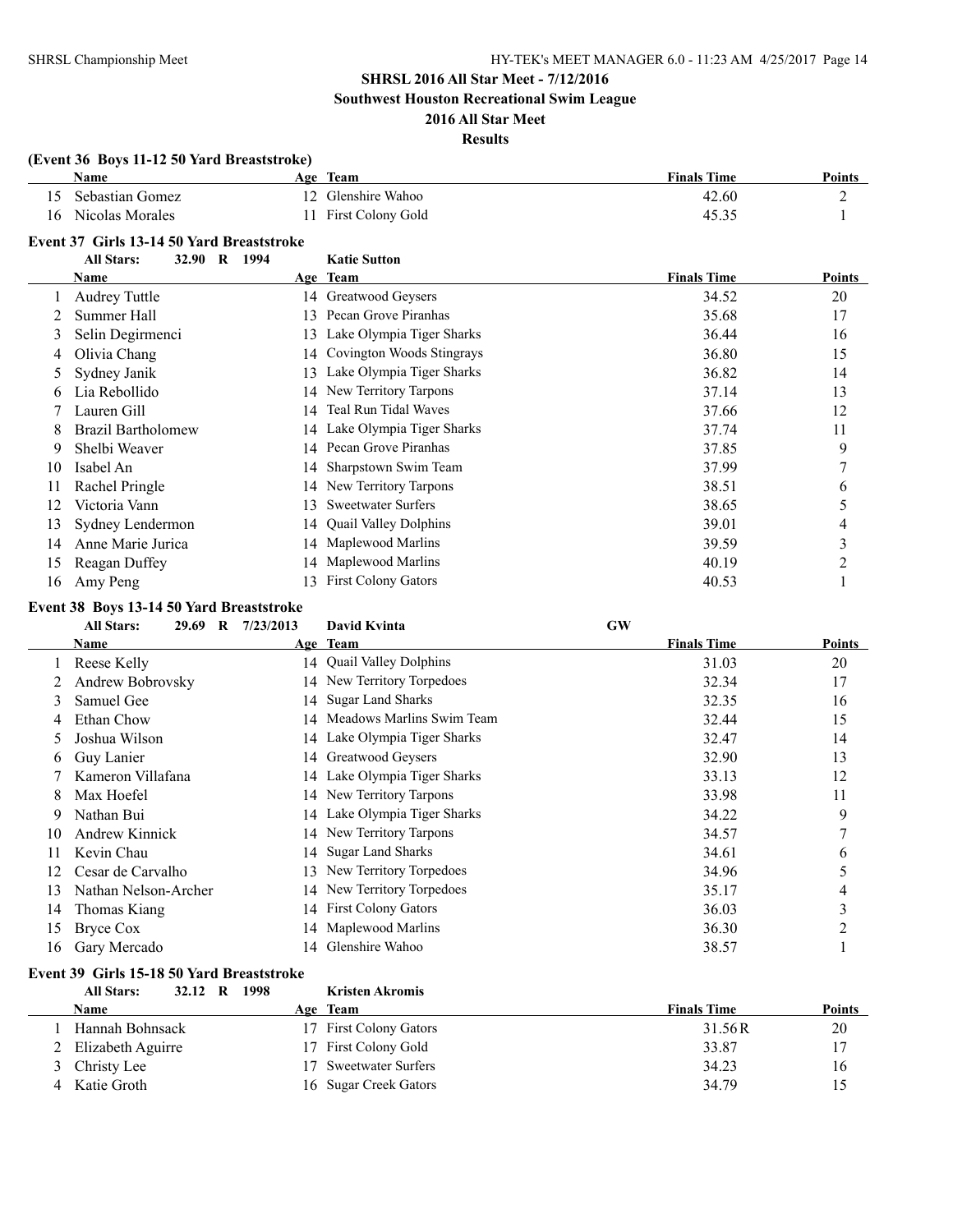**Southwest Houston Recreational Swim League**

### **2016 All Star Meet**

### **Results**

### **(Event 39 Girls 15-18 50 Yard Breaststroke)**

|     | <b>Name</b>          | Age Team                     | <b>Finals Time</b> | <b>Points</b> |
|-----|----------------------|------------------------------|--------------------|---------------|
|     | 5 Rhetta Amundson    | 18 Sweetwater Surfers        | 34.83              | 14            |
|     | 6 Claire Donovan     | 16 Lake Olympia Tiger Sharks | 35.05              | 13            |
|     | 7 Kennedy Teel       | Glenshire Wahoo              | 35.25              | 12            |
| 8   | Gabriella Alas       | 16 Maplewood Marlins         | 35.59              | 11            |
| 9   | Kristen Kiang        | 17 First Colony Gators       | 35.81              | 9             |
| 10  | Abby Remmers         | 15 New Territory Tarpons     | 35.94              |               |
| 11  | Maddie Jacks         | 15 Pecan Grove Piranhas      | 36.15              | 6             |
| 12  | Emily Awadin         | 15 First Colony Gators       | 36.48              |               |
| 13  | Linnell Gomez        | 16 Sugar Land Sharks         | 36.66              | 4             |
| 14  | Elsbeth Chow         | 16 Meadows Marlins Swim Team | 37.33              |               |
| 15  | <b>Emily Derouen</b> | <b>Sugar Creek Gators</b>    | 37.85              | ∍             |
| 16. | Camryn Callison      | 16 Sugar Creek Gators        | 37.93              |               |

## **Event 40 Boys 15-18 50 Yard Breaststroke**

|               | <b>All Stars:</b><br>26.75 R | 7/23/2013 | <b>Harrison Bui</b>          | <b>SW</b>          |        |
|---------------|------------------------------|-----------|------------------------------|--------------------|--------|
|               | Name                         |           | Age Team                     | <b>Finals Time</b> | Points |
|               | Michael Lin                  |           | 18 First Colony Gators       | 26.68R             | 20     |
|               | Nam Nguyen                   | 18        | <b>First Colony Gators</b>   | 28.18              | 17     |
| 3             | Jason Rodriguez              | 18        | New Territory Tarpons        | 28.84              | 16     |
|               | Luke Pelletier               |           | Maplewood Marlins            | 29.19              | 15     |
| $\mathcal{L}$ | John Hetherington            |           | Meadows Marlins Swim Team    | 29.30              | 14     |
| 6             | Brian Yuen                   | 17        | <b>First Colony Gators</b>   | 29.35              | 13     |
|               | Jack Gentile                 | 17        | Covington Woods Stingrays    | 29.80              | 12     |
| 8             | Jon Schulz                   | 18        | Ashton Village Swim Team     | 29.87              | 11     |
| 9             | <b>Charles Yuen</b>          | 16.       | <b>First Colony Gators</b>   | 30.03              | 9      |
| 10            | Joseph Allee                 |           | <b>Sweetwater Surfers</b>    | 30.04              | 7      |
| 11            | Victor Xu                    | 18.       | Covington Woods Stingrays    | 30.62              | 6      |
| 12            | Derek Yao                    | 15        | <b>First Colony Gators</b>   | 30.86              | 5      |
| 13            | Tim Worley                   | 17        | Sienna Stingrays             | 31.67              | 4      |
| 14            | Michael Chung                | 18.       | <b>Quail Valley Dolphins</b> | 31.75              | 3      |
| 15            | Jonah Balenene               | 15        | Lake Olympia Tiger Sharks    | 32.27              | 2      |
| 16            | Jared G L 566 Schuette       | 16        | The Glens Swim Club          | 33.07              |        |

# **Event 41 Girls 8 & Under 25 Yard Backstroke**<br>All Stars: **18.02 R 1998**

### **All Stars: 18.02 R 1998 Kimberly Baumann**

| Name                |                           | <b>Finals Time</b>                                                                                                                                                                                                                                                                                                                  | <b>Points</b> |
|---------------------|---------------------------|-------------------------------------------------------------------------------------------------------------------------------------------------------------------------------------------------------------------------------------------------------------------------------------------------------------------------------------|---------------|
| <b>Emily York</b>   |                           | 19.15                                                                                                                                                                                                                                                                                                                               | 20            |
| Kaydyn Bright       |                           | 19.94                                                                                                                                                                                                                                                                                                                               | 17            |
| <b>Holly Finley</b> |                           | 20.19                                                                                                                                                                                                                                                                                                                               | 16            |
| Anika Rahurkar      |                           | 20.25                                                                                                                                                                                                                                                                                                                               | 15            |
| Abigail Thomas      |                           | 20.35                                                                                                                                                                                                                                                                                                                               | 14            |
| Cyrah Robinson      |                           | 20.40                                                                                                                                                                                                                                                                                                                               | 13            |
| Ecem Turan          |                           | 20.59                                                                                                                                                                                                                                                                                                                               | 12            |
| Meghan Conn         |                           | 20.65                                                                                                                                                                                                                                                                                                                               | 11            |
| Addie Williford     |                           | 20.90                                                                                                                                                                                                                                                                                                                               | 9             |
| Eliska Pina         |                           | 21.54                                                                                                                                                                                                                                                                                                                               | 7             |
| Ally Ortiz          | Meadows Marlins Swim Team | 21.56                                                                                                                                                                                                                                                                                                                               | 6             |
| Maithreyi Asthagiri |                           | 21.68                                                                                                                                                                                                                                                                                                                               | 5             |
| Sophie Sullivan     |                           | 21.82                                                                                                                                                                                                                                                                                                                               | 4             |
| Aadya Sachdeva      |                           | 22.31                                                                                                                                                                                                                                                                                                                               | 3             |
|                     |                           | Age Team<br>8 Sharpstown Swim Team<br>8 First Colony Gators<br>8 Sugar Land Sharks<br>8 New Territory Tarpons<br>8 Greatwood Geysers<br>8 Long Meadow Farms<br>6 Sugar Land Sharks<br>7 Maplewood Marlins<br>8 Long Meadow Farms<br>8 Sharpstown Swim Team<br>8 Sharpstown Swim Team<br>8 Long Meadow Farms<br>Sharpstown Swim Team |               |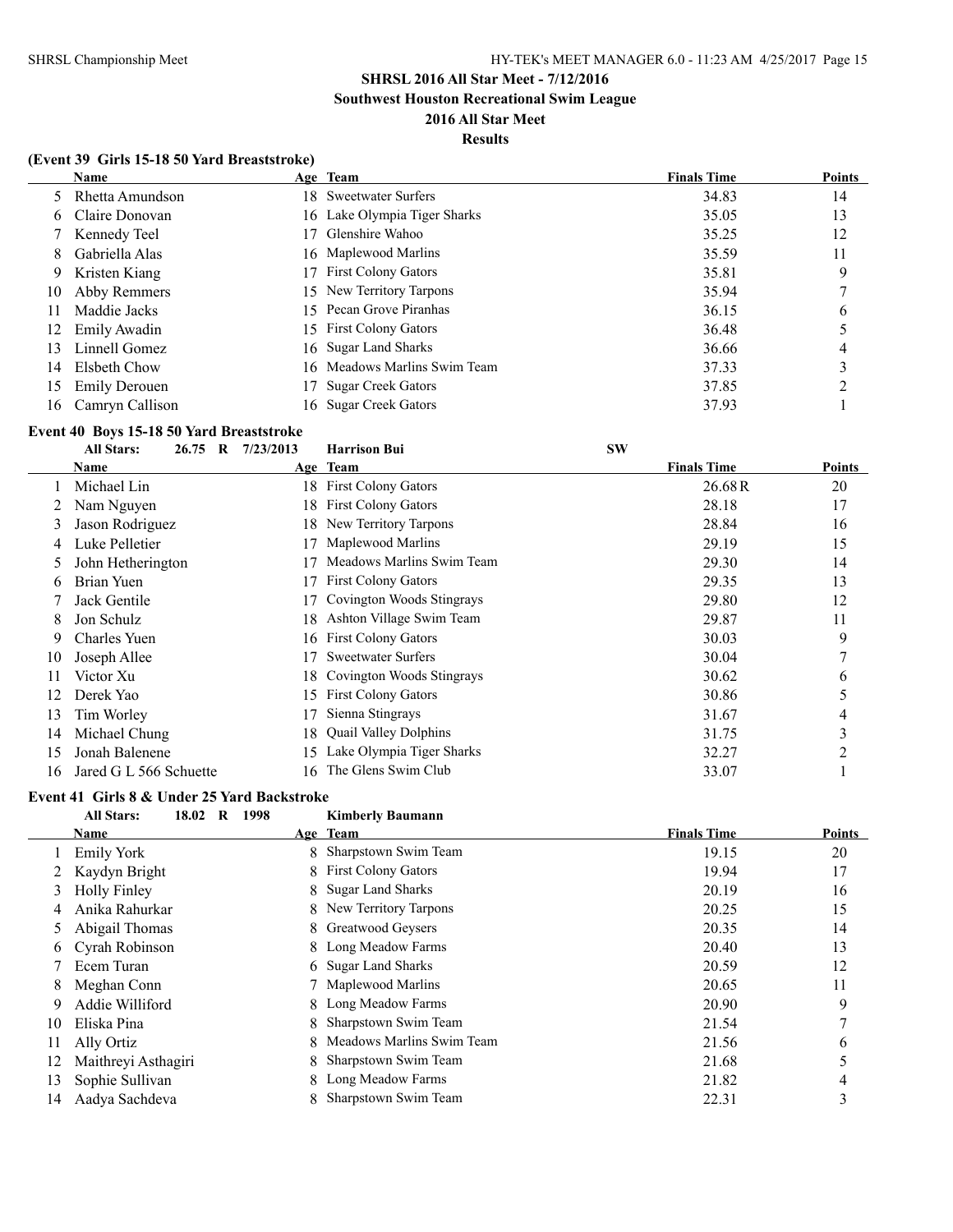**Southwest Houston Recreational Swim League**

### **2016 All Star Meet Results**

### **(Event 41 Girls 8 & Under 25 Yard Backstroke) Name Age Team Finals Time Points** 15 Meleah Chatman Ruggs 8 Teal Run Tidal Waves 23.46 2 16 Grace Rossetti 8 Lake Olympia Tiger Sharks 26.54 1 **Event 42 Boys 8 & Under 25 Yard Backstroke All Stars: 17.93 R 1999 Tyler Mack Age Team Age Team Finals Time Points** 1 Charles Yu 8 Glenshire Wahoo 19.21 20 2 Caleb Ulrey 7 Meadows Marlins Swim Team 20.08 17 3 Kyle Chapman 8 New Territory Tarpons 20.13 16 4 MacGregor Byers 8 Greatwood Geysers 20.34 15 5 River Sumner 7 First Colony Gators 20.86 14 6 Andrew Petershagen 8 Sugar Land Sharks 20.99 13 7 Liam Niznik 8 Maplewood Marlins 21.38 12 8 Alton Amadi 8 Sienna Stingrays 21.85 11 9 Bernardo Nordang 8 Sharpstown Swim Team 22.17 9 10 Jack Buckner 8 Greatwood Geysers 22.28 7 11 Jake Pellegrino 8 Sugar Creek Gators 23.30 6 12 James Fan 8 New Territory Tarpons 24.06 5 13 Landon Huang 25.21 2012 7 Sugar Creek Gators 25.21 25.21 25.21 4 14 Wes Chu 8 New Territory Tarpons 25.33 3 3 15 Charles Thomas 8 Greatwood Geysers 26.20 26.20 2

### **Event 43 Girls 9-10 25 Yard Backstroke**

|    | 15.22 R<br><b>All Stars:</b><br>2002 |     | <b>Jayme Gee</b>               | <b>GW</b>          |               |
|----|--------------------------------------|-----|--------------------------------|--------------------|---------------|
|    | Name                                 |     | Age Team                       | <b>Finals Time</b> | <b>Points</b> |
|    | <b>Haley Finley</b>                  | 9.  | <b>Sugar Land Sharks</b>       | 16.44              | 20            |
|    | Sadie Bird                           | 9.  | Sienna Stingrays               | 17.31              | 17            |
| 3  | Mary Brook Hartmann                  | 10. | Commonwealth Piranhas Swim Tea | 17.72              | 16            |
| 4  | Elyse Chapa                          | 10. | <b>Sugar Land Sharks</b>       | 17.88              | 15            |
| 5  | Sarah Colman                         | 10. | Lake Olympia Tiger Sharks      | 18.14              | 14            |
| 6  | Camille Nguyen                       | 10  | Sienna Stingrays               | 18.23              | 13            |
|    | Chloe Le                             |     | 10 New Territory Tarpons       | 18.56              | 12            |
| 8  | Mimi Ton-Nu                          | 9   | <b>First Colony Gold</b>       | 18.66              | 11            |
| 9  | Lindsey Nguyen                       | 9   | Ashton Village Swim Team       | 18.78              | 9             |
| 10 | Abby DeWese                          |     | 9 New Territory Torpedoes      | 18.88              | 7             |
| 11 | Adriana Consoli                      |     | 9 New Territory Tarpons        | 19.01              | 6             |
| 12 | Malea Tremaine                       | 9   | Long Meadow Farms              | 19.16              | 5             |
| 13 | Olivia Yorkey                        | 10  | Long Meadow Farms              | 19.24              | 4             |
| 14 | Hayley Moffett                       | 10  | New Territory Tarpons          | 19.50              | 3             |
| 15 | Layla Campbell                       | 10  | Maplewood Marlins              | 20.22              | 2             |
| 16 | Cameryn Pellikan                     | 10  | <b>Stafford Stingrays</b>      | 21.69              |               |

16 Ryan Sterling 8 Commonwealth Piranhas Swim Tea 26.92 1

#### **Event 44 Boys 9-10 25 Yard Backstroke All Stars: 14.93 R 1995 Eric Naples**

| Ан эмгэ.        | 14.79 N 1773 | ение гуарису                |                    |        |
|-----------------|--------------|-----------------------------|--------------------|--------|
| Name            |              | Age Team                    | <b>Finals Time</b> | Points |
| Kyle Kulow      |              | 10 New Territory Tarpons    | 15.97              | 20     |
| 2 Jack Boysen   |              | 9 Covington Woods Stingrays | 16.88              |        |
| Sam Ang         |              | 10 Sugar Land Sharks        | 17.06              | 16     |
| 4 Luke Stratton |              | 10 Sienna Stingrays         | 17.32              | 15     |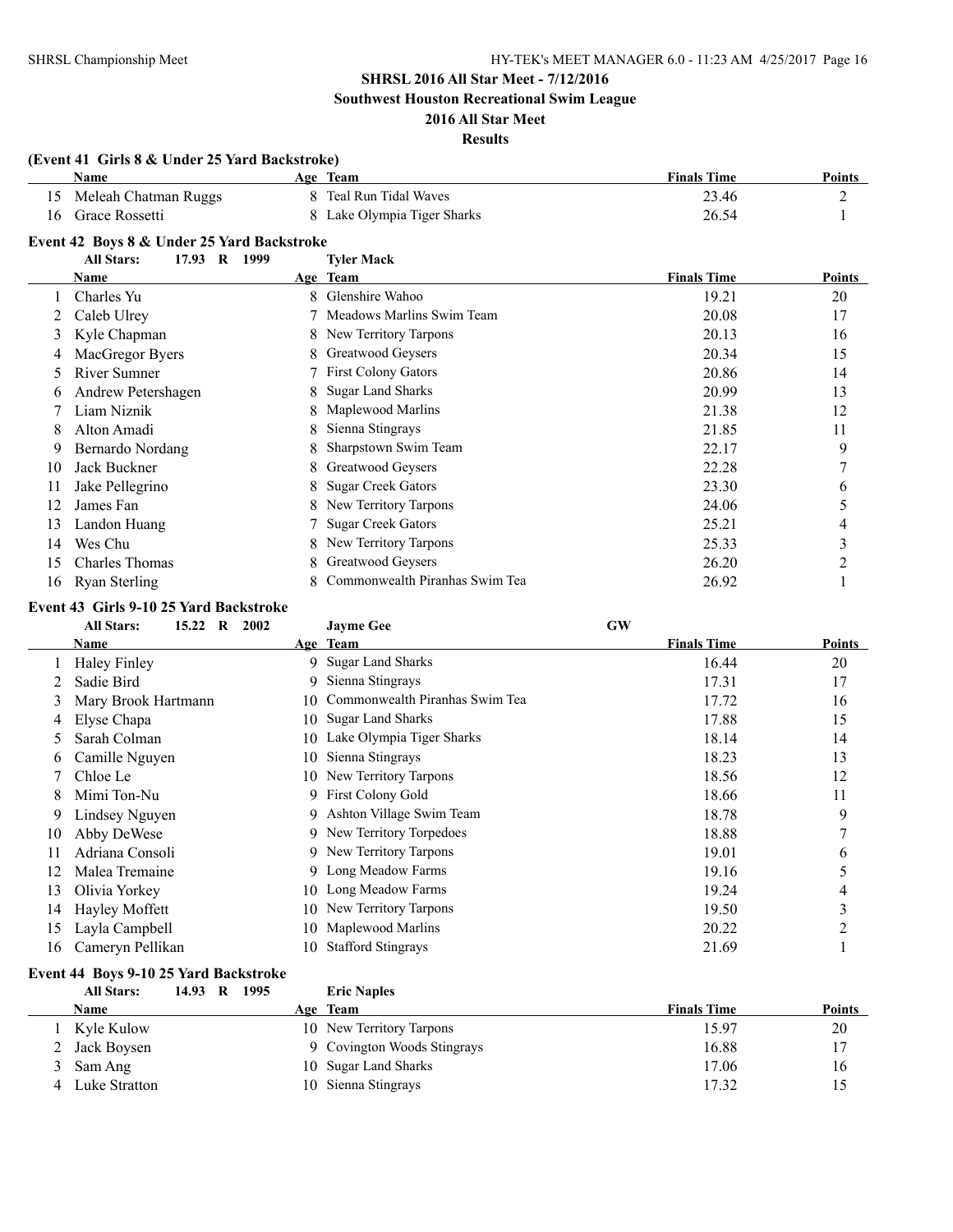**Southwest Houston Recreational Swim League**

### **2016 All Star Meet Results**

### **(Event 44 Boys 9-10 25 Yard Backstroke)**

|     | <b>Name</b>           |    | Age Team                 | <b>Finals Time</b> | <b>Points</b> |
|-----|-----------------------|----|--------------------------|--------------------|---------------|
|     | Jake Stratton         |    | 10 Sienna Stingrays      | 17.52              | 14            |
| 6   | Tivon Chen            | 9. | <b>Sugar Land Sharks</b> | 18.06              | 13            |
|     | Cooper Schwank        |    | 10 Greatwood Geysers     | 18.08              | 12            |
| 8   | Max Cimino            |    | 9 First Colony Gators    | 18.68              | 11            |
| 9   | Kade Barnes           |    | 10 Pecan Grove Piranhas  | 18.83              | 9             |
| 10  | Sebastian Johnson     |    | 10 Sweetwater Surfers    | 18.92              | ┑             |
| 11  | Thomas Sassen         |    | 9 Long Meadow Farms      | 19.28              | b             |
| 12  | Vincent Ta            |    | 10 New Territory Tarpons | 19.35              |               |
| 13  | Gregory Chance        |    | 10 First Colony Gold     | 19.61              | 4             |
| 14  | Blake Pellegrino      |    | 10 Sugar Creek Gators    | 20.05              | 3             |
| 15  | Bishop Alley          |    | 9 Sugar Land Sharks      | 21.17              | ∍             |
| 16. | Arthur G L 264 Newton |    | The Glens Swim Club      | 24.86              |               |

#### **Event 45 Girls 11-12 50 Yard Backstroke**

|    | 31.73<br><b>All Stars:</b><br>$\bf{R}$<br>2001 |     | <b>Becca Gosda</b>        | <b>SW</b>          |                |
|----|------------------------------------------------|-----|---------------------------|--------------------|----------------|
|    | Name                                           |     | Age Team                  | <b>Finals Time</b> | Points         |
|    | Allison Lee                                    | 12. | <b>Sweetwater Surfers</b> | 32.45              | 20             |
|    | <b>Brooke Byers</b>                            | 12. | Greatwood Geysers         | 34.26              | 17             |
| 3. | Courtney Goolsby                               | 11. | <b>Sugar Creek Gators</b> | 34.77              | 16             |
|    | Megan Nguyen                                   | 12  | New Territory Torpedoes   | 35.65              | 15             |
| 5. | Darian McMillen                                | 12  | <b>Sugar Creek Gators</b> | 35.70              | 14             |
| 6  | Bella Allen                                    | 12. | <b>Sugar Creek Gators</b> | 35.75              | 13             |
|    | Emilee McCoy                                   | 12  | Covington Woods Stingrays | 35.94              | 12             |
| 8. | Isabel Renfrew                                 | 12. | Pecan Grove Piranhas      | 36.36              | 11             |
| 9  | Ivy Yeung                                      | 12  | Ashton Village Swim Team  | 36.37              | 9              |
| 10 | Dalia Kohn                                     | 11. | Pecan Grove Piranhas      | 36.41              | 7              |
| 11 | Delaney Armiger                                | 12  | <b>Sugar Land Sharks</b>  | 36.55              | 6              |
| 12 | Ynhu Nguyen                                    |     | New Territory Tarpons     | 36.93              | 5              |
| 13 | Nina Reid                                      | 12. | Greatwood Geysers         | 37.16              | $\overline{4}$ |
| 14 | Skylar Bergen                                  | 12. | <b>Sugar Land Sharks</b>  | 37.86              | 3              |
| 15 | <b>Emily Clark</b>                             |     | Sharpstown Swim Team      | 39.83              | 2              |
| 16 | Jessica G L 377 Rosales                        | 12. | The Glens Swim Club       | 41.73              |                |

### **Event 46 Boys 11-12 50 Yard Backstroke**

 $\sim$ 

|    | 27.83 R<br><b>All Stars:</b><br>2007 |     | <b>Harrison Bui</b>            | AV                 |               |
|----|--------------------------------------|-----|--------------------------------|--------------------|---------------|
|    | <b>Name</b>                          |     | Age Team                       | <b>Finals Time</b> | <b>Points</b> |
|    | Zane Councill                        |     | 12 New Territory Tarpons       | 34.15              | 20            |
|    | Cristian Johnson                     | 12. | <b>Sweetwater Surfers</b>      | 34.77              | 17            |
|    | <b>Brendan Burkett</b>               | 12  | Greatwood Geysers              | 34.78              | 16            |
|    | Luke Geach                           | 12. | <b>Sugar Land Sharks</b>       | 34.80              | 15            |
|    | JJ Grayson                           |     | Ashton Village Swim Team       | 35.60              | 14            |
| 6. | Wyatt Beauchamp                      | 12  | <b>Sugar Creek Gators</b>      | 35.90              | 13            |
|    | Peter Thompson                       | 12  | Greatwood Geysers              | 36.08              | 12            |
| 8  | Diego Lopez                          |     | <b>Sugar Land Sharks</b>       | 36.23              | 11            |
| 9  | Conner Setera                        |     | 12 Sugar Land Sharks           | 36.54              | 9             |
| 10 | James Farr                           | 11  | Sienna Stingrays               | 37.37              | 7             |
|    | Alex DeRouen                         | 12. | Greatwood Geysers              | 37.98              | 6             |
| 12 | Van Nguyen                           | 12. | <b>First Colony Gators</b>     | 38.42              | 5             |
| 13 | Philip Miller                        |     | Commonwealth Piranhas Swim Tea | 38.77              | 4             |
| 14 | Dimas Kusum                          |     | Commonwealth Piranhas Swim Tea | 39.11              | 3             |
|    |                                      |     |                                |                    |               |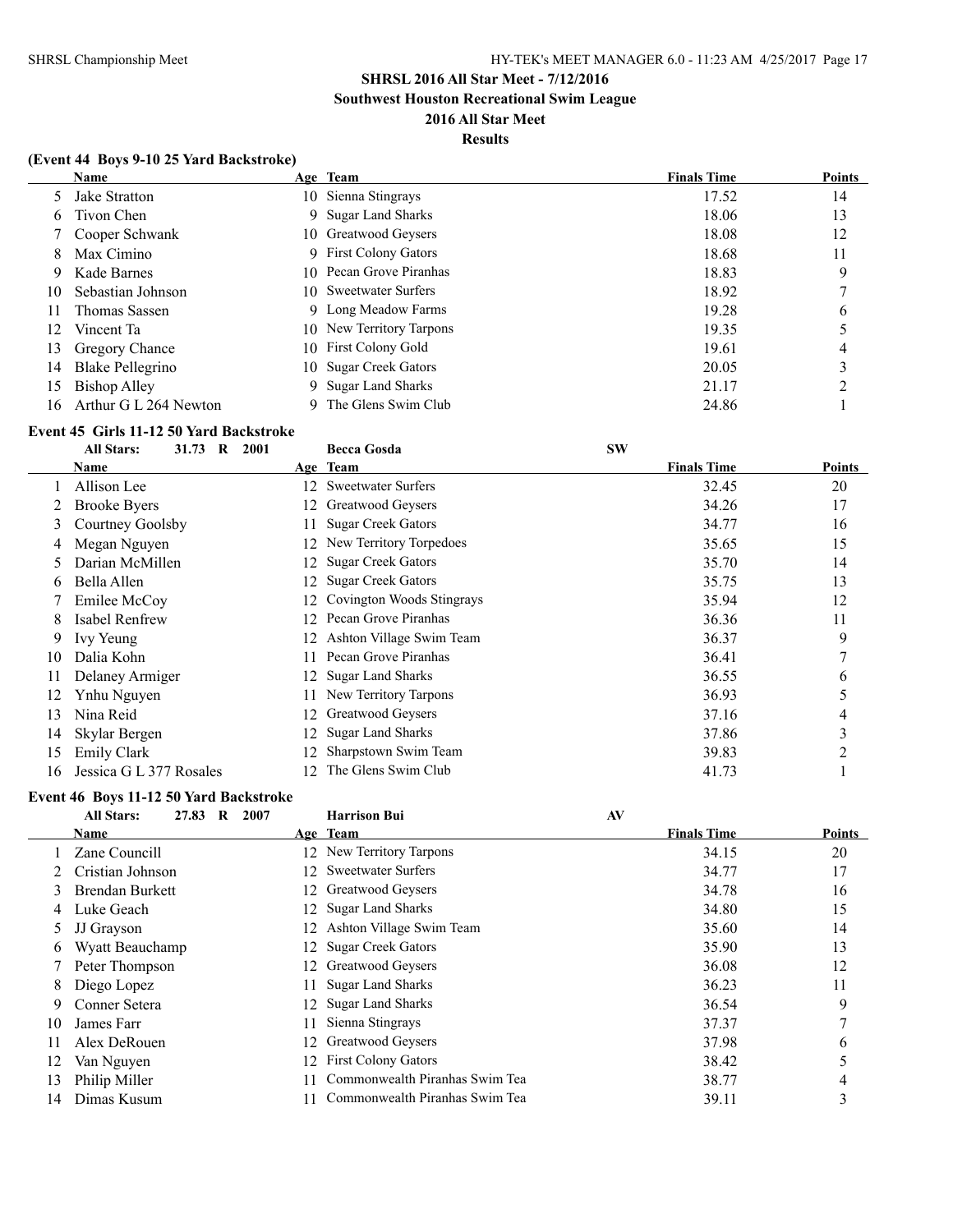**Southwest Houston Recreational Swim League**

### **2016 All Star Meet Results**

### **(Event 46 Boys 11-12 50 Yard Backstroke) Name Age Team Finals Time Points** 15 Caleb Martin 11 Townewest Tidal Waves Swim Tea 40.67 2 16 Sebastian Gomez 12 Glenshire Wahoo 1 and 43.49 1 **Event 47 Girls 13-14 50 Yard Backstroke All Stars: 29.29 R 2006 Callye Baker Age Team Age Team Finals Time Points** 1 Sarita Gage 13 Pecan Grove Piranhas 31.40 20 2 Madison Beauchamp 14 Sugar Creek Gators 32.03 17 3 Lia Rebollido 14 New Territory Tarpons 32.24 16 4 Jori Aventurado 13 Long Meadow Farms 32.38 15 5 Summer Hall 13 Pecan Grove Piranhas 32.75 14 6 Anne Marie Jurica 14 Maplewood Marlins 33.00 13 7 Natalie Bennington 14 Ashton Village Swim Team 33.51 12 8 Amber Hatfield 14 Maplewood Marlins 33.94 11 9 Victoria Vann 13 Sweetwater Surfers 34.33 9 10 Taylor Linhart 14 New Territory Tarpons 34.60 34.60 7 11 Sydney Dang 13 Sugar Land Sharks 34.83 6 12 Kelly Nguyen 13 Sugar Land Sharks 35.32 5 13 Emma Flory 13 Greatwood Geysers 35.33 4 14 Amy Peng 13 First Colony Gators 35.59 35.59 3 15 Isabel An 14 Sharpstown Swim Team 37.67 2

#### **Event 48 Boys 13-14 50 Yard Backstroke**

#### **All Stars: 26.66 R 1999 Tommy Hickman**

--- Ashley Linhart 14 New Territory Tarpons DQ

|    | <b>Name</b>           |     | Age Team                     | <b>Finals Time</b> | Points |
|----|-----------------------|-----|------------------------------|--------------------|--------|
|    | <b>Braden Mallory</b> |     | 14 Quail Valley Dolphins     | 30.00              | 20     |
|    | Josh Loux             |     | 14 New Territory Torpedoes   | 30.46              | 17     |
| 3  | Nathan Nelson-Archer  |     | 14 New Territory Torpedoes   | 30.48              | 16     |
| 4  | Garrett Goolsby       | 13. | <b>Sugar Creek Gators</b>    | 30.51              | 15     |
| 5. | Patrick Close         |     | 14 Maplewood Marlins         | 31.25              | 14     |
| 6  | Kevin Chau            |     | 14 Sugar Land Sharks         | 31.58              | 13     |
|    | Tristan Salazar       | 13  | Covington Woods Stingrays    | 31.65              | 12     |
| 8  | Marlos Smith          | 13. | <b>Sugar Creek Gators</b>    | 31.83              | 11     |
| 9  | <b>Grant Remy</b>     |     | 14 New Territory Tarpons     | 31.96              | 9      |
| 10 | Max Hoefel            |     | 14 New Territory Tarpons     | 32.01              | 7      |
| 11 | Nishant Shah          |     | 14 New Territory Tarpons     | 32.19              | 6      |
| 12 | Foster Hendrickson    |     | 14 Sweetwater Surfers        | 32.30              | 5      |
| 13 | Kameron Villafana     |     | 14 Lake Olympia Tiger Sharks | 33.01              | 4      |
| 14 | Nathan Bui            |     | 14 Lake Olympia Tiger Sharks | 33.29              | 3      |
| 15 | Jonathan Carawan      | 14  | Meadows Marlins Swim Team    | 35.88              | C      |
| 16 | Andrew Li             |     | 14 Glenshire Wahoo           | 36.34              |        |

### **Event 49 Girls 15-18 50 Yard Backstroke**

| <b>All Stars:</b> |  | 27.66 R 7/14/2015 | Christy Lee                  | <b>SW</b>          |               |
|-------------------|--|-------------------|------------------------------|--------------------|---------------|
| Name              |  |                   | Age Team                     | <b>Finals Time</b> | <b>Points</b> |
| Christy Lee       |  | 17                | <b>Sweetwater Surfers</b>    | 27.61R             | 20            |
| 2 Saidya Kistow   |  |                   | 17 Lake Olympia Tiger Sharks | 28.99              | 17            |
| 3 Abby Remmers    |  |                   | 15 New Territory Tarpons     | 29.13              | 16            |
| Jillian Gicana    |  |                   | 17 Lake Olympia Tiger Sharks | 29.77              | 15            |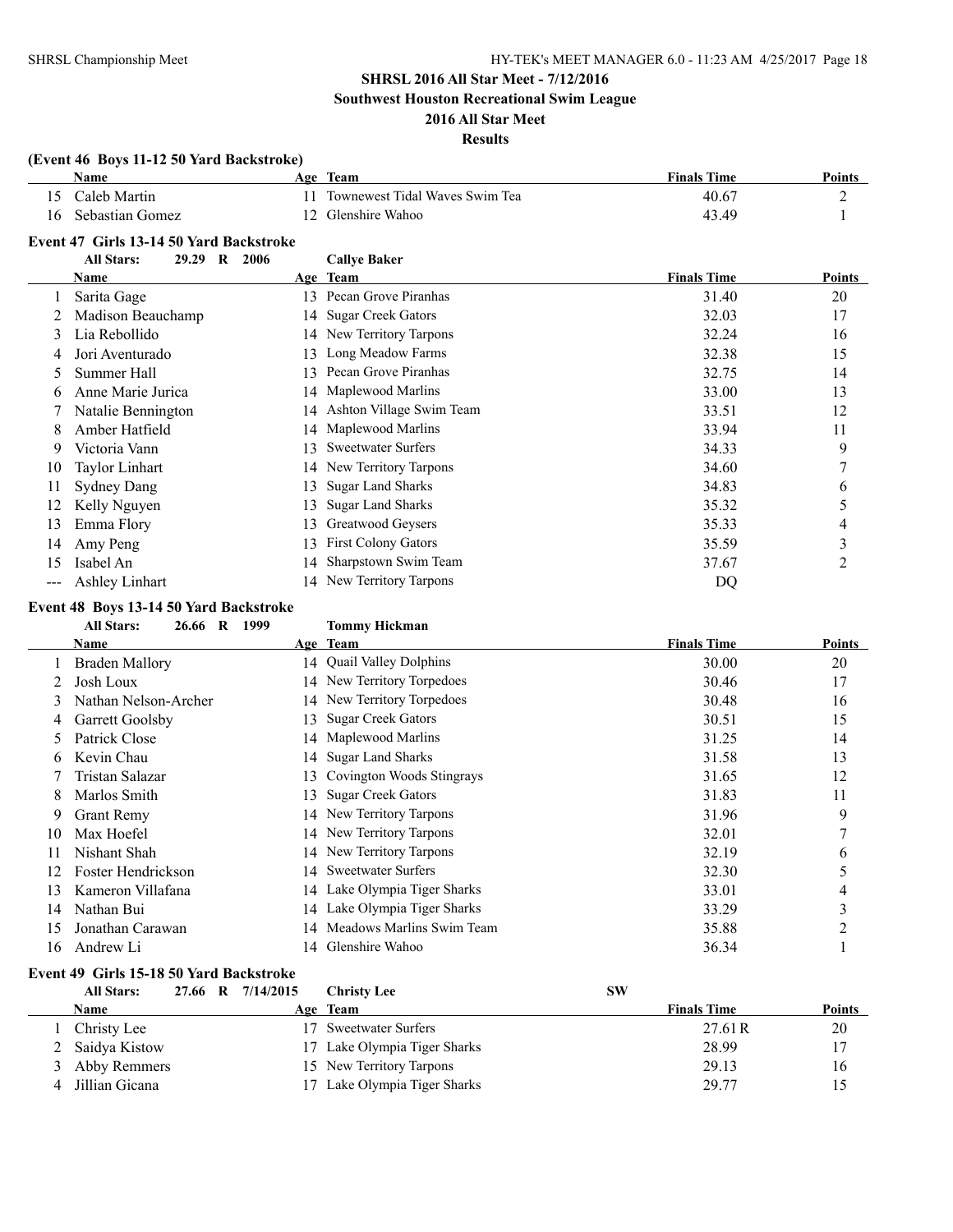**Southwest Houston Recreational Swim League**

### **2016 All Star Meet Results**

### **(Event 49 Girls 15-18 50 Yard Backstroke)**

|    | Name                  |    | Age Team                     | <b>Finals Time</b> | <b>Points</b> |
|----|-----------------------|----|------------------------------|--------------------|---------------|
|    | 5 Kasey Yu            |    | 18 First Colony Gators       | 30.25              | 14            |
| 6  | Kennedy Teel          | 17 | Glenshire Wahoo              | 30.27              | 13            |
|    | Ellysse Nguyen        |    | 15 Ashton Village Swim Team  | 30.34              | 12            |
| 8  | Claire Donovan        |    | 16 Lake Olympia Tiger Sharks | 30.52              | 11            |
| 9  | Maddie Jacks          |    | 15 Pecan Grove Piranhas      | 30.60              | 9             |
| 10 | Katie Groth           |    | 16 Sugar Creek Gators        | 30.94              |               |
| 11 | Neesha Muttulingasamy |    | 16 Ashton Village Swim Team  | 31.45              | 6             |
| 12 | <b>Emily Derouen</b>  |    | <b>Sugar Creek Gators</b>    | 31.60              |               |
| 13 | Courtney Kilfoy       |    | 18 Sweetwater Surfers        | 31.73              | 4             |
| 14 | Jo Kate Gosda         |    | 16 First Colony Gators       | 31.79              | 3             |
| 15 | Sophie Close          |    | Maplewood Marlins            | 32.14              |               |
| 16 | Alex Vo               |    | 18 First Colony Gators       | 32.24              |               |
|    | Rylan Mueller         |    | 18 Meadows Marlins Swim Team | 32.60              |               |

### **Event 50 Boys 15-18 50 Yard Backstroke**

|    | <b>All Stars:</b><br>24.00 | $\bf{R}$ | 7/23/2013 | <b>Harrison Bui</b>            | <b>SW</b>          |               |
|----|----------------------------|----------|-----------|--------------------------------|--------------------|---------------|
|    | Name                       |          |           | Age Team                       | <b>Finals Time</b> | <b>Points</b> |
|    | Brian Yuen                 |          |           | <b>First Colony Gators</b>     | 25.37              | 20            |
|    | Matthew Milad              |          |           | 16 First Colony Gators         | 25.48              | 17            |
| 3  | John Remmers               |          |           | 16 New Territory Tarpons       | 26.26              | 16            |
| 4  | <b>Edward Gaffney</b>      |          | 18        | Sweetwater Surfers             | 26.42              | 15            |
| 5  | Aaron O'Reilly             |          | 17        | Greatwood Geysers              | 27.34              | 14            |
| 6  | Cole Calabrese             |          |           | Covington Woods Stingrays      | 27.38              | 13            |
|    | Reed Casper                |          | 15        | Sienna Stingrays               | 27.79              | 12            |
| 8  | Michael Chung              |          | 18        | <b>Quail Valley Dolphins</b>   | 27.89              | 11            |
| 9  | Justin Chang               |          | 15        | <b>First Colony Gators</b>     | 27.91              | 9             |
| 10 | Kieran Smith               |          |           | New Territory Tarpons          | 28.15              | 7             |
| 11 | John Myers                 |          | 16.       | Pecan Grove Piranhas           | 28.36              | 6             |
| 12 | Thomas Madden              |          |           | <b>First Colony Gators</b>     | 28.70              | 5             |
| 13 | Tim Cummins                |          | 18        | Lake Olympia Tiger Sharks      | 28.77              | 4             |
| 14 | Flynn Moore                |          |           | Townewest Tidal Waves Swim Tea | 29.38              | 3             |
| 15 | Homero Flores              |          | 15        | <b>Stafford Stingrays</b>      | 33.96              | 2             |
|    | Camp Priest                |          |           | Greatwood Geysers              | DQ                 |               |
|    | Cole Casper                |          |           | Sienna Stingrays               | <b>DFS</b>         |               |

#### **Event 51 Girls 8 & Under 25 Yard Butterfly All Stars: 16.46 R 2004 Kaitlyn Swinney**

|    | Ан эшэ.<br>$10.40 \, N \, 2004$ | іханіўн эмпінсу                  |                    |               |
|----|---------------------------------|----------------------------------|--------------------|---------------|
|    | Name                            | Age Team                         | <b>Finals Time</b> | <b>Points</b> |
|    | <b>Holly Finley</b>             | 8 Sugar Land Sharks              | 18.45              | 20            |
|    | Kaydyn Bright                   | 8 First Colony Gators            | 18.51              | 17            |
| 3  | Emma Dowd                       | 8 New Territory Torpedoes        | 18.52              | 16            |
|    | McKinley Helms                  | 8 Commonwealth Piranhas Swim Tea | 19.11              | 15            |
|    | 5 Cyrah Robinson                | 8 Long Meadow Farms              | 19.35              | 14            |
| 6  | Addie Williford                 | 8 Long Meadow Farms              | 19.61              | 13            |
|    | Karissa Den Herder              | 8 Pecan Grove Piranhas           | 20.14              | 12            |
| 8  | Lydia Vasold                    | 8 Sienna Stingrays               | 20.25              | 11            |
| 9  | Bekah Gerard                    | 8 Greatwood Geysers              | 20.26              | 9             |
| 10 | Ally Ortiz                      | 8 Meadows Marlins Swim Team      | 20.42              |               |
| 11 | Alysson Ramirez                 | 7 New Territory Torpedoes        | 20.94              | 6             |
| 12 | Angela Cui                      | <b>Sweetwater Surfers</b>        | 21.44              |               |
|    |                                 |                                  |                    |               |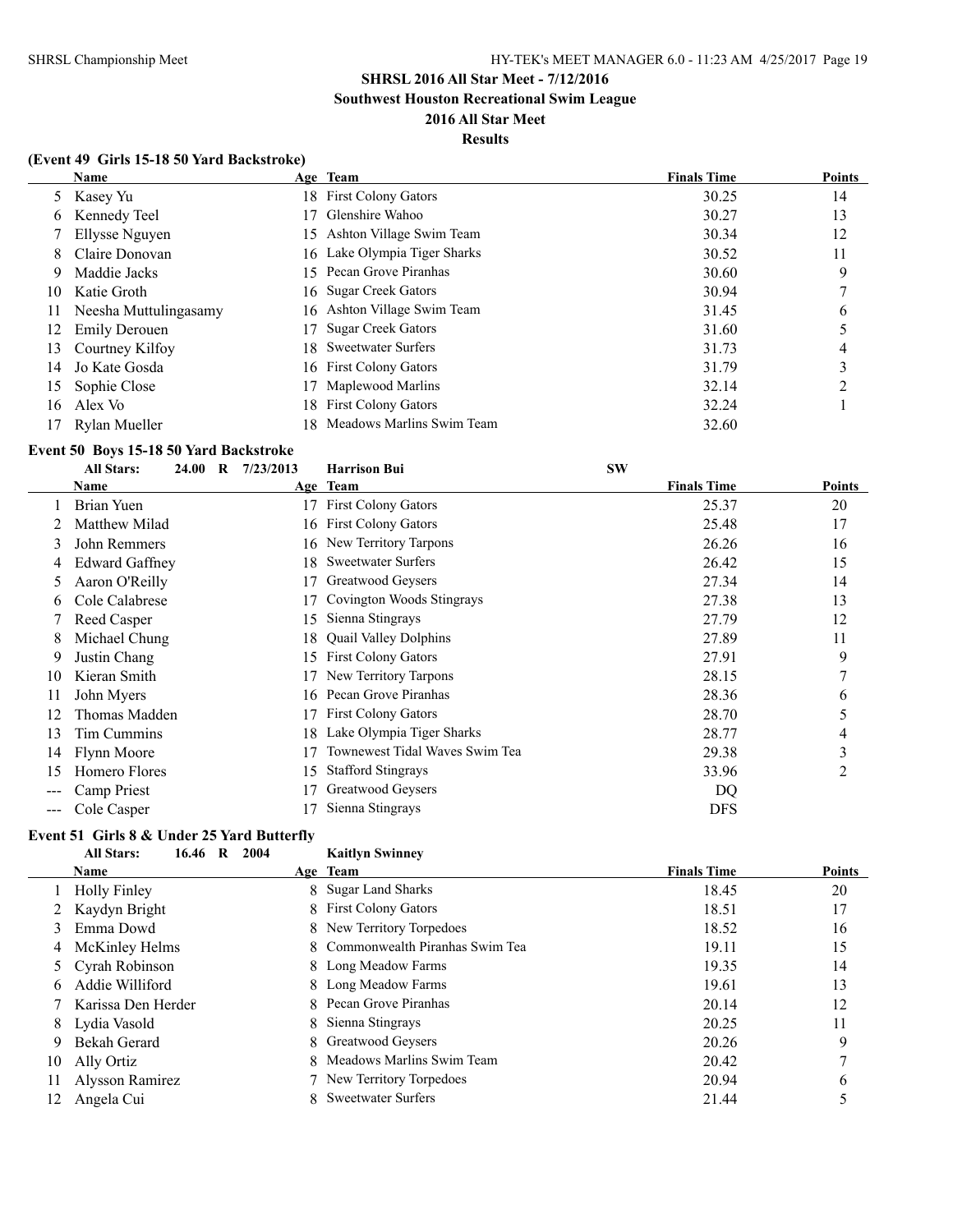**Southwest Houston Recreational Swim League**

### **2016 All Star Meet Results**

### **(Event 51 Girls 8 & Under 25 Yard Butterfly)**

|    | <b>Name</b>       | Age Team                | <b>Finals Time</b> | <b>Points</b> |
|----|-------------------|-------------------------|--------------------|---------------|
| 13 | Ava Smith         | 8 Long Meadow Farms     | 22.22              |               |
| 14 | Anika Rahurkar    | 8 New Territory Tarpons | 22.25              |               |
|    | 15 Julia Arrazolo | 8 Glenshire Wahoo       | 25.74              |               |
|    | --- Maiya Kohn    | 7 Pecan Grove Piranhas  | DQ                 |               |

### **Event 52 Boys 8 & Under 25 Yard Butterfly**

|    | 15.94<br>$\mathbf R$<br><b>All Stars:</b><br>1985 |    | <b>Jason Miles</b>        |                    |        |
|----|---------------------------------------------------|----|---------------------------|--------------------|--------|
|    | <b>Name</b>                                       |    | Age Team                  | <b>Finals Time</b> | Points |
|    | MacGregor Byers                                   |    | 8 Greatwood Geysers       | 18.65              | 20     |
|    | Jack Buckner                                      | 8  | Greatwood Geysers         | 18.89              | 17     |
| 3  | Bernardo Nordang                                  | 8  | Sharpstown Swim Team      | 19.83              | 16     |
| 4  | Thomas Yan                                        |    | Glenshire Wahoo           | 20.24              | 15     |
|    | Andrew Petershagen                                | 8  | <b>Sugar Land Sharks</b>  | 20.26              | 14     |
| 6  | Charles Yu                                        | 8  | Glenshire Wahoo           | 20.77              | 13     |
|    | Reece Yarrish                                     | 8. | Long Meadow Farms         | 20.81              | 12     |
| 8  | <b>Charles Thomas</b>                             | 8. | Greatwood Geysers         | 21.47              | 11     |
| 9  | Taegen McCordic                                   | 8  | Meadows Marlins Swim Team | 22.21              | 9      |
| 10 | Patrick Love                                      | 8  | Sienna Stingrays          | 22.24              | 7      |
| 11 | James Fan                                         | 8  | New Territory Tarpons     | 22.98              | 6      |
| 12 | Cade Nilsson                                      | 8. | Covington Woods Stingrays | 23.58              | 5      |
| 13 | Rafael Onofre                                     | 8  | <b>Sugar Land Sharks</b>  | 23.62              | 4      |
| 14 | <b>Brylon Phillips</b>                            | 6  | Long Meadow Farms         | 23.64              | 3      |
| 15 | Landon Huang                                      |    | <b>Sugar Creek Gators</b> | 25.86              | 2      |
| 16 | Evan Keshavarzi                                   |    | Long Meadow Farms         | 26.45              |        |

### **Event 53 Girls 9-10 25 Yard Butterfly**

|    | <b>All Stars:</b><br>14.46 R<br>2002 |     | <b>Jayme Gee</b>               | <b>GW</b>          |               |
|----|--------------------------------------|-----|--------------------------------|--------------------|---------------|
|    | Name                                 |     | Age Team                       | <b>Finals Time</b> | <b>Points</b> |
|    | Olivia Yorkey                        |     | 10 Long Meadow Farms           | 14.66              | 20            |
|    | Chloe Le                             | 10. | New Territory Tarpons          | 15.05              | 17            |
| 3  | Niya Holster                         |     | 10 Long Meadow Farms           | 15.13              | 16            |
| 4  | Amelia Nelson                        | 10. | Sharpstown Swim Team           | 15.59              | 15            |
| 5. | Sadie Bird                           | 9.  | Sienna Stingrays               | 15.86              | 14            |
| b  | <b>Audrey Walters</b>                |     | 10 Pecan Grove Piranhas        | 16.29              | 13            |
|    | Malea Tremaine                       |     | 9 Long Meadow Farms            | 16.35              | 12            |
| 8  | Adriana Consoli                      |     | 9 New Territory Tarpons        | 16.39              | 11            |
| 9  | Caitlin Herring                      | 10- | <b>Sugar Creek Gators</b>      | 16.73              | 9             |
| 10 | <b>Haley Finley</b>                  | 9.  | <b>Sugar Land Sharks</b>       | 16.79              | $\mathcal{I}$ |
| 11 | Elyse Chapa                          | 10. | <b>Sugar Land Sharks</b>       | 16.86              | 6             |
| 12 | Mary Brook Hartmann                  | 10  | Commonwealth Piranhas Swim Tea | 16.90              | 5             |
| 13 | <b>Emily Huang</b>                   | 10  | Sharpstown Swim Team           | 17.35              | 4             |
| 14 | Avery Cahill                         | 10  | Greatwood Geysers              | 17.96              | 3             |
| 15 | Simcha White                         | 10  | Glenshire Wahoo                | 18.09              | 2             |
| 16 | Faith Fong                           |     | 10 First Colony Gators         | 19.33              |               |

# **Event 54 Boys 9-10 25 Yard Butterfly<br>All Stars:** 14.38 R 1995

| <b>All Stars:</b> | 1995<br>14.38<br>R | <b>Steven Hogan</b>      |                    |               |
|-------------------|--------------------|--------------------------|--------------------|---------------|
| Name              |                    | Age Team                 | <b>Finals Time</b> | <b>Points</b> |
| Kyle Kulow        |                    | 10 New Territory Tarpons | 13.89 R            | 20            |
| Sam Ang           |                    | 10 Sugar Land Sharks     | 15.07              |               |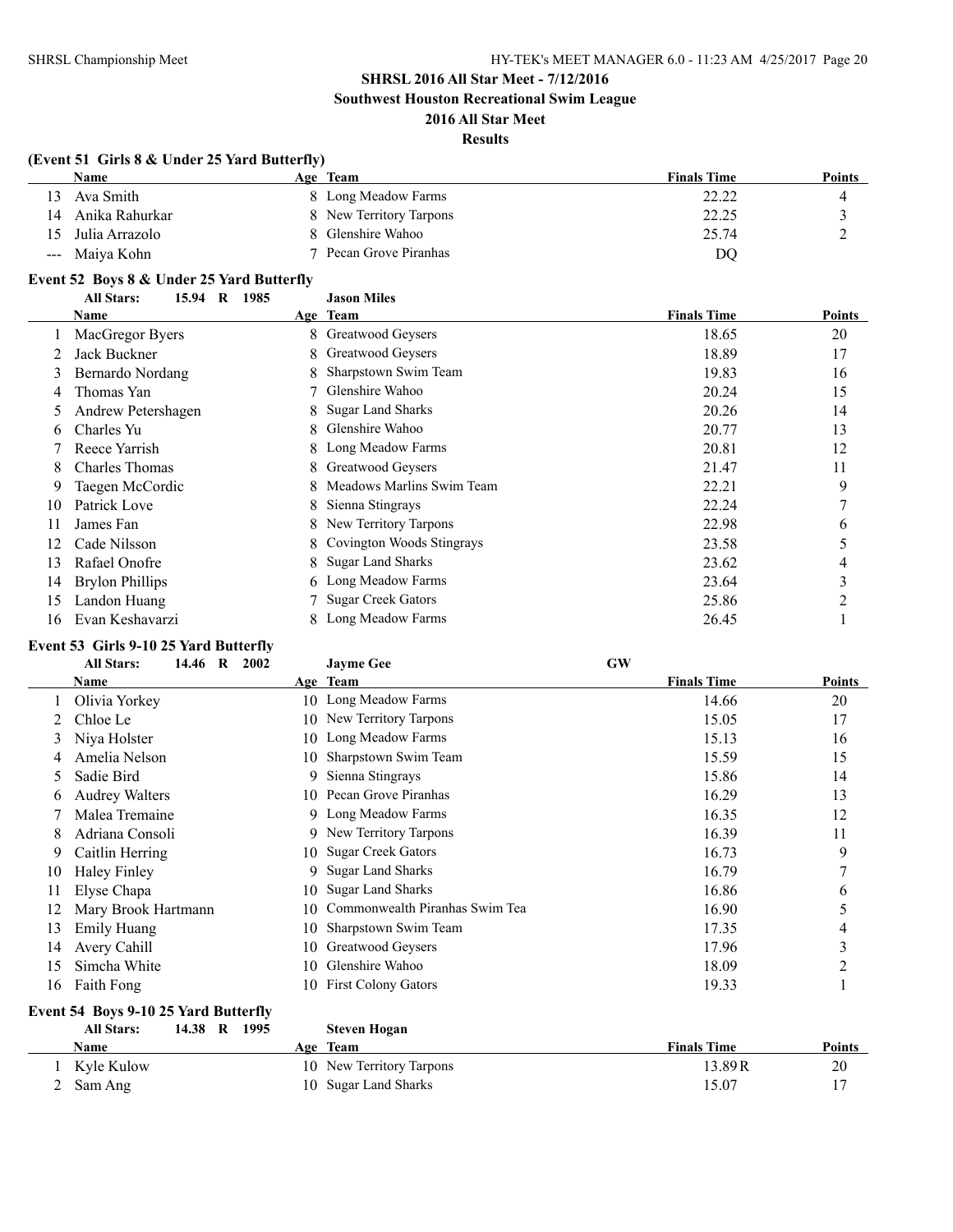**Southwest Houston Recreational Swim League**

### **2016 All Star Meet Results**

### **(Event 54 Boys 9-10 25 Yard Butterfly)**

|    | Name                  |    | Age Team                    | <b>Finals Time</b> | <b>Points</b> |
|----|-----------------------|----|-----------------------------|--------------------|---------------|
|    | 3 Jake Stratton       |    | 10 Sienna Stingrays         | 15.44              | 16            |
| 4  | Lloyd Gomez           | 9. | <b>Sugar Land Sharks</b>    | 15.57              | 15            |
| 5. | Jack Boysen           |    | 9 Covington Woods Stingrays | 15.93              | 14            |
| 6  | Alexander McSorley    |    | 10 Sweetwater Surfers       | 16.27              | 13            |
|    | Luke Stratton         |    | 10 Sienna Stingrays         | 16.50              | 12            |
| 8  | Sawyer Patton         |    | 9 First Colony Gators       | 17.23              | 11            |
| 9  | Carson Padilla        |    | 10 Long Meadow Farms        | 17.28              | 9             |
| 10 | Kyle Giries           |    | 10 Greatwood Geysers        | 17.49              |               |
| 11 | Bishop Alley          |    | 9 Sugar Land Sharks         | 17.58              | 6             |
| 12 | Victor Maldonado      |    | 10 Ashton Village Swim Team | 17.91              |               |
| 13 | Cooper Schwank        |    | 10 Greatwood Geysers        | 18.07              | 4             |
| 14 | Gregory Chance        |    | 10 First Colony Gold        | 18.36              | C             |
| 15 | Tivon Chen            | 9. | <b>Sugar Land Sharks</b>    | 19.39              |               |
| 16 | Arthur G L 264 Newton | 9  | The Glens Swim Club         | 20.42              |               |

### **Event 55 Girls 11-12 50 Yard Butterfly**

|    | <b>All Stars:</b><br>29.19<br>$\bf{R}$<br>2003 |     | <b>Kylee Walter</b>       |                    |        |
|----|------------------------------------------------|-----|---------------------------|--------------------|--------|
|    | Name                                           |     | Age Team                  | <b>Finals Time</b> | Points |
|    | <b>Brooke Byers</b>                            | 12  | Greatwood Geysers         | 30.73              | 20     |
|    | Nina Reid                                      | 12  | Greatwood Geysers         | 32.02              | 17     |
| 3  | Maddie Gerard                                  |     | Greatwood Geysers         | 32.32              | 16     |
| 4  | Ivy Yeung                                      | 12  | Ashton Village Swim Team  | 33.24              | 15     |
|    | Delaney Armiger                                | 12  | <b>Sugar Land Sharks</b>  | 33.80              | 14     |
| 6  | Natalie Franks                                 | 12  | Pecan Grove Piranhas      | 33.88              | 13     |
|    | Allison Lee                                    | 12  | <b>Sweetwater Surfers</b> | 33.96              | 12     |
| 8  | Hannah Korger                                  | 11  | Lake Olympia Tiger Sharks | 34.16              | 11     |
| 9  | Megan Bowen                                    | 11  | Greatwood Geysers         | 34.37              | 9      |
| 10 | Ynhu Nguyen                                    |     | New Territory Tarpons     | 34.39              | 7      |
| 11 | Darian McMillen                                | 12  | <b>Sugar Creek Gators</b> | 34.46              | 6      |
| 12 | Dalia Kohn                                     |     | Pecan Grove Piranhas      | 35.20              | 5      |
| 13 | Rebecca Rock                                   | 12  | Sharpstown Swim Team      | 35.99              | 4      |
| 14 | Crazy Mad Pozzi                                | 12  | <b>Sugar Creek Gators</b> | 36.16              | 3      |
| 15 | Cassidee Levine                                |     | Long Meadow Farms         | 36.45              | 2      |
| 16 | Deanna G L 359 Foley                           | 12. | The Glens Swim Club       | 38.95              |        |

### **Event 56 Boys 11-12 50 Yard Butterfly**

|    | <b>All Stars:</b><br>28.81<br>R | 1995 | <b>Ellis Welker</b>               |                    |               |
|----|---------------------------------|------|-----------------------------------|--------------------|---------------|
|    | <b>Name</b>                     |      | Age Team                          | <b>Finals Time</b> | <b>Points</b> |
|    | Luke Geach                      |      | 12 Sugar Land Sharks              | 30.81              | 20            |
|    | 2 Kris Spells                   |      | 12 Lake Olympia Tiger Sharks      | 31.19              | 17            |
| 3  | JJ Grayson                      |      | 12 Ashton Village Swim Team       | 32.21              | 16            |
|    | 4 Zane Councill                 |      | 12 New Territory Tarpons          | 32.50              | 15            |
|    | 5 Paul Schroer                  |      | 12 Commonwealth Piranhas Swim Tea | 32.88              | 14            |
| 6  | Dimas Kusum                     |      | 11 Commonwealth Piranhas Swim Tea | 34.36              | 13            |
|    | Caleb Kelly                     |      | 11 Quail Valley Dolphins          | 34.65              | 12            |
| 8  | Peter Thompson                  |      | 12 Greatwood Geysers              | 34.84              | 11            |
| 9  | Juneyoung Lee                   |      | 12 Maplewood Marlins              | 34.87              | 9             |
| 10 | Joseph Ramos                    |      | 12 Stafford Stingrays             | 35.13              | 7             |
| 11 | Van Nguyen                      |      | 12 First Colony Gators            | 35.76              | 6             |
| 12 | Cristian Johnson                |      | 12 Sweetwater Surfers             | 36.06              |               |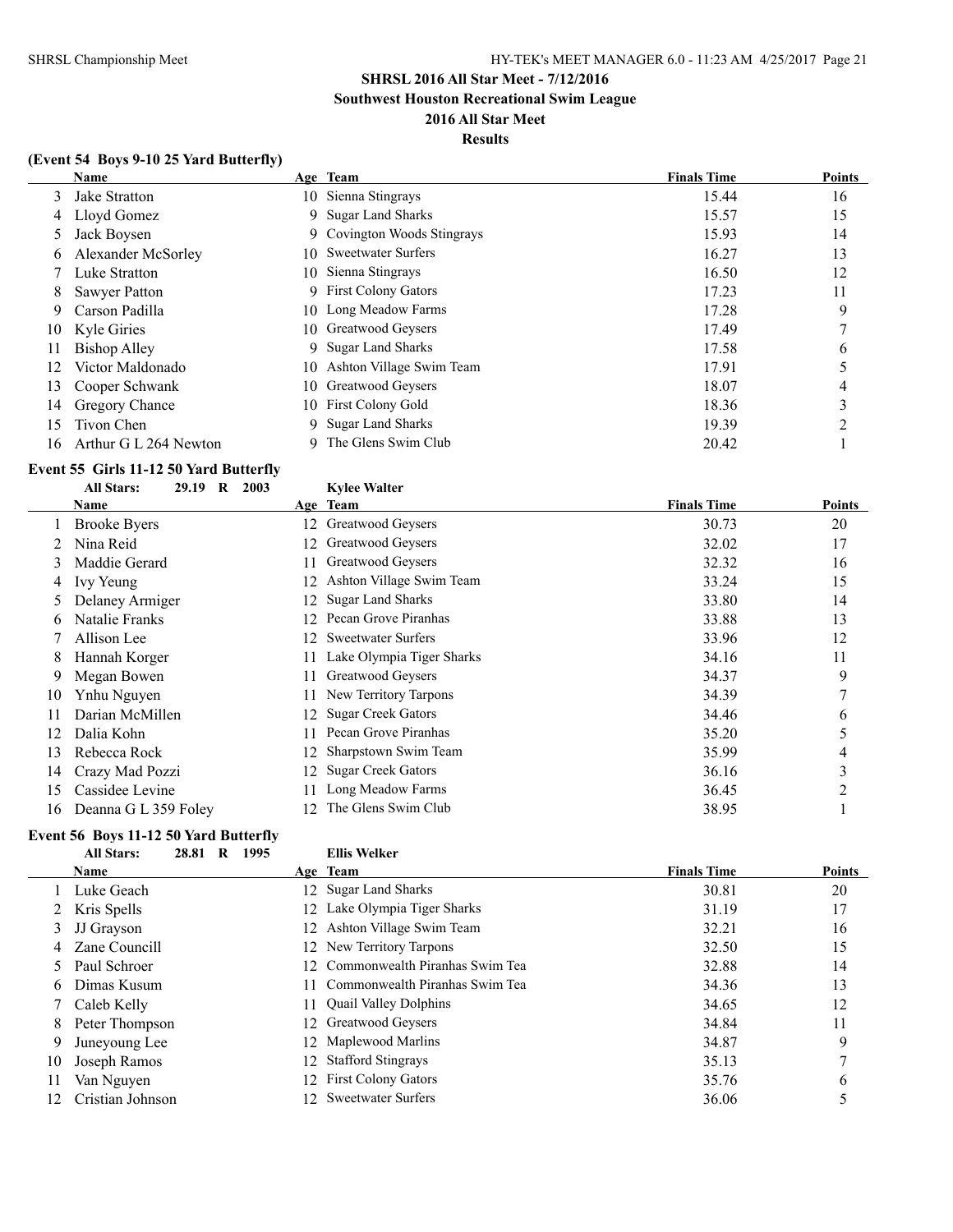### **SHRSL 2016 All Star Meet - 7/12/2016 Southwest Houston Recreational Swim League**

**2016 All Star Meet**

### **Results**

### **(Event 56 Boys 11-12 50 Yard Butterfly)**

|    | Name               | Age Team                       | <b>Finals Time</b> | <b>Points</b> |
|----|--------------------|--------------------------------|--------------------|---------------|
|    | 13 Ryan Mallory    | Quail Valley Dolphins          | 37.06              |               |
| 14 | Adam Nelson-Archer | 12 New Territory Torpedoes     | 37.49              |               |
|    | 15 Caleb Martin    | Townewest Tidal Waves Swim Tea | 38.03              | ∸             |
| 16 | Grayson Singleton  | 12 New Territory Torpedoes     | 38.34              |               |

### **Event 57 Girls 13-14 50 Yard Butterfly**

|    | $\frac{1}{2}$                |      |    |                              |                    |               |
|----|------------------------------|------|----|------------------------------|--------------------|---------------|
|    | <b>All Stars:</b><br>27.93 R | 2004 |    | <b>Kylee Walter</b>          |                    |               |
|    | Name                         |      |    | Age Team                     | <b>Finals Time</b> | <b>Points</b> |
|    | Madison Beauchamp            |      | 14 | <b>Sugar Creek Gators</b>    | 30.31              | 20            |
|    | <b>Sydney Dang</b>           |      | 13 | <b>Sugar Land Sharks</b>     | 30.82              | 17            |
| 3  | Summer Hall                  |      | 13 | Pecan Grove Piranhas         | 30.86              | 16            |
| 4  | Sarita Gage                  |      | 13 | Pecan Grove Piranhas         | 30.87              | 15            |
|    | <b>Taylor Linhart</b>        |      |    | 14 New Territory Tarpons     | 31.52              | 14            |
|    | Anne Marie Jurica            |      |    | 14 Maplewood Marlins         | 31.98              | 13            |
|    | Kendall Bobo                 |      | 13 | <b>Quail Valley Dolphins</b> | 32.05              | 12            |
| 8  | Grace Robleto                |      | 14 | Maplewood Marlins            | 32.18              | 11            |
| 9  | Jori Aventurado              |      | 13 | Long Meadow Farms            | 32.21              | 9             |
| 10 | Natalie Bennington           |      | 14 | Ashton Village Swim Team     | 32.40              | 7             |
|    | Carissa Chapa                |      | 14 | <b>Sugar Land Sharks</b>     | 32.45              | 6             |
|    | Maya Bergen                  |      | 14 | <b>Sugar Land Sharks</b>     | 32.74              | 5             |
| 13 | <b>Haley Meeks</b>           |      | 13 | <b>Sugar Land Sharks</b>     | 33.15              | 4             |
| 14 | Sydney Lendermon             |      | 14 | <b>Quail Valley Dolphins</b> | 33.51              | 3             |
| 15 | Raquel Gomez                 |      | 14 | Glenshire Wahoo              | 34.14              | 2             |
| 16 | Jackie Todd                  |      |    | Sharpstown Swim Team         | 35.73              |               |

### **Event 58 Boys 13-14 50 Yard Butterfly**

|    | <b>All Stars:</b><br>25.11 R           | 7/17/2012         | <b>Colin Walton</b>               | FC                 |               |
|----|----------------------------------------|-------------------|-----------------------------------|--------------------|---------------|
|    | Name                                   |                   | Age Team                          | <b>Finals Time</b> | <b>Points</b> |
|    | Kameron Villafana                      |                   | 14 Lake Olympia Tiger Sharks      | 26.73              | 20            |
|    | Nathan Nelson-Archer                   |                   | 14 New Territory Torpedoes        | 27.49              | 17            |
| 3  | Carl Belton                            |                   | 14 Maplewood Marlins              | 27.90              | 16            |
| 4  | Campbell Als                           |                   | 14 Townewest Tidal Waves Swim Tea | 27.91              | 15            |
| 5  | Andrew Bobrovsky                       |                   | 14 New Territory Torpedoes        | 28.06              | 14            |
| 6  | Braden Mallory                         |                   | 14 Quail Valley Dolphins          | 28.09              | 13            |
|    | Garrett Goolsby                        | 13.               | <b>Sugar Creek Gators</b>         | 28.14              | 12            |
| 8  | Michael Brough                         | 14                | Meadows Marlins Swim Team         | 28.42              | 11            |
| 9  | Reese Kelly                            | 14                | <b>Quail Valley Dolphins</b>      | 28.43              | 9             |
| 10 | Marlos Smith                           | 13                | <b>Sugar Creek Gators</b>         | 28.63              | 7             |
| 11 | Samuel Gee                             | 14                | <b>Sugar Land Sharks</b>          | 28.94              | 6             |
| 12 | <b>Grant Remy</b>                      |                   | 14 New Territory Tarpons          | 29.13              | 5             |
| 13 | <b>Bryce Cox</b>                       |                   | 14 Maplewood Marlins              | 29.49              | 4             |
| 14 | Gary Mercado                           | 14                | Glenshire Wahoo                   | 30.04              | 3             |
| 15 | Glen Montenegro                        | 13                | <b>Sugar Land Sharks</b>          | 30.59              | 2             |
| 16 | <b>Blake Prentiss</b>                  | 13.               | Long Meadow Farms                 | 30.65              |               |
|    | Event 59 Girls 15-18 50 Yard Butterfly |                   |                                   |                    |               |
|    | <b>All Stars:</b>                      | 26.88 R 7/14/2015 | Alex 607 Remv                     | NT                 |               |

| 1.11.5.0011.001      | $-0.000 - 1.1$ | $1$ <i>MAX</i> $001$ <i>MAXMA</i> | .                  |               |
|----------------------|----------------|-----------------------------------|--------------------|---------------|
| <b>Name</b>          |                | Age Team                          | <b>Finals Time</b> | <b>Points</b> |
| Kennedy Teel         |                | 17 Glenshire Wahoo                | 27.46              | 20            |
| $\angle$ Christy Lee |                | 17 Sweetwater Surfers             | 27.49              |               |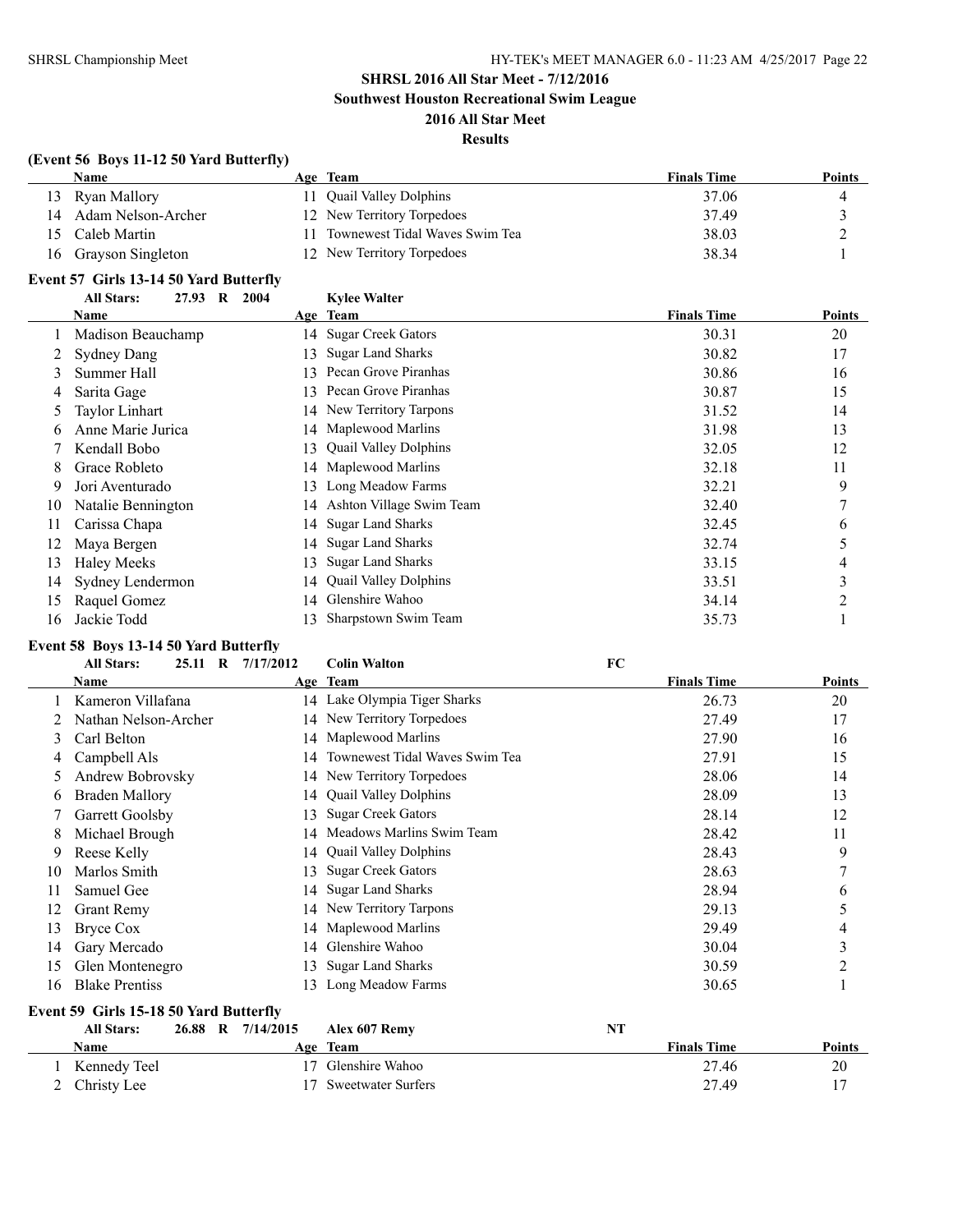**Southwest Houston Recreational Swim League**

### **2016 All Star Meet**

### **Results**

|      | <b>Name</b>                  |     | Age Team                     | <b>Finals Time</b> | Points |
|------|------------------------------|-----|------------------------------|--------------------|--------|
| 3    | Zari O'Connor                |     | 16 Sweetwater Surfers        | 27.82              | 16     |
| $*4$ | Saidya Kistow                |     | Lake Olympia Tiger Sharks    | 28.00              | 14.50  |
| $*4$ | Kristen Kiang                | 17  | <b>First Colony Gators</b>   | 28.00              | 14.50  |
| 6    | Katie Groth                  |     | 16 Sugar Creek Gators        | 28.51              | 13     |
|      | Kasey Yu                     |     | 18 First Colony Gators       | 28.64              | 12     |
| 8    | Maddie Jacks                 |     | 15 Pecan Grove Piranhas      | 28.92              | 11     |
| 9    | Hannah Bohnsack              | 17  | <b>First Colony Gators</b>   | 29.01              | 9      |
| 10   | Emily Derouen                | 17  | <b>Sugar Creek Gators</b>    | 29.21              |        |
| 11   | Claire Donovan               |     | 16 Lake Olympia Tiger Sharks | 29.27              | 6      |
| 12   | Jo Kate Gosda                |     | 16 First Colony Gators       | 29.31              |        |
| 13   | Camryn Callison              |     | 16 Sugar Creek Gators        | 29.38              | 4      |
| 14   | Angelique G L 555 Longobardi | 16. | The Glens Swim Club          | 29.57              | 3      |
| 15   | Sophie Close                 | 17  | Maplewood Marlins            | 29.58              | ∍      |
| 16   | Abby Remmers                 | 15. | New Territory Tarpons        | 29.87              |        |
| 17   | Rylan Mueller                | 18. | Meadows Marlins Swim Team    | 31.00              |        |

### **Event 60 Boys 15-18 50 Yard Butterfly**

|      | <b>All Stars:</b><br>22.70<br>R | 2004 | <b>Connor Farber</b>       |                    |        |
|------|---------------------------------|------|----------------------------|--------------------|--------|
|      | Name                            |      | Age Team                   | <b>Finals Time</b> | Points |
|      | Michael Lin                     |      | 18 First Colony Gators     | 23.49              | 20     |
|      | Matthew Milad                   | 16   | <b>First Colony Gators</b> | 24.11              | 17     |
| 3    | Brian Yuen                      |      | <b>First Colony Gators</b> | 24.18              | 16     |
| 4    | Charles Yuen                    |      | 16 First Colony Gators     | 24.45              | 15     |
| 5.   | Gabe Smith                      |      | 16 Pecan Grove Piranhas    | 25.24              | 14     |
| 6    | John Remmers                    |      | 16 New Territory Tarpons   | 25.32              | 13     |
| $*7$ | Aaron O'Reilly                  |      | Greatwood Geysers          | 25.44              | 11.50  |
| $*7$ | Jon Schulz                      | 18.  | Ashton Village Swim Team   | 25.44              | 11.50  |
| 9    | Kyle Krush                      | 18.  | Greatwood Geysers          | 25.64              | 9      |
| 10   | Jason Rodriguez                 | 18   | New Territory Tarpons      | 25.85              | 7      |
| 11   | <b>Conner Mullins</b>           |      | Covington Woods Stingrays  | 25.92              | 6      |
| 12   | John Hetherington               |      | Meadows Marlins Swim Team  | 26.38              |        |
| 13   | Nam Nguyen                      | 18   | <b>First Colony Gators</b> | 26.77              | 4      |
| 14   | Cole Calabrese                  |      | Covington Woods Stingrays  | 26.82              | 3      |
| 15   | Jared G L 566 Schuette          | 16.  | The Glens Swim Club        | 28.33              | 2      |
| ---  | Cole Casper                     |      | Sienna Stingrays           | <b>DFS</b>         |        |

### **Event 61 Girls 7-8 100 Yard Freestyle Relay**

| <b>All Stars:</b><br>$1:07.76$ R<br>2004 | <b>New Territory Tarpons</b> |                  | NT                   |               |
|------------------------------------------|------------------------------|------------------|----------------------|---------------|
| Team                                     | Relay                        |                  | <b>Finals Time</b>   | <b>Points</b> |
| Long Meadow Farms                        | А                            |                  | 1:08.84              | 18            |
| 2 First Colony Gators                    | Α                            |                  | 1:12.25              | 14            |
| Sharpstown Swim Team                     | A                            |                  | 1:12.90              | 12            |
| New Territory Tarpons<br>4               | Α                            |                  | 1:13.39              | 10            |
| 1) Anika Rahurkar 8                      | 2) Vallerie Ta 7             | 3) Kim Kulow 7   | 4) Isabela Sanchez 8 |               |
| 5 New Territory Torpedoes                | Α                            |                  | 1:15.43              | 8             |
| Sugar Land Sharks<br>6                   | Α                            |                  | 1:15.78              | 6             |
| Glenshire Wahoo                          | A                            |                  | 1:22.75              | 4             |
| 1) Julia Arrazolo 8                      |                              | 3) Lilac Walia 8 | 4) Rebecca Wise 8    |               |
| Commonwealth Piranhas Swim T<br>8        | Α                            |                  | 1:22.96              |               |
|                                          |                              |                  |                      |               |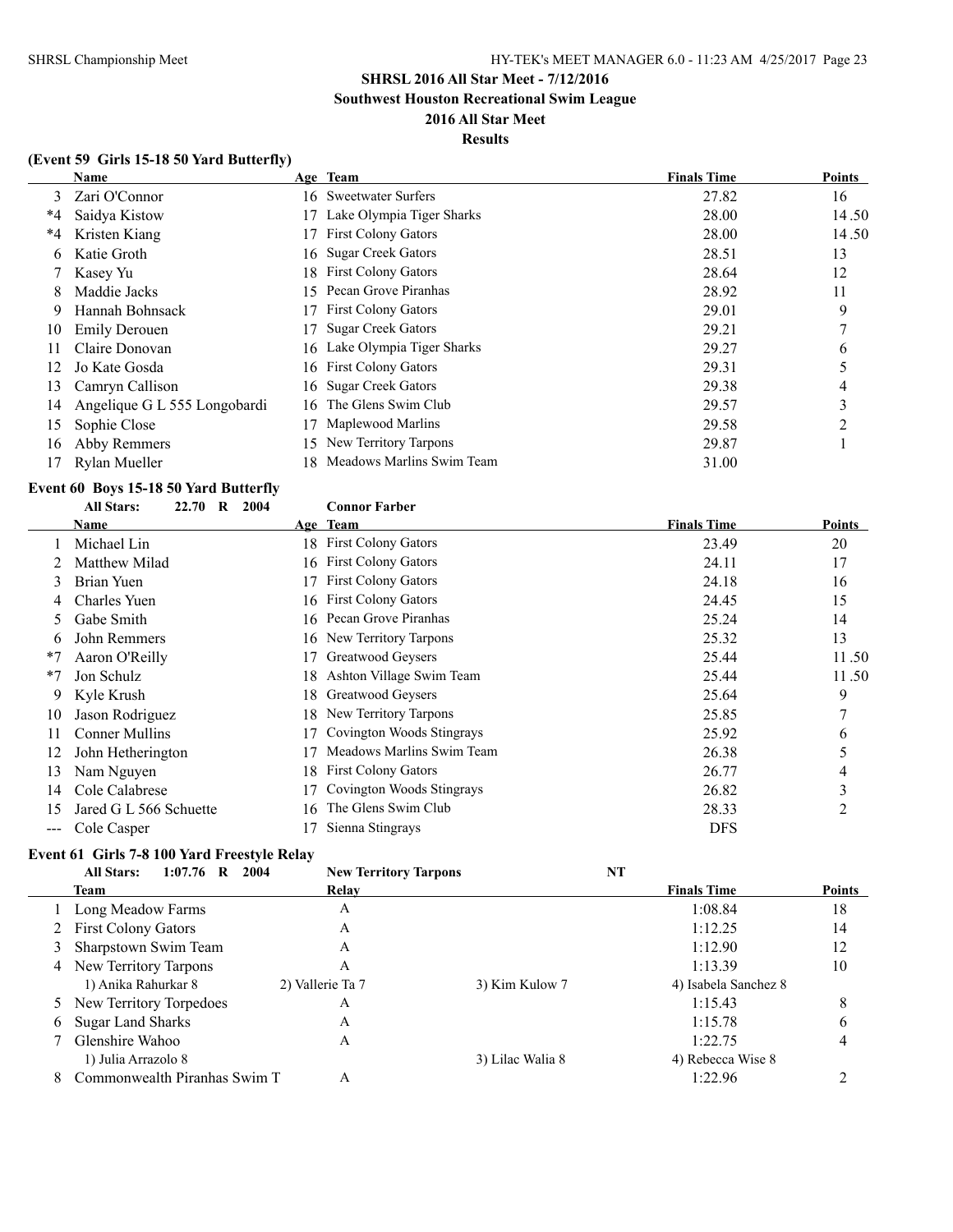**Southwest Houston Recreational Swim League**

### **2016 All Star Meet**

### **Results**

### **Event 62 Boys 7-8 100 Yard Freestyle Relay**

|   | $1:03.80$ R<br><b>All Stars:</b> | 1992<br><b>Quail Valley Dolphins</b> |                      | QV                   |               |
|---|----------------------------------|--------------------------------------|----------------------|----------------------|---------------|
|   | <b>Team</b>                      | Relay                                |                      | <b>Finals Time</b>   | <b>Points</b> |
|   | Greatwood Geysers                | A                                    |                      | 1:08.66              | 18            |
|   | 1) Christian Currie 7            | 2) Charles Thomas 8                  | 3) Jack Buckner 8    | 4) MacGregor Byers 8 |               |
|   | Long Meadow Farms                | А                                    |                      | 1:10.65              | 14            |
| 3 | <b>Sugar Creek Gators</b>        | А                                    |                      | 1:13.94              | 12            |
|   | 1) Jake Pellegrino 8             | 2) Landon Huang 7                    | 3) Jack Fisher 7     | 4) Troy Pipes 7      |               |
| 4 | New Territory Tarpons            | А                                    |                      | 1:15.79              | 10            |
|   | 1) James Fan 8                   | 2) Wes Chu 8                         | 3) Arsh Maredia 7    | 4) Kyle Chapman 8    |               |
|   | 5 Covington Woods Stingrays      | А                                    |                      | 1:16.99              | 8             |
| 6 | Sienna Stingrays                 | А                                    |                      | 1:17.27              | b             |
|   | Sharpstown Swim Team             | A                                    |                      | 1:17.77              | 4             |
| 8 | Glenshire Wahoo                  | А                                    |                      | 1:25.75              |               |
|   | 1) Thomas Yan 7                  | 2) Kadin Weldon 7                    | 3) Alejandro Olmos 8 | 4) Charles Yu 8      |               |

### **Event 63 Girls 9-10 100 Yard Freestyle Relay**

|   | <b>All Stars:</b><br>56.77<br>$\mathbf R$ | 2007<br><b>New Territory Tarpons</b> | NT                   |                    |               |
|---|-------------------------------------------|--------------------------------------|----------------------|--------------------|---------------|
|   | Team                                      | Relay                                |                      | <b>Finals Time</b> | <b>Points</b> |
|   | Long Meadow Farms                         | A                                    |                      | 58.76              | 18            |
|   | 2 Sienna Stingrays                        | A                                    |                      | 1:01.90            | 14            |
|   | 3 New Territory Tarpons                   | А                                    |                      | 1:02.05            | 12            |
|   | 1) Adriana Consoli 9                      | 2) Addie Blackburn 9                 | 3) Hayley Moffett 10 | 4) Chloe Le $10$   |               |
|   | 4 Greatwood Geysers                       | А                                    |                      | 1:02.72            | 10            |
|   | 1) Julia Byers 10                         | 2) Harley Bourgeois 10               | 3) Ashni Bhagat 10   | 4) Avery Cahill 10 |               |
| 5 | Sharpstown Swim Team                      | А                                    |                      | 1:02.79            | 8             |
|   | 1) Emily Huang 10                         | 2) Amelia Nelson 10                  | 3) Hannah Rosanes 9  | 4) Ashley York 10  |               |
| 6 | <b>Sugar Land Sharks</b>                  | Α                                    |                      | 1:02.80            | 6             |
|   | 7 Covington Woods Stingrays               | A                                    |                      | 1:05.43            |               |
| 8 | <b>Stafford Stingrays</b>                 | A                                    |                      | 1:14.30            |               |

### **Event 64 Boys 9-10 100 Yard Freestyle Relay**

|   | <b>All Stars:</b><br>57.09<br>$\mathbf{R}$    | Providence<br>1995           | <b>PR</b>             |                      |               |
|---|-----------------------------------------------|------------------------------|-----------------------|----------------------|---------------|
|   | Team                                          | Relay                        |                       | <b>Finals Time</b>   | <b>Points</b> |
|   | New Territory Tarpons                         | A                            |                       | 59.28                | 18            |
|   | 1) Andrew Ta 9                                | $2)$ Alex Tran 10            | 3) George Fan 10      | 4) Kyle Kulow 10     |               |
| 2 | Sienna Stingrays                              | A                            |                       | 1:00.81              | 14            |
| 3 | <b>Sweetwater Surfers</b>                     | A                            |                       | 1:01.27              | 12            |
|   | <b>Sugar Land Sharks</b>                      | A                            |                       | 1:01.87              | 10            |
| 5 | Greatwood Geysers                             | A                            |                       | 1:01.96              | 8             |
|   | 1) Kyle Giries 10                             | 2) Matthew Cox 9             | 3) Andy Lucas 10      | 4) Cooper Schwank 10 |               |
| 6 | Ashton Village Swim Team                      | B                            |                       | 1:03.82              | 6             |
|   | 1) Miguel Araujo 10                           | 2) Bry Auman 10              | 3) Erick Hernandez 10 | 4) Dylan Nakayama 10 |               |
|   | Sharpstown Swim Team                          | A                            |                       | 1:06.16              | 4             |
|   | 1) Nandan Bhakta 9                            | 2) Marcus Azuaje 10          | 3) Harshith Arja 10   | 4) Milo Cardenas 10  |               |
| 8 | <b>Stafford Stingrays</b>                     | A                            |                       | 1:22.47              | 2             |
|   | 1) Bryce Williams 10                          |                              | 3) Jorge Mata 10      | 4) Sebastian Mata 9  |               |
|   | Event 65 Girls 11-12 100 Yard Freestyle Relay |                              |                       |                      |               |
|   | <b>All Stars:</b><br>51.01 R 2010             | <b>New Territory Tarpons</b> | <b>NT</b>             |                      |               |
|   | Team                                          | Relay                        |                       | <b>Finals Time</b>   | <b>Points</b> |
|   | Greatwood Geysers                             | A                            |                       | 53.94                | 18            |
|   | 1) Nina Reid 12                               | 2) Kate Culpepper 12         | 3) Maddie Gerard 11   | 4) Brooke Byers 12   |               |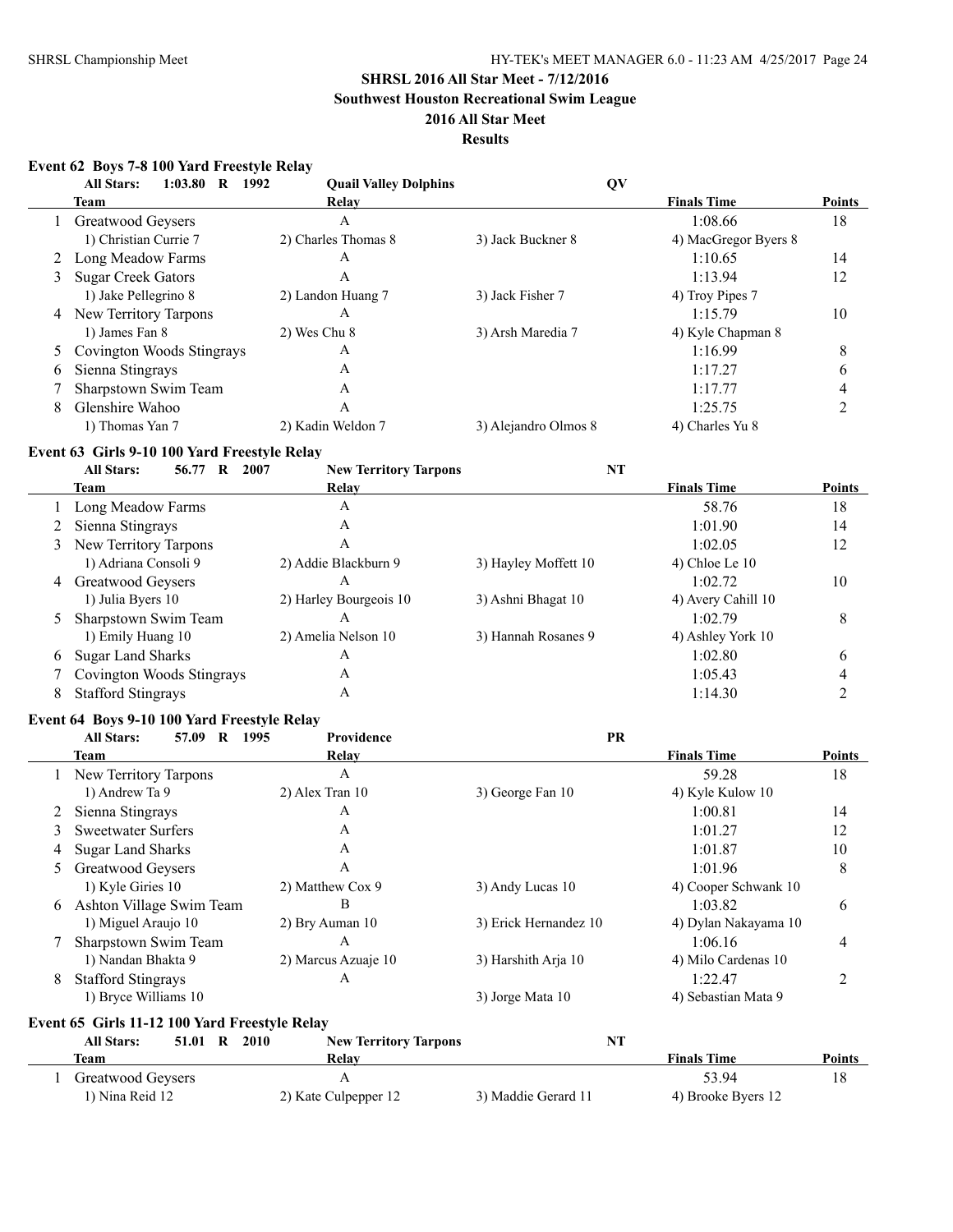**Southwest Houston Recreational Swim League**

### **2016 All Star Meet**

**Results**

|                                          | (Event 65 Girls 11-12 100 Yard Freestyle Relay) |                           |                       |                         |                |
|------------------------------------------|-------------------------------------------------|---------------------------|-----------------------|-------------------------|----------------|
|                                          | <b>Team</b>                                     | Relay                     |                       | <b>Finals Time</b>      | <b>Points</b>  |
| $\overline{2}$                           | <b>Sugar Land Sharks</b>                        | A                         |                       | 54.58                   | 14             |
| $\mathfrak{Z}$                           | Greatwood Geysers                               | B                         |                       | 54.62                   | 12             |
|                                          | 1) Megan Bowen 11                               | 2) Morgyn Rae Sheridan 12 | 3) Mia Edwards 12     | 4) Marisa Mueller 12    |                |
|                                          | 4 Pecan Grove Piranhas                          | A                         |                       | 56.19                   | 10             |
| 5                                        | Ashton Village Swim Team                        | A                         |                       | 57.70                   | 8              |
|                                          | 1) Heather Yeung 12                             | 2) Alee Blatner 11        | 3) Sidney Nguyen 11   | 4) Ivy Yeung 12         |                |
| 6                                        | Sharpstown Swim Team                            | A                         |                       | 58.76                   | 6              |
| 7                                        | Glenshire Wahoo                                 | A                         |                       | 1:02.32                 | 4              |
|                                          | 1) Maddy Harper 11                              | 2) Reagan Wise 11         | 3) Nicole Cross 12    | 4) Ellie Arrazolo 11    |                |
| $\hspace{0.05cm} \ldots \hspace{0.05cm}$ | <b>Sugar Creek Gators</b>                       | A                         |                       | <b>DQ</b>               |                |
|                                          | 1) Courtney Goolsby 11                          | 2) Crazy Mad Pozzi 12     | 3) Darian McMillen 12 | 4) Bella Allen 12       |                |
|                                          | Event 66 Boys 11-12 100 Yard Freestyle Relay    |                           |                       |                         |                |
|                                          | 50.06 R 1998<br><b>All Stars:</b>               | Providence                | PR                    |                         |                |
|                                          | Team                                            | Relay                     |                       | <b>Finals Time</b>      | Points         |
| 1                                        | <b>Sugar Land Sharks</b>                        | A                         |                       | 51.84                   | 18             |
|                                          | 2 Greatwood Geysers                             | A                         |                       | 53.39                   | 14             |
|                                          | 1) Jonas Tuttle 12                              | 2) Aden Harned 12         | 3) Peter Thompson 12  | 4) Brendan Burkett 12   |                |
|                                          | 3 New Territory Tarpons                         | $\mathbf{A}$              |                       | 53.40                   | 12             |
|                                          | 1) Andrew DeWese 12                             | 2) Tyler Mack 12          | 3) Timothy Ji 11      | 4) Zane Councill 12     |                |
|                                          | 4 Lake Olympia Tiger Sharks                     | A                         |                       | 54.65                   | 10             |
| 5                                        | Commonwealth Piranhas Swim T                    | A                         |                       | 56.66                   | 8              |
| 6                                        | <b>Quail Valley Dolphins</b>                    | A                         |                       | 57.56                   | 6              |
|                                          | 1) William Mallory 11                           | 2) Baldomero Sanchez 12   | 3) Ryan Mallory 11    | 4) Caleb Kelly 11       |                |
|                                          |                                                 | A                         |                       | 1:00.86                 |                |
| 7                                        | <b>Stafford Stingrays</b>                       |                           |                       |                         | 4              |
| 8                                        | First Colony Gold                               | A                         |                       | 1:04.27                 | $\overline{c}$ |
|                                          | 1) Lucas Collins 11                             | 2) Nicholas Chance 11     | 3) Mark Gabino 12     | 4) Dan Ton-That 11      |                |
|                                          | Event 67 Girls 13-14 100 Yard Freestyle Relay   |                           |                       |                         |                |
|                                          | <b>All Stars:</b><br>48.55 R 7/15/2014          | <b>Greatwood Geysers</b>  | GG                    |                         |                |
|                                          | Team                                            | <b>Relay</b>              |                       | <b>Finals Time</b>      | <b>Points</b>  |
| 1                                        | <b>Sugar Land Sharks</b>                        | A                         |                       | 50.08                   | 18             |
|                                          | New Territory Tarpons                           | A                         |                       | 50.35                   | 14             |
| 3                                        | Pecan Grove Piranhas                            | A                         |                       | 51.72                   | 12             |
| 4                                        | Greatwood Geysers                               | A                         |                       | 52.21                   | 10             |
|                                          | 1) Emma Flory 13                                | 2) Audrey Tuttle 14       | 3) Alison Brown 13    | 4) Elyssa Giries 13     |                |
| 5                                        | Maplewood Marlins                               | A                         |                       | 52.63                   | $\,$ $\,$      |
|                                          | 1) Camille Directo 14                           | 2) Amber Hatfield 14      | 3) Reagan Duffey 14   | 4) Anne Marie Jurica 14 |                |
|                                          | 6 Lake Olympia Tiger Sharks                     | A                         |                       | 53.52                   | 6              |
| 7                                        | Glenshire Wahoo                                 | A                         |                       | 56.16                   | 4              |
|                                          | 1) LeAnn Dromgoole 13                           | 2) Raquel Gomez 14        | 3) Brittney Talley 14 | 4) Michelle He 13       |                |
| 8                                        | Townewest Tidal Waves Swim Te                   | A                         |                       | 1:01.33                 | 2              |
|                                          | 1) Serina Sanchez 13                            | 2) Kaci Rowe 13           | 3) Dani Velazquez 13  | 4) Tori Rowe 14         |                |
|                                          | Event 68 Boys 13-14 100 Yard Freestyle Relay    |                           |                       |                         |                |
|                                          | 44.09 R 7/23/2013<br><b>All Stars:</b>          | <b>Greatwood Geysers</b>  | GG                    |                         |                |
|                                          | <b>Team</b>                                     | Relay                     |                       | <b>Finals Time</b>      | <b>Points</b>  |
|                                          |                                                 | A                         |                       | 45.32                   | 18             |
| 1                                        | New Territory Torpedoes                         |                           |                       |                         |                |
|                                          | 2 New Territory Tarpons                         | A                         |                       | 45.81                   | 14             |
|                                          | 1) Lucas Equitz 14                              | 2) Andrew Kinnick 14      | 3) Max Hoefel 14      | 4) Grant Remy 14        |                |
| 3                                        | <b>Quail Valley Dolphins</b>                    | $\mathbf{A}$              |                       | 46.19                   | 12             |
|                                          | 1) Kobe Jordan 14                               | 2) Nathan Benton 13       | 3) Braden Mallory 14  | 4) Reese Kelly 14       |                |